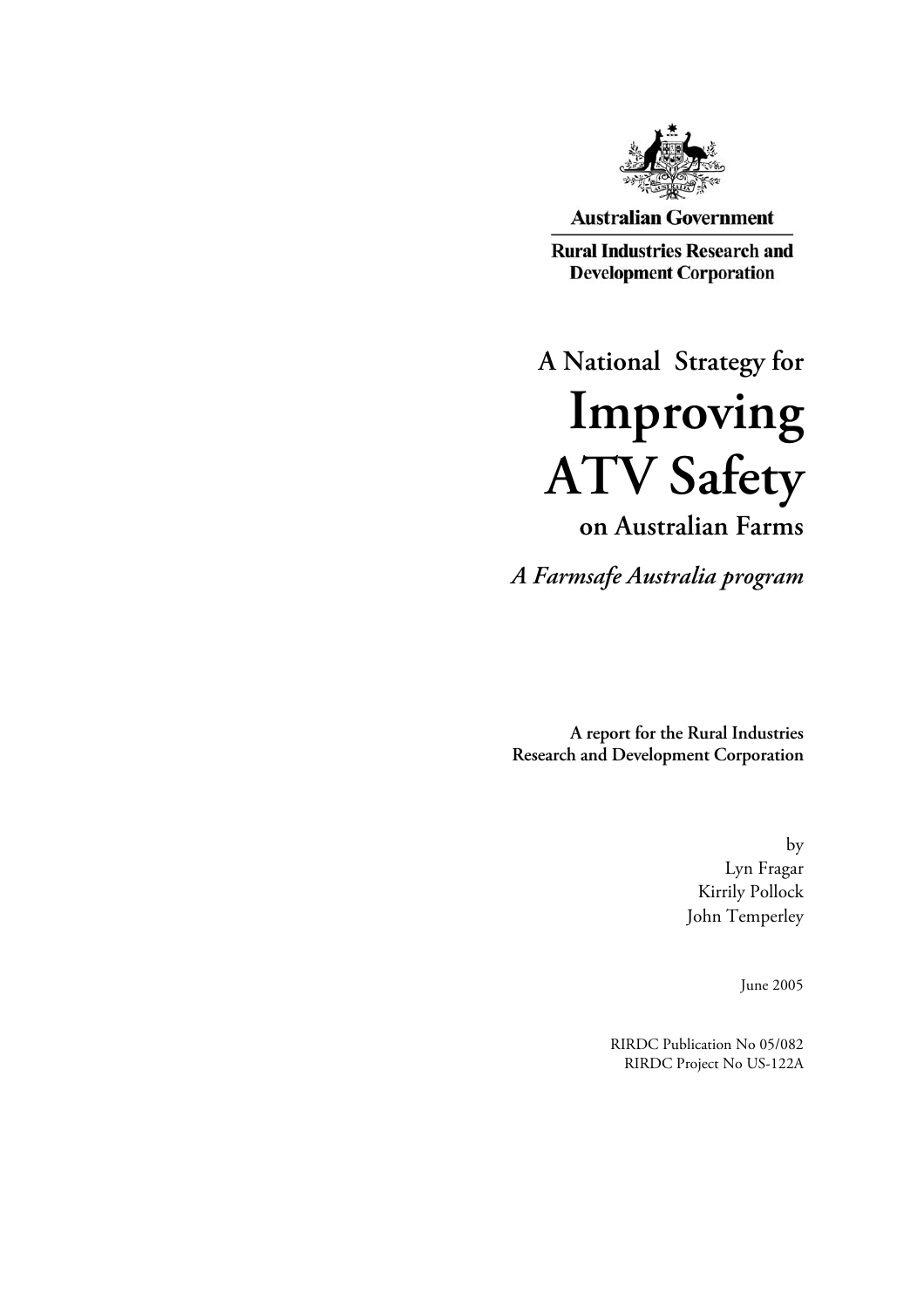© 2005 Rural Industries Research and Development Corporation. All rights reserved.

ISBN 1 74151 145 3 ISSN 1440-6845

#### *A national strategy to improve ATV safety on Australian farms*

*Publication No. 05/082 Project No. US-122A* 

The information contained in this publication is intended for general use to assist public knowledge and discussion and to help improve the development of sustainable industries. The information should not be relied upon for the purpose of a particular matter. Specialist and/or appropriate legal advice should be obtained before any action or decision is taken on the basis of any material in this document. The Commonwealth of Australia, Rural Industries Research and Development Corporation, the authors or contributors do not assume liability of any kind whatsoever resulting from any person's use or reliance upon the content of this document.

This publication is copyright. However, RIRDC encourages wide dissemination of its research, providing the Corporation is clearly acknowledged. For any other enquiries concerning reproduction, contact the Publications Manager on phone 02 6272 3186.

#### **Researcher Contact Details**

Associate Professor Lyn Fragar AO Australian Centre for Agricultural Health and Safety University of Sydney PO Box 256 Moree NSW 2400

Phone: 61 (0) 2 67528210 Fax: 61 (0) 2 67526639<br>Email: fragar@health.usv [lfragar@health.usyd.edu.au](mailto:lfragar@health.usyd.edu.au)

In submitting this report, the researcher has agreed to RIRDC publishing this material in its edited form.

#### **RIRDC Contact Details**

Rural Industries Research and Development Corporation Level 1, AMA House 42 Macquarie Street BARTON ACT 2600 PO Box 4776 KINGSTON ACT 2604

| 02 6272 4819            |
|-------------------------|
| 02 6272 5877            |
| rirdc@rirdc.gov.au.     |
| http://www.rirdc.gov.au |
|                         |

Published in June 2005 Printed on environmentally friendly paper by Canprint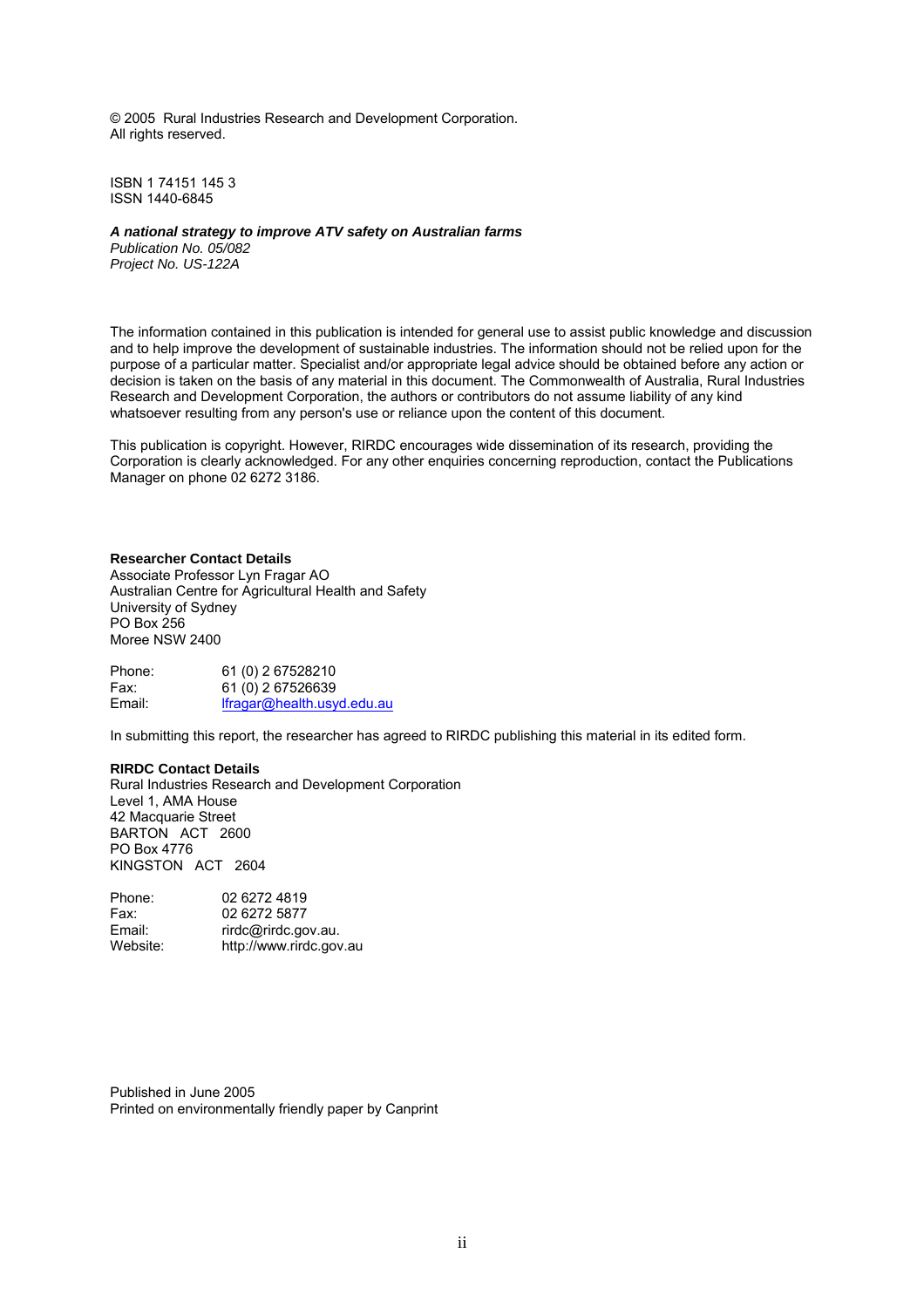# <span id="page-2-0"></span>**Foreword**

All-terrain vehicles have emerged over the past decade as a useful machine or small vehicle on Australian farms. However, their use is associated with a growing number of fatalities on farms, and Farmsafe Australia has recognised this as a key occupational health and safety issue for the farm sector. The Rural Industries Research and Development Corporation, with other partners in the Farm Health and Safety Joint Research Venture, has recognised the importance of supporting Farmsafe Australia in developing a nationally agreed approach to reducing risk of death and serious injury due to ATV operation on farms, and to ensuring that such an approach is built on a strong evidence base to ensure that programs will be effective.

This report documents the process of development of the *Safe Operation of All-terrain Vehicles and All-terrain Utilities on Australian Farms - An Industry Strategy 2004 – 2009,* and plans for its implementation. The RIRDC and the Joint Venture partners are encouraged by advice of funding by the Australian Government Department of Health and Ageing for implementation of the Strategy. Without the investment in development of the evidence base for the strategic approach such funding would not have been possible.

This project was funded by R&D Corporations that comprise the Farm Health and Safety Joint Research Venture – the Rural Industries Research and Development Corporation, Australian Wool Innovation, The Cotton Research and Development Corporation, the Sugar Research and Development Corporation, the Grains Research and Development Corporation and Meat and Livestock Australia. These Corporations are generally funded principally by industry revenue matched by funds provided by the Australian Government.

This report, an addition to RIRDC's diverse range of over 1200 research publications, forms part of our Human Capital, Communications and Information Systems Program that aims to enhance human capital and facilitate innovation in rural industries and communities.

Most of our publications are available for viewing, downloading or purchasing online through our website:

- downloads at [www.rirdc.gov.au/fullreports/index.html](http://www.rirdc.gov.au/fullreports/index.html)
- purchases at [www.rirdc.gov.au/eshop](http://www.rirdc.gov.au/eshop)

**Peter O'Brien**  Managing Director Rural Industries Research and Development Corporation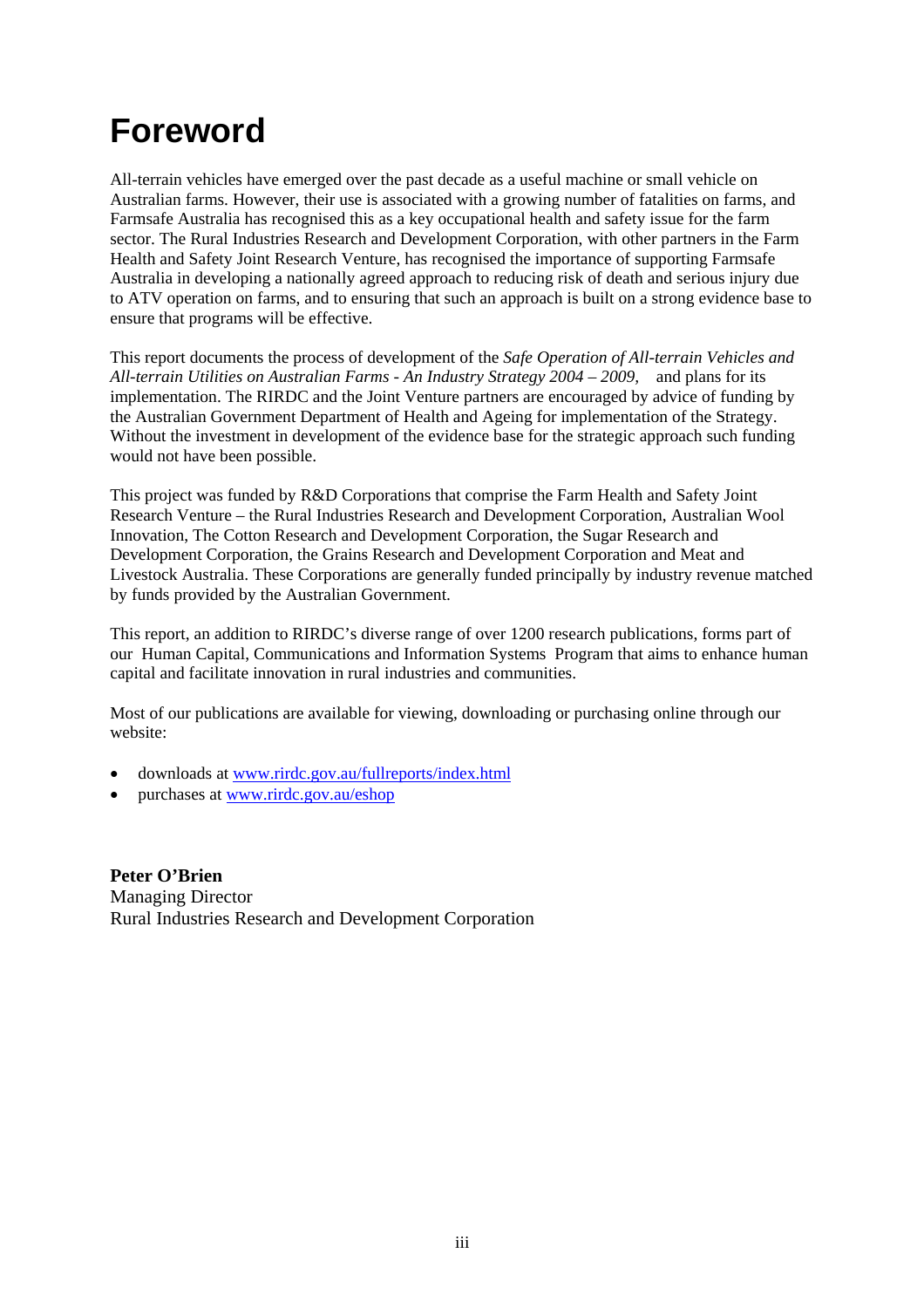# <span id="page-3-0"></span>**Acknowledgments**

Farmsafe Australia and the author gratefully acknowledge the input of each of the members of the national ATV Safety Reference Group. These people were drawn from agricultural industries, farmer organisations, Farmsafe organisations, government authorities and academic institutions, and freely gave their time and input into the development of a nationally agreed approach to improving safety associated with ATV use on Australian farms.

# <span id="page-3-1"></span>**Abbreviations**

| <b>ATV</b><br>All-terrain vehicle<br><b>ATU</b><br>All-terrain utility<br><b>OHS</b><br>Occupational health and safety<br><b>RIRDC</b><br><b>ROPS</b><br>Roll-over protective structure | <b>ACAHS</b> | Australian Centre for Agricultural Health and Safety         |
|-----------------------------------------------------------------------------------------------------------------------------------------------------------------------------------------|--------------|--------------------------------------------------------------|
|                                                                                                                                                                                         |              |                                                              |
|                                                                                                                                                                                         |              |                                                              |
|                                                                                                                                                                                         |              |                                                              |
|                                                                                                                                                                                         |              | <b>Rural Industries Research and Development Corporation</b> |
|                                                                                                                                                                                         |              |                                                              |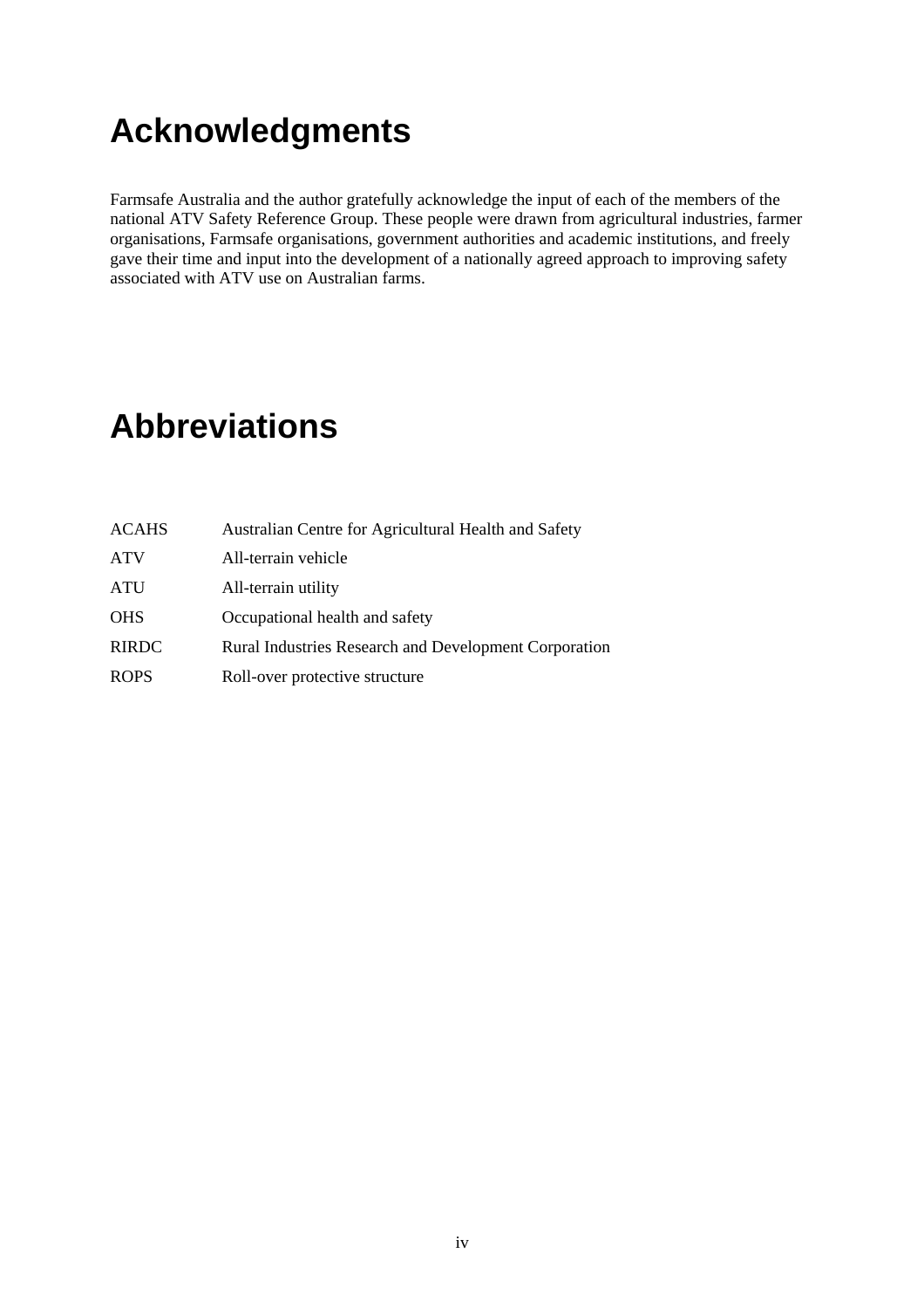# **Contents**

| Attachment: Data requirements relating to ATV deaths/serious injury on farms 43 |  |
|---------------------------------------------------------------------------------|--|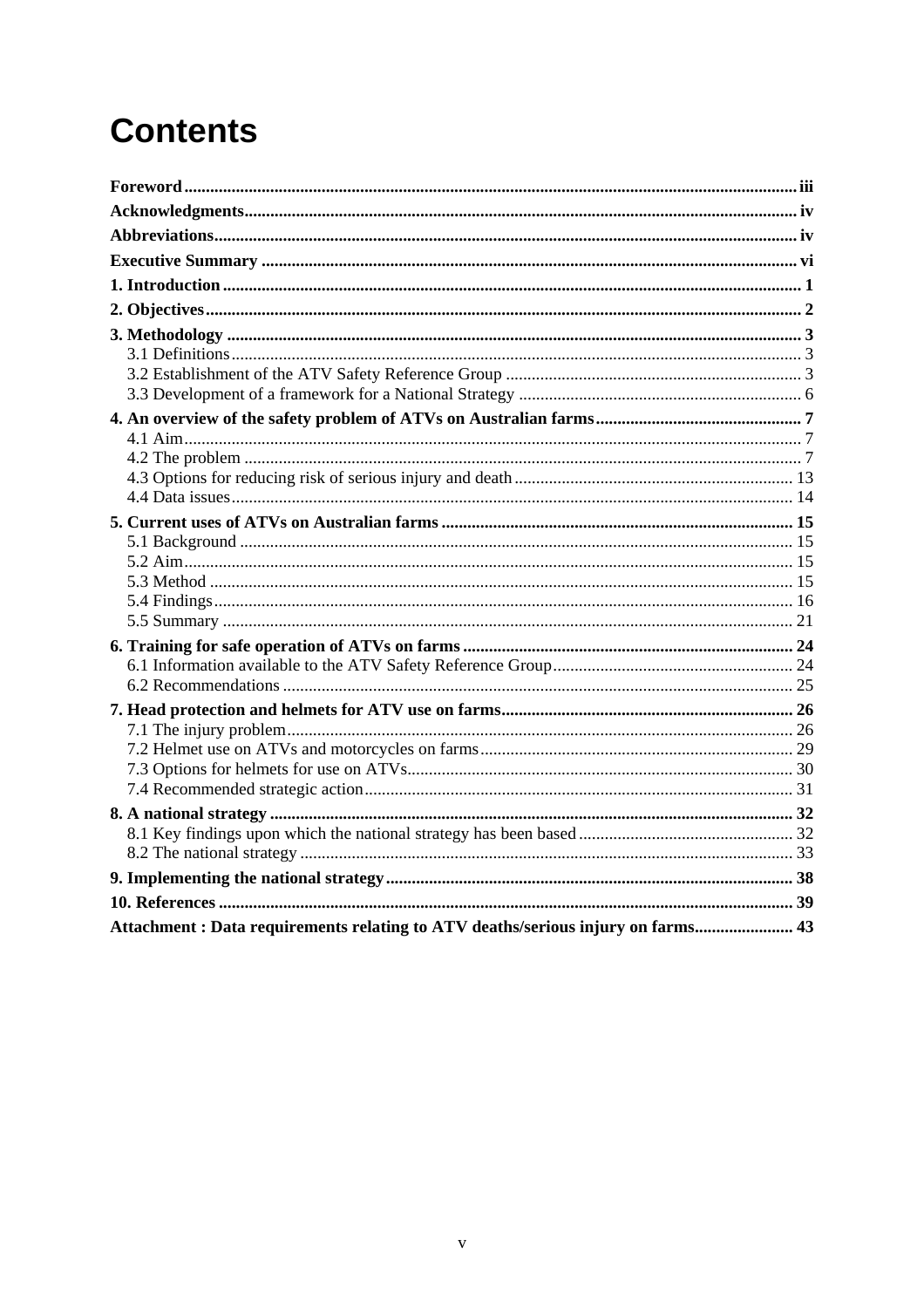# <span id="page-5-0"></span>**Executive Summary**

This document reports on the information and processes used in development of a multifaceted approach to reducing risk of death and serious injury associated with ATVs on farms across the major sectors. Around 10 deaths occur each year associated with ATV operation.

Farmsafe Australia Incorporated is an association whose member agencies have formed a partnership between agriculture industries and other agencies that share a commitment to improving the health and safety of those whose life and work is in agriculture. Member agencies of Farmsafe Australia work to pursue a strategic approach to reducing injury and illness associated with specific hazards that are common to all agricultural sectors.

In 2003 a Reference group was established by Farmsafe Australia to develop a national strategy to guide programs aiming to reduce serious injury and deaths associated with ATV operation on Australian farms.

The Reference Group found the following:

- that improved information and support should be available to farmers and workers to effectively manage ATV associated risk on farms and to meet their OHS regulatory obligations;
- that ATVs in their current design, and under certain circumstances, have a tendency to rollover and crush the operator;
- that ATV accidents in some circumstances will result in the rider being flung from the machine;
- that more specific information is needed to specify the safety limits of slope, terrain and loading of ATVs, including liquid loads, and suitability and safety of attachments;
- that manufacturers of ATVs do not currently support fitment of a rollover protective structure (ROPS), and that there is conflicting evidence as to the effectiveness of fitment of ROPS and rider restraint. This places suppliers and employers in a position of being solely reliant on lower order (non-engineering) risk control measures solutions to prevent death and injury;
- that a range of small vehicles (ATUs) are available that can reduce the need to use ATVs in some production systems, and offer a suitable substitution option in these circumstances. These appear to be more stable and can be fitted with ROPS and rider restraint as required;
- that guidelines need to be developed for farmers, employers and farm managers that provide information relating to the risk and recommended risk management solutions for safe operation of ATVs and ATUs on Australian farms;
- that more attention is needed to safety induction of riders into use of ATVs and ATUs in each specific farm workplace, with rigorous supervision of rules to ensure safety;
- that operation of ATVs with passengers reduces stability and adds to risk of roll-over;
- that children are at increased risk of serious injury and death and should be discouraged from riding ATVs;
- that farm manager and rider training should be widely promoted, although the evidence that supports rider training as the key risk management option is equivocal; and
- that increased use of helmets would reduce head-injury related deaths and serious head injury.

On the basis of these findings, a multifaceted national strategy - *Safe operation of All-terrain Vehicles and Utilities on Australian Farms - An Industry Strategy, 2004 – 2009 ,* was finalised and has been adopted by Farmsafe Australia. The Strategy will provide guidance to the range of stakeholders who will be actively engaged in working with farmers to reduce risk of serious injury and death associated with ATV operation on farms.

As a result of the groundwork undertaken by this project, the Department of Health and Ageing has funded a project that will ensure that the Strategy is implemented across Australia.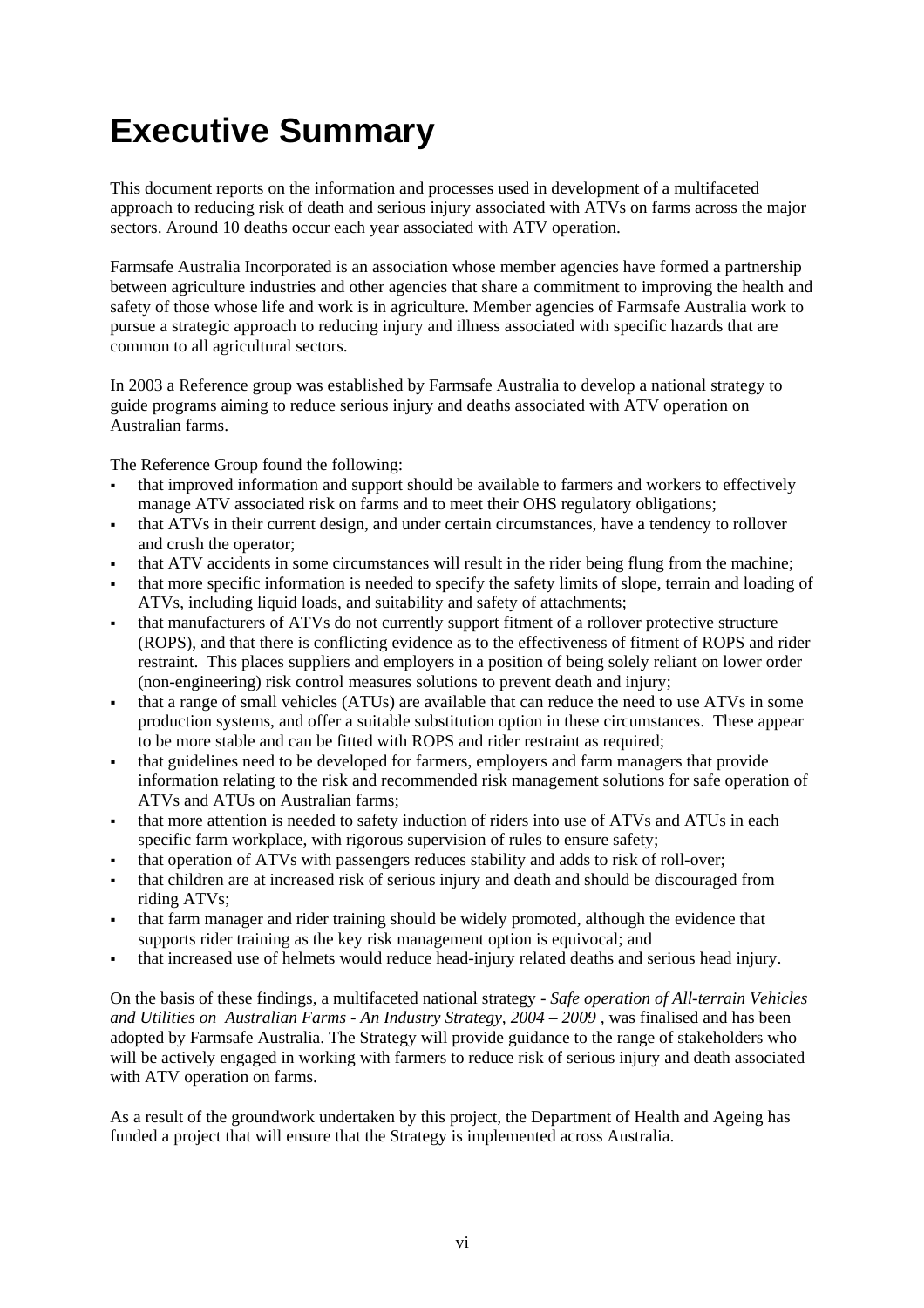# <span id="page-6-0"></span>**1. Introduction**

In the late 1990's the National Occupational Health and Safety funded the Australian Centre for Agricultural Health and Safety to investigate injury associated with operation of 2-, 3- and 4-wheeled motorcycles on Australian farms. The concern that initiated that project was based primarily on the problem of serious injury associated with 2-wheeled motorcycles that had been noted in previous reports of farm injury in Australia.

However, the research undertaken by the Australian Centre for Agricultural Health and Safety brought the issue of injury associated with 4-wheeled motorcycle (ATV) operation to attention, as the 1990's was associated with a marked increase in uptake of these machines into the agriculture and horticulture industries in Australia. The report was published in 2000 (Schalk and Fragar, 2000).

Over the next few years, the Farmsafe network became aware of a growing number of deaths associated with ATVs on farms. Deaths were being reported from coroners and from states' work safety authorities. At the same time, the international injury prevention literature was reporting on the problems of deaths associated with ATVs.

This document reports on the information and processes used in development of a multifaceted approach to reducing risk of death and serious injury associated with ATVs on farms across the major sectors.

Farmsafe Australia Incorporated is an association whose member agencies have formed a partnership between agriculture industries and other agencies that share a commitment to improving the health and safety of those whose life and work is in agriculture. Member agencies of Farmsafe Australia work to pursue a strategic approach to reducing injury and illness associated with specific hazards that are common to all agricultural sectors.

Farmsafe Australia sees reduction of deaths and serious injury associated with ATVs as a major issue for the agriculture and horticulture industries. This strategy has been developed under the direction of a Reference Group that will continue to oversee implementation of an Action Plan to see adoption of key recommendations.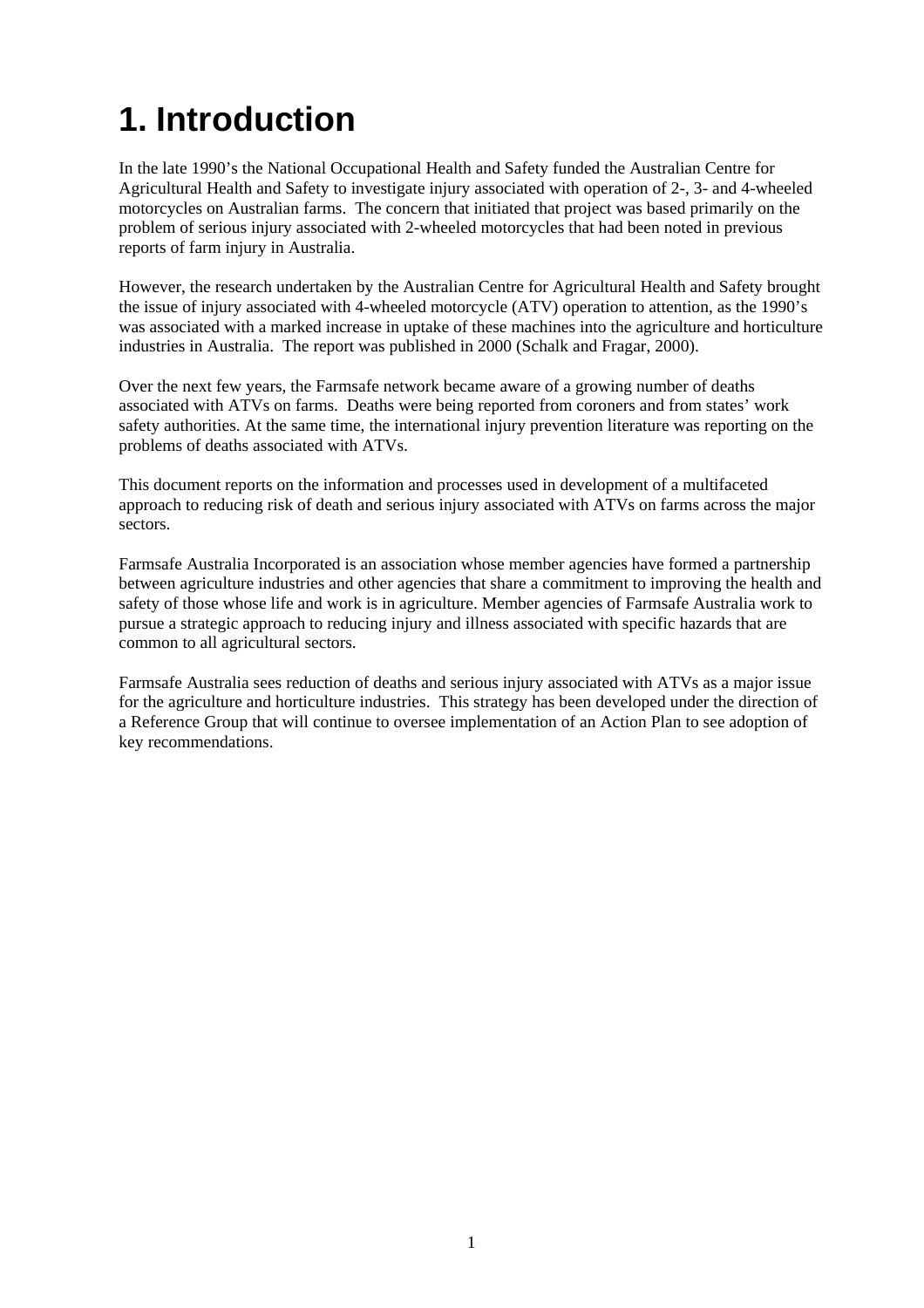# <span id="page-7-0"></span>**2. Objectives**

The aim of this project was:

To establish a national framework for development and oversight of a national strategy aimed at reducing risk of death and serious injury associated with operation of ATVs on Australian farms.

It was expected that development of the Strategy would involve:

- Review of the data and research findings relating to the nature and scale of the injury problem
- Review of the key uses of ATVs in agriculture and horticulture in Australia
- Review of currently available ATV operator training and its relevance to reducing injury risk
- Review of helmet standards for use on farm motorcycles
- Review of design options for improved safety, including ROPS design research that is, or has been undertaken.
- Development of evidence based strategic approaches to reduce death and severe injury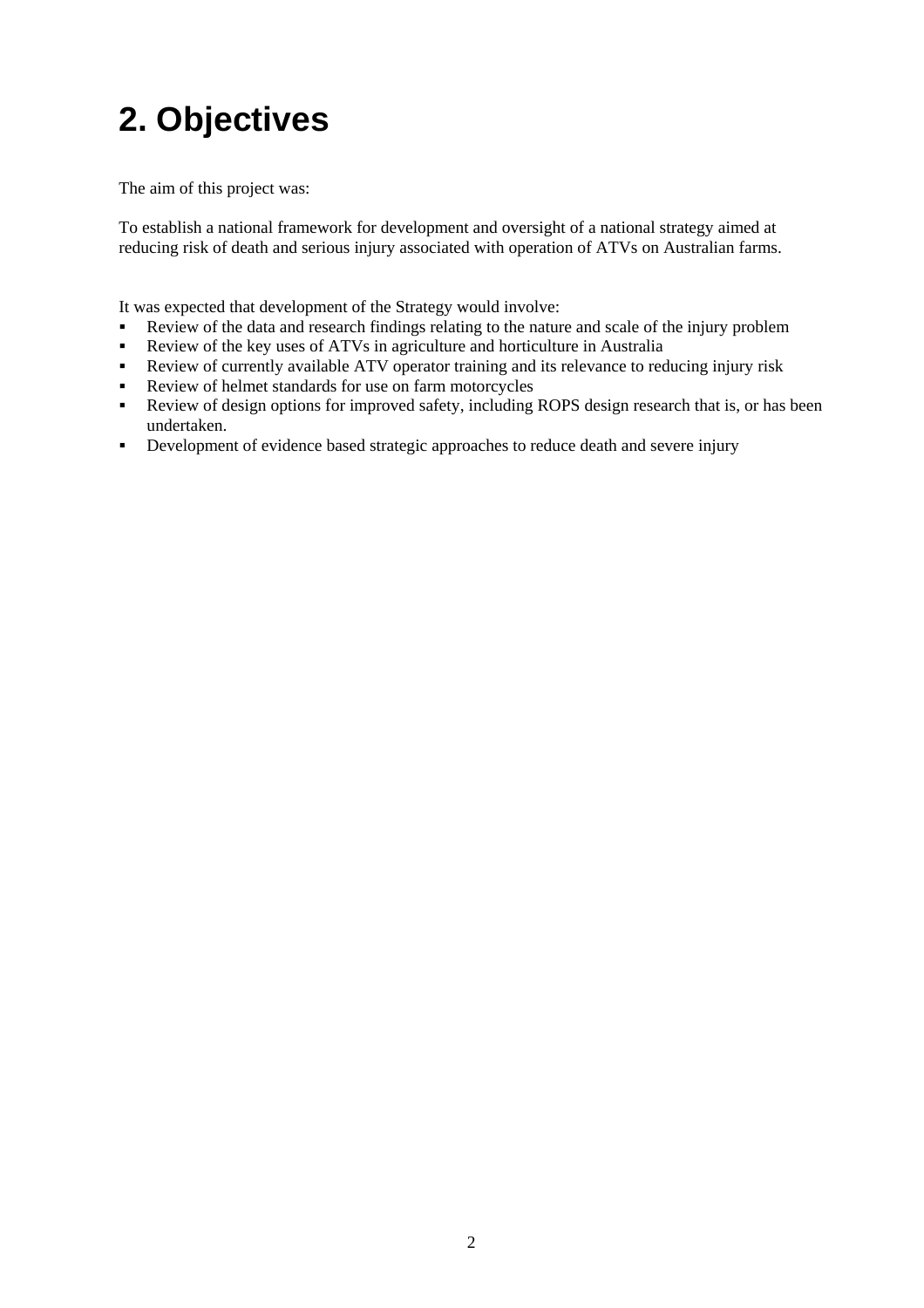# <span id="page-8-0"></span>**3. Methodology**

# <span id="page-8-1"></span>**3.1 Definitions**

# *What is an ATV?*

For the purpose of the program, All-terrain Vehicles (ATVs) are specifically designed motorized machines that operate on four low pressure, high flotation tyres. They have a saddle-type seat that is designed for a single operator, handlebars for steering control and may be either 2- or 4-wheeled drive.

ATVs are in widespread use on Australian farms. Their use includes:

- Personal travel around the farm
- **Mustering of livestock**
- **Supervision of working field crews**
- Inspection of crops, pastures, fences, water and livestock
- Towing and carrying of goods
- Spraying of small areas of weeds
- Shifting irrigation pipes



## *What is an ATU?*

All-terrain Utilities (ATUs), are other small vehicles designed for off-road use. They often have a bench-type seat, have a steering wheel and are designed to transport more than one person.



While ATUs are not in as common use on Australian farms as ATVs, some farms have moved over to using ATUs as a safer option, particularly for transporting horticultural produce.

# <span id="page-8-2"></span>**3.2 Establishment of the ATV Safety Reference Group**

At its meeting in April 2003 Farmsafe Australia noted that Farmsafe Australia had previously resolved that a nationally agreed approach was necessary to prevent serious injury and deaths associated with ATV use on farms. This was to be considered in the context of the use of ATVs in various commodity groups, and of the evidence supporting prevention action. A submission had been made to the Rural Industries Research and Development Corporation (RIRDC) to fund the development of an industry supported strategy to reduce injury and death due to ATV operation on farms in Australia. The meeting was advised that RIRDC had advised that funding support will be made available to assist in the development by the agriculture/horticulture industries in an agreed strategy to reduce risk of injury and death associated with ATVs on farms.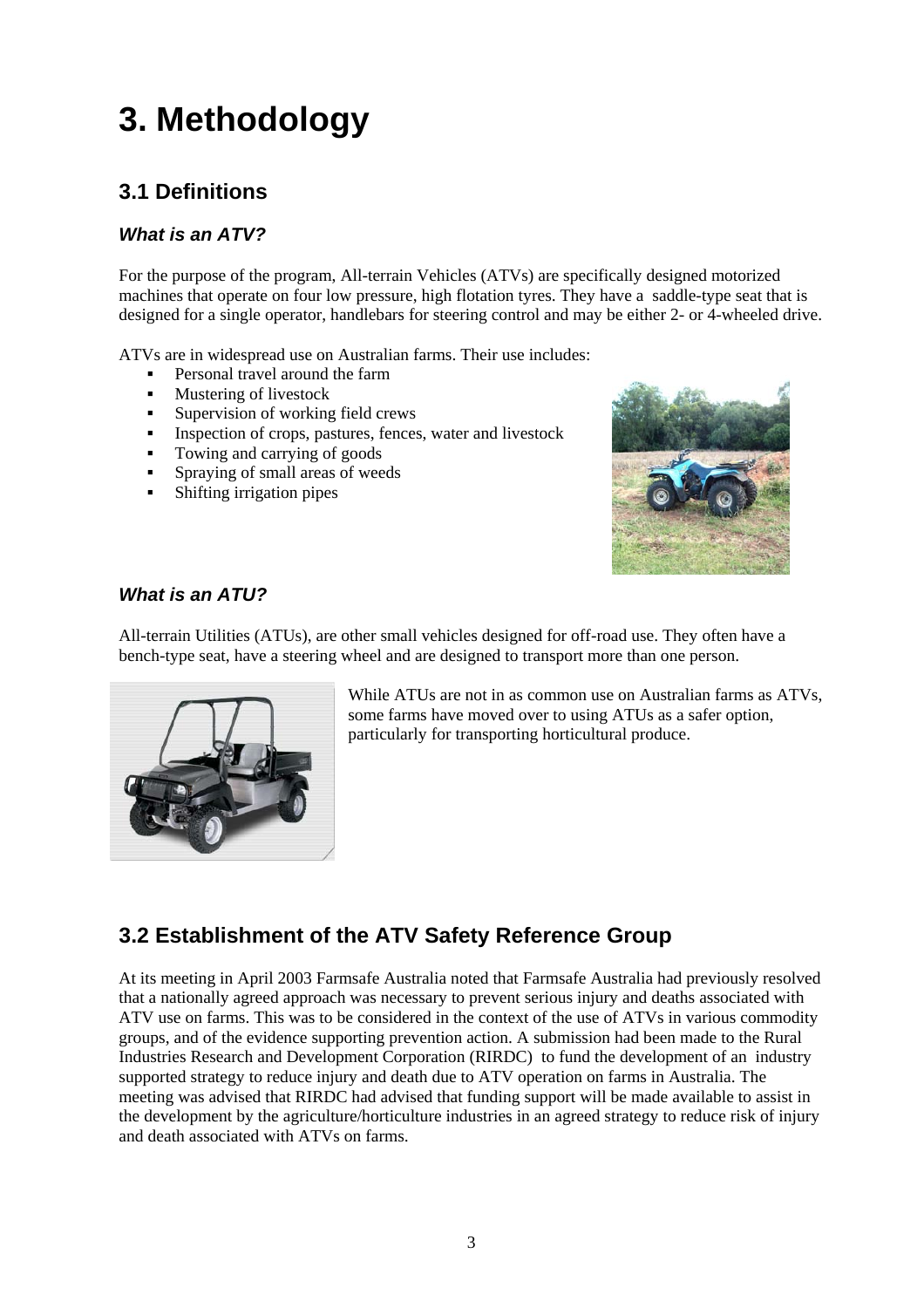To this end a Reference Group was to be established to consider the industry use of ATV's and to consider moves being made by ATV manufacturers, suppliers and others in reducing injury risk associated with their use on farms.

1. Members of the ATV Safety Reference Group included the Chair and Deputy Chair of Farmsafe Australia, the National Farmers Federation, practicing farmers nominated by AgForce (Queensland), Northern territory Cattle Council, Cotton Australia, Victorian Dairy industry, NSW Farmers Association, Worksafe Victoria, NSW State Farm Training Centre, Australian Centre for Agricultural Health and Safety. (The Tractor and Machinery Association and Farmsafe Queensland were later invited to membership.)

- 2. The meeting was further advised that the Coroner of Victoria has announced a coronial inquest and review of deaths associated with ATVs in that state and in Tasmania.
- 3. It was planned to convene the ATV Farm Reference Group to begin review of available information, and to initiate consultation with users in the key commodity groups re the use of ATVs in each industry. Results from the Coronial review will be considered by the Reference Group and incorporated into its outputs.

Terms of Reference for the reference Group were noted and accepted

# **3.1.1 Terms of Reference**

Farmsafe Australia provided the following Terms of Reference for the work of the Reference Group :

*To oversee the development of a Farmsafe Australia National Strategy for Prevention of Serious Injury associated with use of ATVs on farms.* 

*Development of the strategy will involve:* 

- *Review of the data and research findings relating to the nature and scale of the injury problem*
- *Review of the key uses of ATVs in agriculture and horticulture in Australia*
- *Review of currently available ATV operator training and its relevance to reducing injury risk*
- *Review of helmet standards for use on farm motorcycles.*
- *Consultation with ATV manufacturers and suppliers regarding recommendations for reducing injury risk*
- *Review of design options for improved safety, including ROPS design research that is or has been undertaken.*
- *Development of evidence based strategic approaches to reduce death and severe injury.*

The Terms of Reference were considered at the first meeting of the Reference Group and adopted.

# **3.1.2 Review of available information and data**

The Reference Group considered information prepared to provide it with relevant information upon which to base an effective strategic approach These included:

## *ATV briefing paper*

A Briefing Paper was prepared for the first meeting of the Reference Group (Australian Centre for Agricultural Health and Safety, 2003). That paper summarised the available Australian data, with a view to defining the known risk factors of importance for prevention of injury and death. Risk factors were considered in relation to:

- Human and behavioural risk factors
- Machine risk factors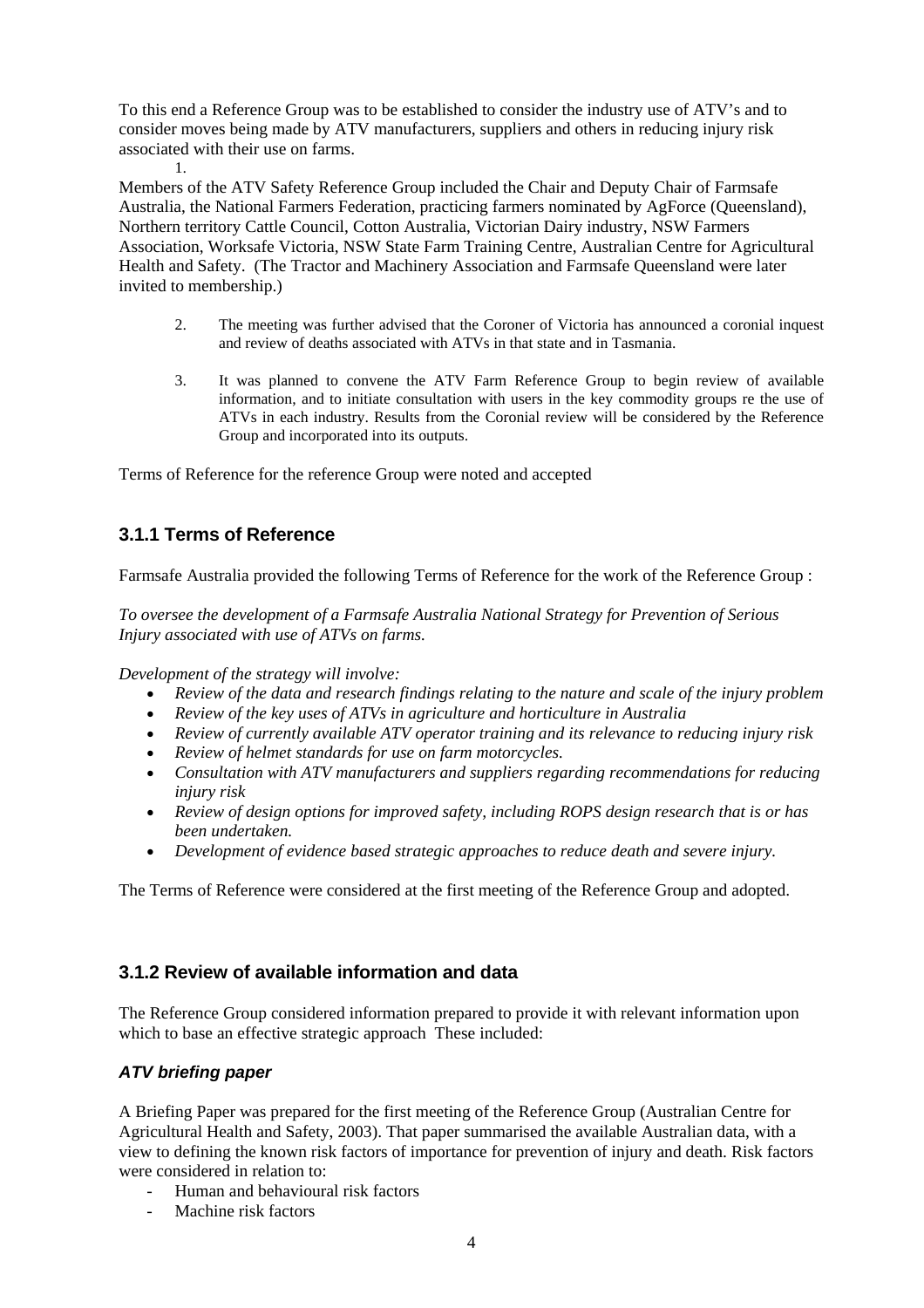- Environmental risk factors, and
- Mechanisms of injury.

Possible approaches to prevention being considered by the Reference Group were using the "Hierarchy of Control" framework that underpins states' occupational health and safety (OHS) legislation, viz:

- 1. Elimination of the hazard
- 2. Substitution for hazards of lesser risk
- 3. Design for safety
- 4. Administrative/ practice, including skills assessment, training and supervision
- 5. Personal protective equipment
- 6. First aid

As the work of the Reference Group progressed, information regarding further deaths became available and the National Farm Injury Data Centre provided updated information to the reference Group.

## *Victorian State Coronial Enquiry into ATV deaths*

In addition to the information that was available in collated form , the Reference Group had available more detailed information relating to 8 deaths being considered by the Victorian Coroner as having been associated with operation of ATVs. This information included descriptions of the settings and circumstances of those deaths, and transcripts of proceedings of the enquiry.

This material was an important source of information that the Reference Group used to consider whether any of the interventions being considered as important to prevent serious injury and death would have been effective in preventing those deaths.

### *Review of current uses of ATVs in differing farm production systems*

At the first meeting, the Reference Group agreed that further information should be gathered in relation to current uses of ATVs in different production systems. The Reference Group identified a number of regional centres that would be the focus for meetings with producers, aimed at describing the range of uses that ATVs are put to for production of key commodities.

The Australian Centre for Agricultural Health and Safety undertook this work and provided a report to the Reference Group.

## *Review of head injury and helmet options to prevent head injury*

As head injury was identified as contributing to a number of deaths associated with ATV use, further information regarding the nature and mechanism of head injuries, and of helmet options was gathered and reported to the Reference Group.

### *Peer reviewed literature and other reports*

In the course of development of the information base and potential options for reducing ATV injury, access to the peer-reviewed literature and other reports was made by the Australian Centre for Agricultural Health and Safety. A list of key references is attached to this report.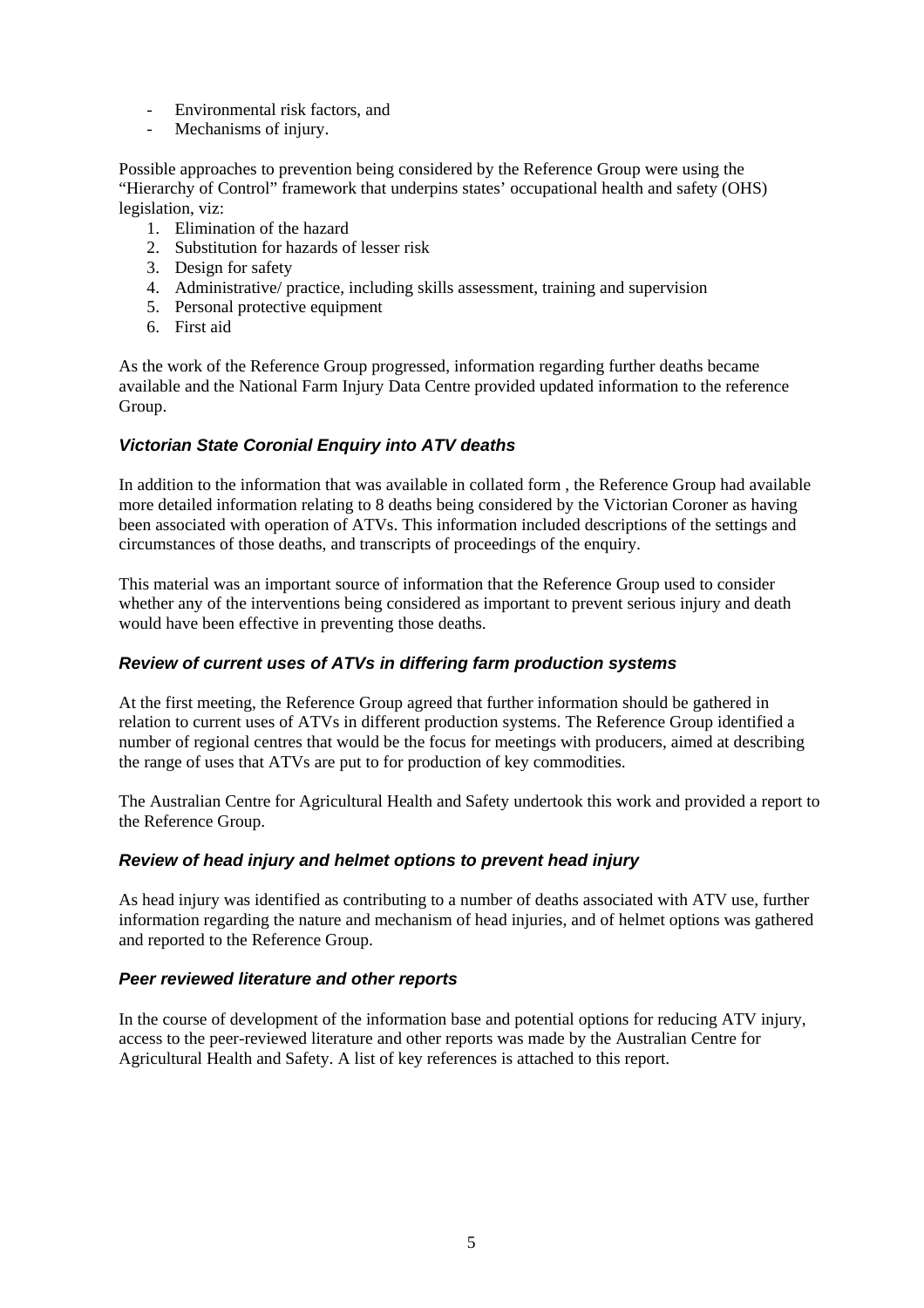# <span id="page-11-0"></span>**3.3 Development of a framework for a National Strategy**

The Reference Group worked through the available information to determine what on-farm action would be necessary and effective in reducing risk of serious injury and death associated with ATV use.

On the basis of these considerations, and taking into account current gaps in knowledge, a national strategy was developed, with the aim of achieving those changes on farm enterprises.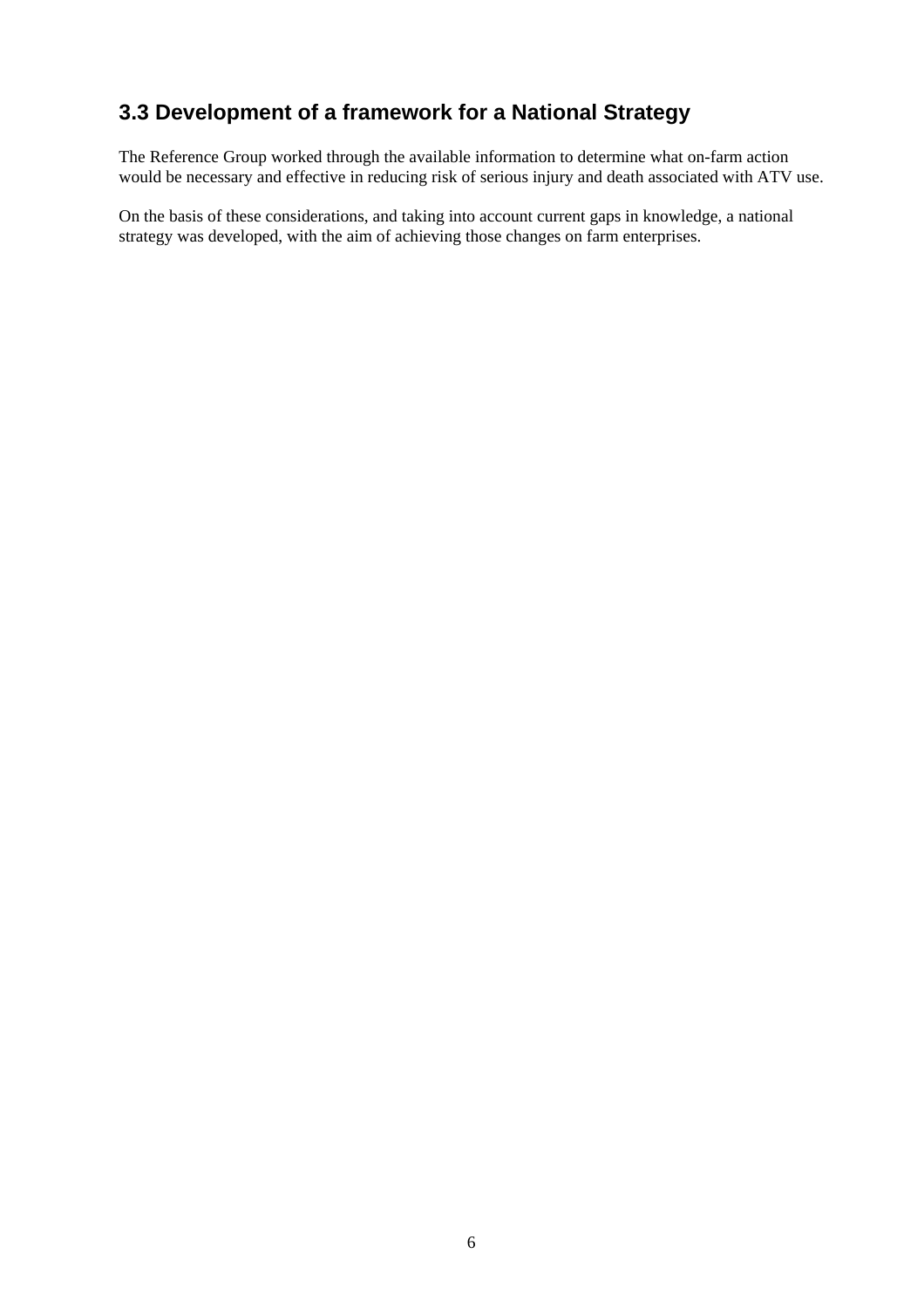# <span id="page-12-0"></span>**4. An overview of the safety problem of ATVs on Australian farms**

# <span id="page-12-1"></span>**4.1 Aim**

This report was prepared to provide background information to members of the Farmsafe Australia Reference Group being convened develop a national approach to reducing death and serious injury associated with ATV operation on Australian farms.

The briefing paper summarises available information as at May 2005. It is noted that the Victorian Coroner is undertaking a coronial investigation into 6 deaths associated with ATVs in Victoria and 2 in Tasmania, and that further information may be available following that investigation.

# <span id="page-12-2"></span>**4.2 The problem**

# **4.2.1 Deaths and serious injury**

*There are around 10 deaths associated with ATVs occurring each year in Australia, most associated with ATVs used in agriculture and horticulture.* 

There is a growing concern world-wide over the number of deaths and serious injury occurring in association with ATV operation in the context of agricultural use, as well as in the context of leisure use of the machine (CDC, 1999; Moroney et al, 2003).

ATVs are in widespread use on Australian farms. They are used for:

- Personal travel around the farm
- Mustering of livestock
- Supervision of working field crews
- Inspection of crops, pastures, fences, water and livestock
- Towing and carrying of goods
- Spraying of small areas of weeds
- Shifting irrigation pipes
- Markers for aerial operations
- Recreation

The actual number of deaths associated with ATV operation in Australia is not immediately available to the Australian Centre for Agricultural Health and Safety. A *Register of ATV Deaths* has been established, that has identified 59 cases from July 2000 (as at May 2005). The level of detail pertaining to these cases is very variable. Cases have been derived from:

- The National Coronial Information System 57 deaths associated with ATVs in that database between 2000 and 2005.
- Five cases reported in the press as a farm death, not yet in the National Coronial Information System (NCIS).

It is estimated that there may be around 10 deaths associated with ATV use on farms annually, bearing in mind that Queensland, Tasmanian, South Australian, Western Australian and Northern Territory cases are underrepresented in this limited register of ATV deaths.

This represents an increase in annual death rates since the national enumeration of such deaths on farms for 1989-1992, when 4 deaths occurred during the 4 years – i.e. 1 per annum (Franklin et al, 2000).

The increase is assumed to be related to the increase in numbers of ATVs in use on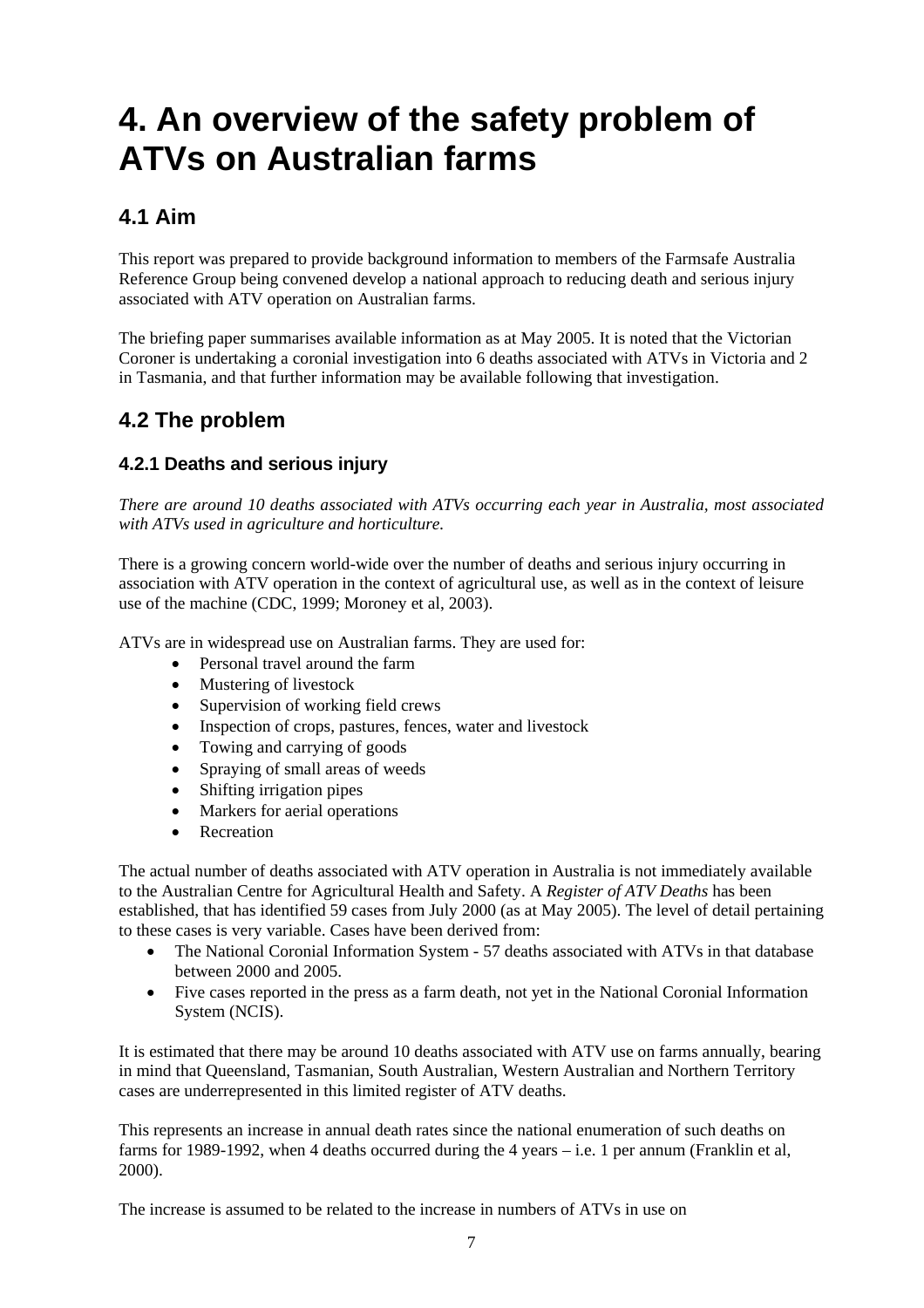Australian farms.

Of ATV riders surveyed by Schalk and Fragar (2000), 8.2 percent had suffered injury associated with riding the ATV in the previous 2 years. Of 612 motorcycle riders reported by the women on 182 farms, 8.4 percent were injured while riding an ATV in the previous 2 years.

Injury events occur through a complex interaction between the person, the agent of injury and the operating environment. We have attempted to identify risk factors for ATV associated death and serious injury from the information that is available. The following information has been distilled from analysis of the information relating to all ATV-related deaths and from the study of motorcycle riders and injury associated with motorcycles undertaken by Schalk and Fragar.

## **4.2.2 Human and behavioural risk factors**

The following provides information relating to human risk factors.

### *1. Age and use*

*Riders of all ages are at risk of death, and risk most likely reflects exposure i.e. the age range of those who have died broadly reflects the age distribution of farmers.* 

*The majority of those who have died were ATV riders; however passengers (and bystanders) are also at risk.* 

The following table indicates the age of those who died as a result of ATV-related activity, where age is known.

| Age (years)  | <b>Operator</b> | <b>Passenger</b> | <b>Bystander</b> | Other | <b>Unknown</b> | <b>Total</b> |
|--------------|-----------------|------------------|------------------|-------|----------------|--------------|
| $0 - 5$      | 2               | 4                |                  |       |                |              |
| $6 - 15$     |                 | $\mathfrak{D}$   |                  |       |                | 9            |
| $16-25$      |                 |                  |                  | $1*$  |                | 9            |
| 26-45        |                 |                  |                  |       |                |              |
| $46 - 65$    | 17              |                  |                  |       |                | 17           |
| $+66$        | 10              |                  |                  |       |                | 12           |
| Unknown      |                 |                  |                  |       |                |              |
| <b>Total</b> | 47              | 6                |                  |       |                | 62           |

Source: ACAHS ATV Deaths Register

The rate of injury associated with ATV riding was shown to decline with rider age in the Schalk and Fragar study.

### *2. Gender*

*Most of those who died were males, but females are also at risk* 

Eight of the 62 victims were female; 2 were child passengers, 2 were riders in their fifties, 1 was a rider aged more than 65 years; 1 was a bystander and in 2 cases were unknown.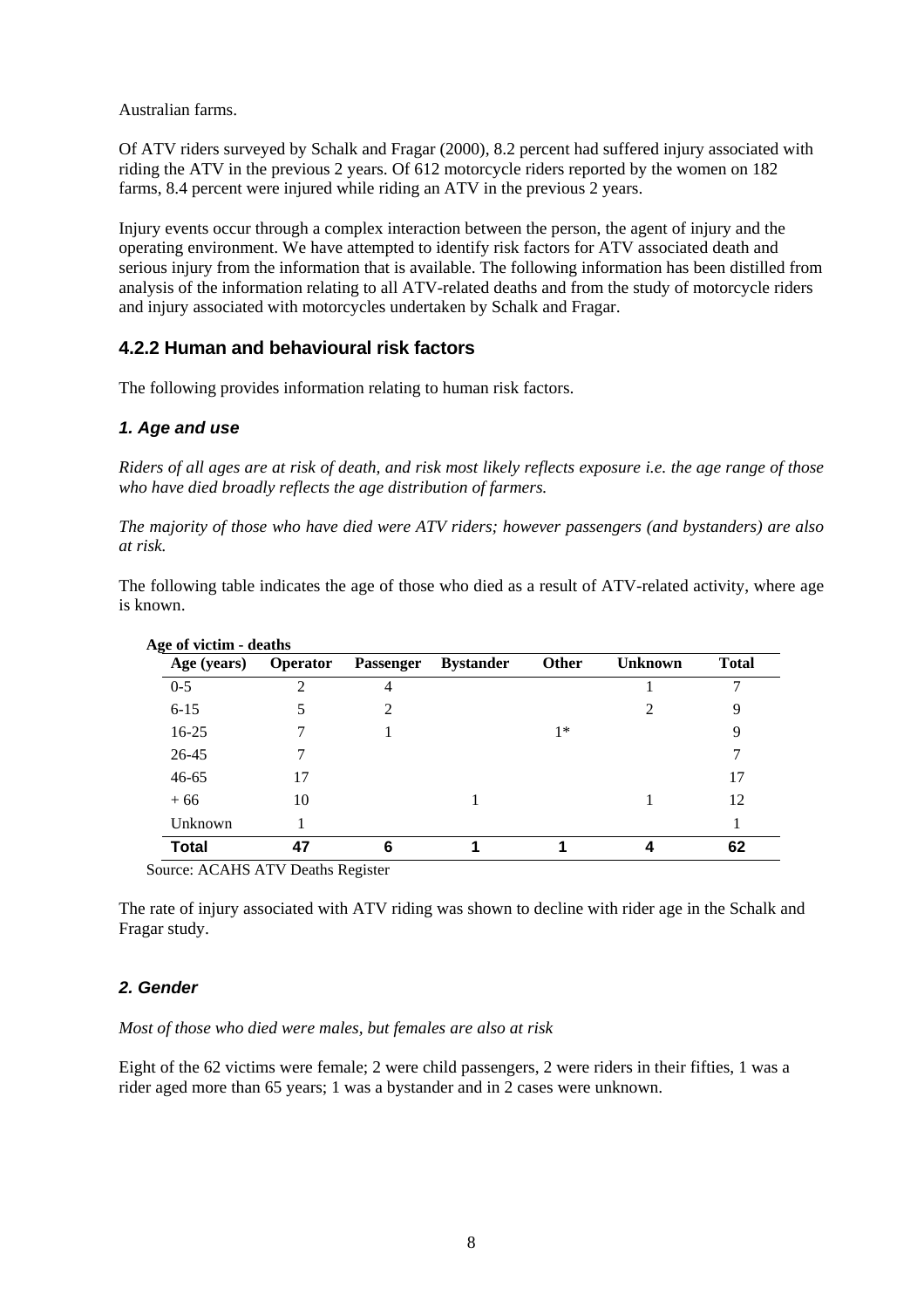## *3. Competency and training*

*Information regarding training and rider skills of riders associated with ATV-related deaths is only available for 8 deaths before the Victorian Coroner, where no rider had undertaken formal training.* 

There was limited information relating to rider training or skills deaths database, although several narratives indicated that farmers had purchased their ATV in the last 12-24 months.

Over 97% of motorcycle riders (2 and 4 wheeled cycles) reported in the rider survey (Schalk and Fragar) that they had never participated in a formal motorcycle rider training course.

## *4. Activity being undertaken*

*ATV-related deaths are associated with a wide range of work activities in agriculture and horticulture, including mustering, spraying pesticides, transporting and travelling on the property.* 

*There are significant numbers of deaths associated with leisure operation of ATVs.* 

Agricultural and other activity being undertaken by the deceased is indicated in the following table.

| <b>Industry and Activity</b>  | Work<br><b>Context</b> | Leisure<br><b>Context</b> | <b>Unspecified</b><br><b>Context</b> | Tota |
|-------------------------------|------------------------|---------------------------|--------------------------------------|------|
| <b>Agriculture</b>            | 34                     | 2                         | 5                                    | 41   |
| <b>Weed Control</b>           | 9                      |                           |                                      |      |
|                               | 7                      |                           |                                      |      |
| Mustering/herding/drafting    |                        |                           |                                      |      |
| <i>Inspecting property</i>    | 2                      |                           |                                      |      |
| Structure maintenance         |                        |                           |                                      |      |
| <i>Transporting materials</i> |                        |                           |                                      |      |
| <b>Hunting</b>                | 3                      |                           |                                      |      |
| Non agricultural              |                        | 7                         | $\mathbf 2$                          | 10   |
| <i>Transport</i>              |                        |                           |                                      |      |
| <b>Unknown industry</b>       |                        | 1                         | 10                                   | 11   |
| <b>Total</b>                  | 35                     | 10                        | 17                                   | 62   |

**Work context of activity of victim** 

Source: ACAHS ATV Deaths Register

## *5. Speed*

*More information relating to speed of ATV at time of injury event is needed.* 

Only eight of the 62 cases had information on speed of the ATV at the time of incident;

- 1 case was estimated to be travelling at 15 kph
- 1 case was estimated to be travelling at 40 kph
- 1 case was estimated to be travelling at 40-50 kph
- 1 case had the throttle jammed on 'full'
- 3 cases were reported to be travelling at 'speed' or 'high speed'

Schalk and Fragar surveyed riders regarding the average and maximum speeds in relation to their agricultural industry. There was wide variation, with 80% of riders operating their cycles at average speeds of less than 50 kph, except in cane and cotton where speeds are reportedly higher. Animal handling industries tended to use lower speeds compared to cropping industries, with dairy industry reports the lowest.

The majority of motorcycle accidents reported by riders occurred at speeds of less than 30kph.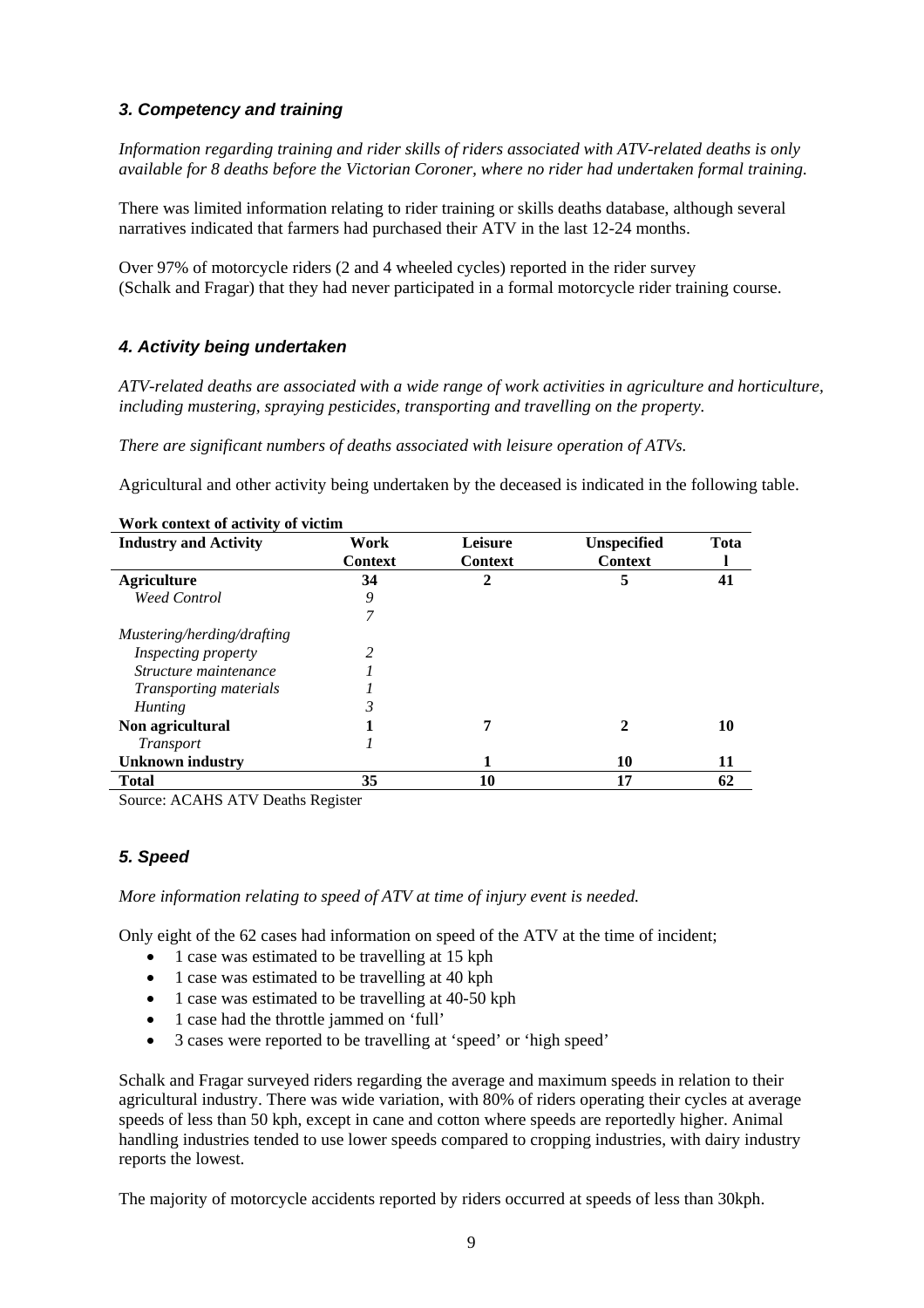### *6. Alcohol and other drugs*

*More information is needed relating to the role that alcohol and other drugs may play in ATV-related deaths and serious injury* 

There were eight cases where alcohol and/or drugs were detected. Of these cases, 7 of the deceased were the operators of the vehicle and 1 was a passenger. In the case of the passenger, the operator of the vehicle also tested positive to alcohol. Further information relating to alcohol use should be available to the coroner.

# **4.2.3 Machine risk factors**

### *1. Size and make/model of machine*

*More information is needed relating to injury risk associated with size and design features of ATVs* 

Information relating to the engine capacity of only 13 ATVs associated with death was available:

- Suzuki 500 Two rollover deaths
- Polaris Sportsman 500 (6x6) One rollover death
- Honda 450 One rollover death
- Yamaha Kodiak 400 One rollover death
- Yamaha 400 One collision with vehicle death
- Honda TRX 350 One death thrown from ATV
- Yamaha YFZ 350 One death thrown from vehicle after collision
- Polaris Magnum 330 One rollover death after collision with fence
- Suzuki 330 One death from collision with fence
- Suzuki 250 One rollover death
- Yamaha 250 One death thrown from ATV
- Suzuki 160 One rollover death

## *2. Rollover and rollover protection of operator*

### *There is a propensity for ATVs to rollover and cause serious injury to riders.*

There are 26 cases within the ATV Deaths Register that relate to the 'rollover' of the ATV. Of these; 5 were side rollovers, 4 were rear rollovers and the remaining 17 are unspecified. No information was available relating to whether there was fitment of any form of roll-over protective structure, which are not commonly used in Australia.

## *3. Loading of machines*

### *Loading of the ATV has been associated with rollover deaths. More information is needed to understand the role that loading plays in ATV rollover.*

One of the deaths associated with ATV rollover had used the machine for carrying steel posts. Six deaths associated with rollover referred to spraying weeds or having a spray tank, but limited detail was available. One of these spray tanks was noted to be 200L in capacity, with an estimated 80L of chemical. Another 50L spray tank was reported to be full.

There were nine deaths involving a passenger being carried on the ATV and one involving two passengers being carried on the ATV.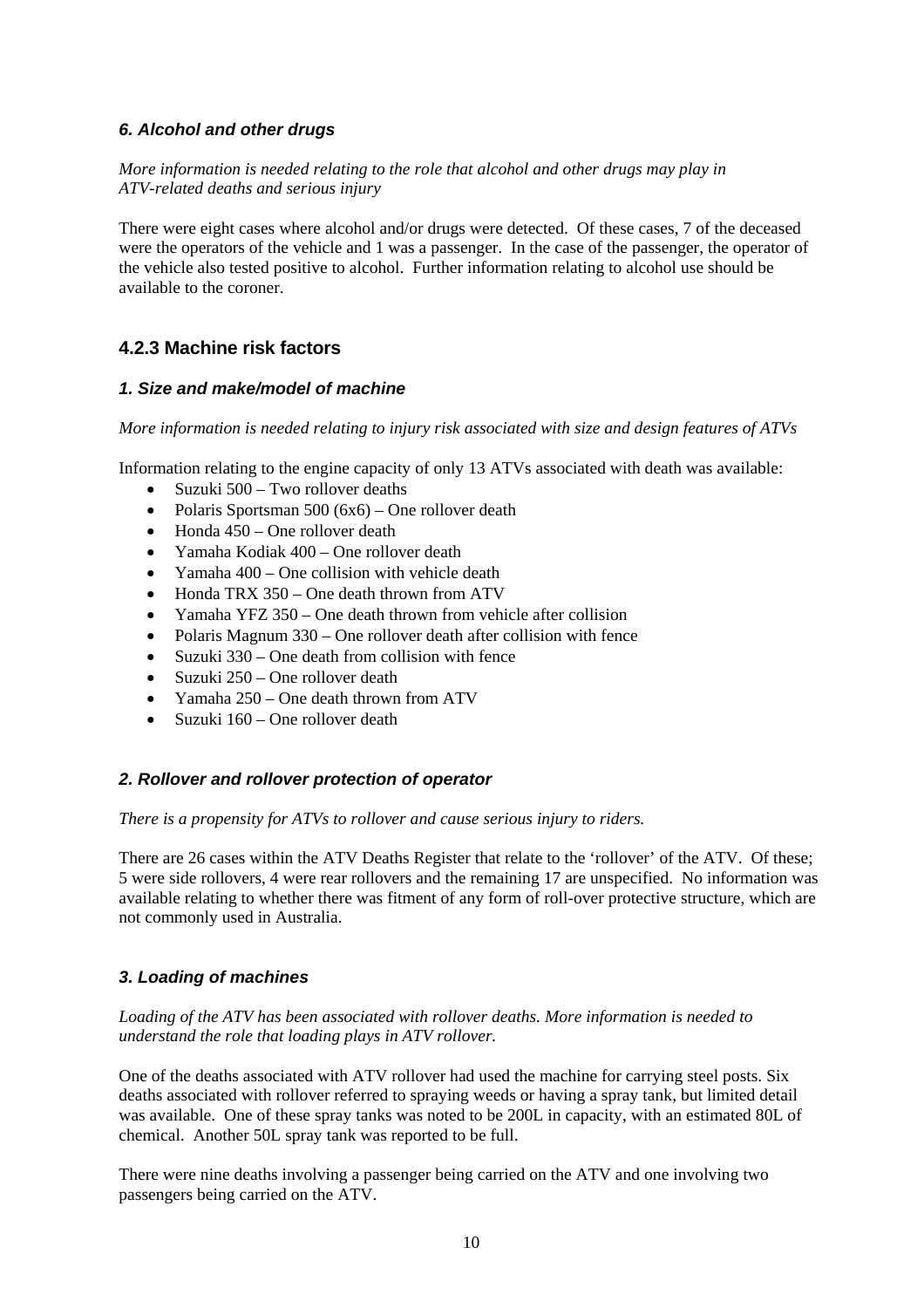### *4. Maintenance of machine*

In one death, where the victim was flung over the ATV and crushed between the machine and a wall, it was noted that the brakes had needed attention, and that the throttle was jammed on full. Another case reported wear to front and rear suspension and a broken exhaust system

The Schalk and Fragar study reported that poorer ATV maintenance regimes were associated with higher injury rates than those whose maintenance were more timely.

### *5. Other*

In one death, it was noted that a tree branch had pierced the rear tyre causing the ATV to veer and crash.

### **4.2.4 Environmental risk factors**

*Terrain, slope and surface appear to play a key role in ATV-related deaths, and it appears that there are terrain limits for operation of so-called "all-terrain vehicles".* 

| Slope of terrain at site of ATV fatal incident (Jul 2000 to May 2005) |  |  |
|-----------------------------------------------------------------------|--|--|
| No. of                                                                |  |  |
| <b>Cases</b>                                                          |  |  |
| 18                                                                    |  |  |
|                                                                       |  |  |
| 3                                                                     |  |  |
| 4                                                                     |  |  |
| 36                                                                    |  |  |
| 62                                                                    |  |  |
|                                                                       |  |  |

Source: ACAHS ATV Deaths Register

| Ground Surface at site of ATV fatal incident (Jul 2000 to May 2005) |                 |
|---------------------------------------------------------------------|-----------------|
| Crown gurface of coorder gits                                       | $N_{\alpha}$ of |

| Ground surface at accident site | N0. OI       |
|---------------------------------|--------------|
|                                 | <b>Cases</b> |
| Unsealed roadway or lane        | 11           |
| Paddock                         | 18           |
| Embankment                      | 8            |
| Shed/garage                     | 3            |
| Urban road                      | 4            |
| 4WD Track                       |              |
| Beach/sandy track               | 2            |
| Airstrip                        |              |
| House yard                      |              |
| Cattle yard                     |              |
| Driveway                        |              |
| Unknown                         | 11           |
| Total                           | 62           |

Source: ACAHS ATV Deaths Register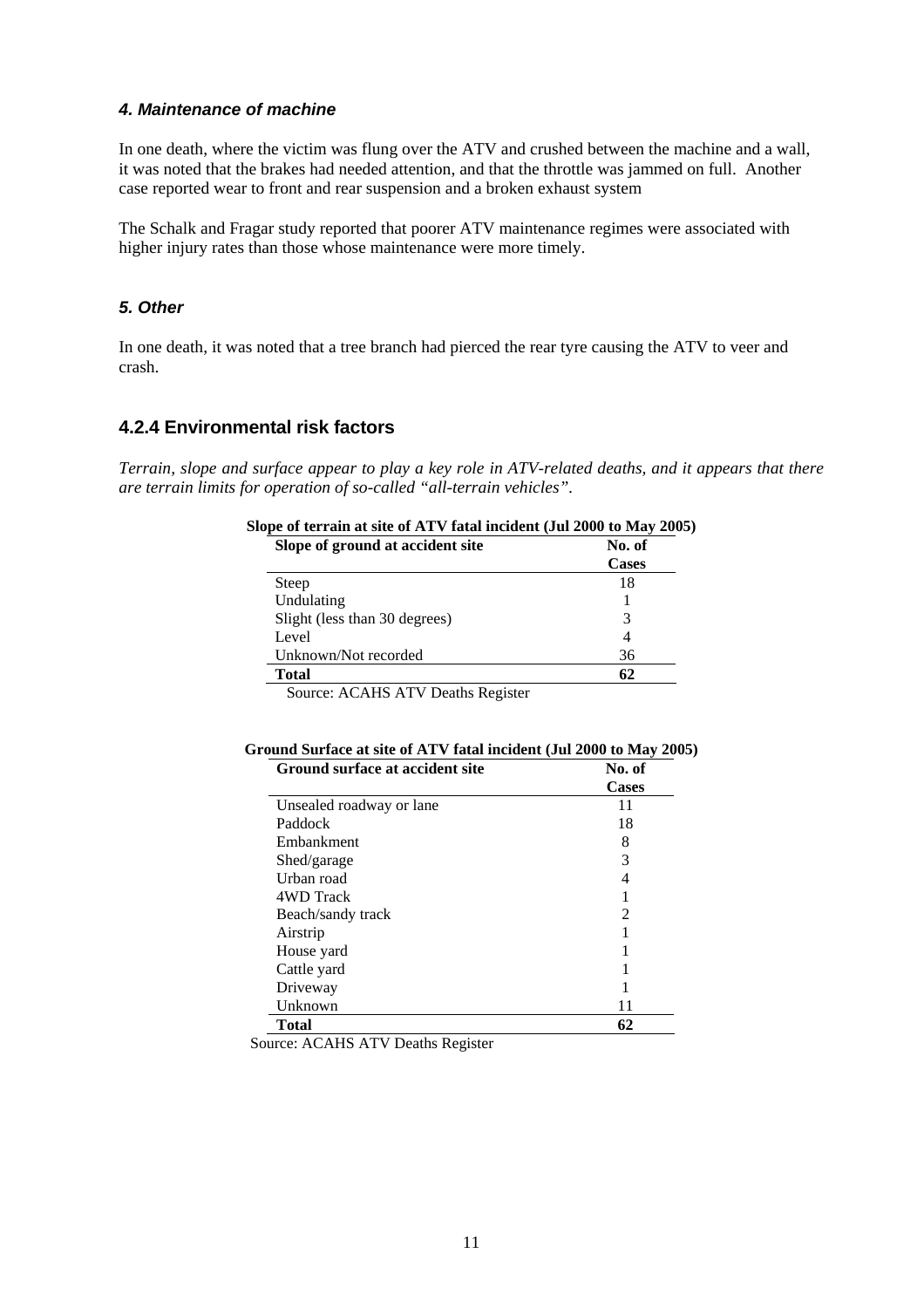# **4.2.5 Mechanisms of injury and body part injured**

*The mechanism of injury in the majority of cases was noted to be blunt force with the body part crushed between ATV and the ground or other surface, or contact of the body with a rock or tree or other surface, having been flung from the ATV.* 

*The body part injured and associated with death was mostly the head and cervical spine, crush injuries and asphyxia.* 

| Category                 | Injury                                         | ICD <sub>10</sub> | No. of |
|--------------------------|------------------------------------------------|-------------------|--------|
|                          |                                                | Code              | Cases  |
| <b>Circulatory</b>       | Acute myocardial infarction                    | I21               |        |
| <b>System</b>            |                                                |                   |        |
|                          | Chronic ischaemic heart disease                | I25               | 1      |
|                          | Cardiac Arrest                                 | I46               | 1      |
| <b>Head Injury</b>       | Fracture of skull and facial bones             | S <sub>0</sub> 2  | 3      |
|                          | Intracranial injury                            | S <sub>06</sub>   | 6      |
|                          | Other and unspecified injuries of the head     | S <sub>09</sub>   |        |
| <b>Neck Injury</b>       | <b>Fracture of Neck</b>                        | S <sub>12</sub>   | 4      |
|                          | Injury of nerves and spinal cord at neck level | S <sub>14</sub>   |        |
|                          | Injury of blood vessels at neck level          | S <sub>15</sub>   |        |
|                          | Crushing injury of neck                        | S <sub>17</sub>   |        |
|                          | Other and unspecified injuries of neck         | S <sub>19</sub>   | 1      |
| <b>Thorax Injury</b>     | Injury of other and unspecified intrathoracic  | S <sub>27</sub>   | 3      |
|                          | organs                                         |                   |        |
|                          | Crushing injury of thorax                      | S <sub>28</sub>   | 7      |
| <b>Hip/thigh Injury</b>  | Injury of blood vessels at hip and thigh level | S75               |        |
| <b>Multiple Injuries</b> | Unspecified multiple injuries                  | <b>T07</b>        | 8      |
| <b>Unspecified</b>       | Injuries of spine and trunk, level unspecified | T <sub>09</sub>   |        |
| <b>Other</b>             | Asphyxiation                                   | T71               | 9      |
|                          | Unknown                                        |                   | 6      |
| Total                    |                                                |                   | 62     |

Source: ACAHS ATV Deaths Register

In the Schalk and Fragar study of injury, riders injured on ATVs reported sprains (25.6%) and fractures (23.4%), whereas riders injured on 2-wheel motorcycles commonly sustained cuts/lacerations (23.5%). Bruising was an injury common to both machines with 23.4% and 22.3% of injured riders sustaining bruising on ATVs and 2-wheel motorcycles respectively. Lower leg injuries appear to be common for both ATV and 2- wheel motorcycle riders, although the percentage of injuries received varies considerably, 14.9% for ATVs and 21.6% for 2-wheel motorcycles. It was also observed that ATV riders commonly sustained injuries to the upper body, shoulder (12.8%) and wrist (8.5%), and trunk, ribs (10.6%), whereas 2-wheel motorcycle riders sustained injuries to the lower body, upper leg (11.0%) and ankle (10.0%).

Injury from ATVs occurred mainly due to rolling the machine (22.8%), hitting a stationary object (18.2%) or human error (11.4%). Human error has been defined for the survey as an incorrect action performed by the rider which has resulted in a detrimental effect, for example jamming the brakes on resulting in a skid.

# **4.2.6 General**

These findings relating to Australian agriculture are consistent with the findings of a report by Rechnitzer et al (2003) that described findings for 24 ATV deaths in the NCIS system, as well as data from the United States and New Zealand.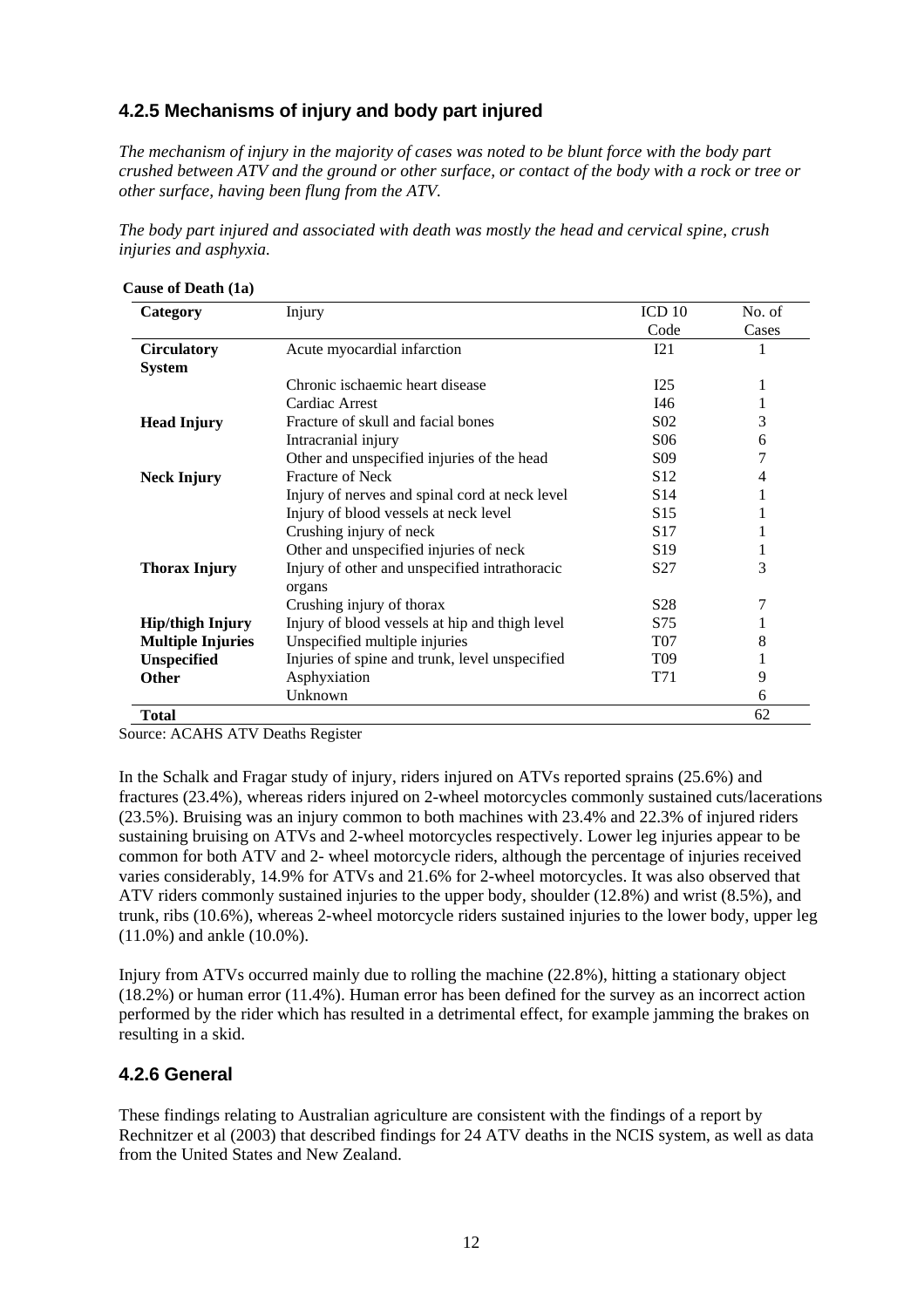# <span id="page-18-0"></span>**4.3 Options for reducing risk of serious injury and death**

OHS legislation and good injury prevention practice indicate that where possible, hazards of high risk should be controlled by "higher order" controls i.e. controls that do not depend on the day to day behaviour of operators or bystanders to ensure their safety.

This report has therefore used the Hierarchy of Control of workplace injury to consider the options for reducing risk of death and serious injury associated with ATV operation in Australia.

### **1. Eliminate the hazard**

and

### **2. Substitute for a hazard of lesser risk**

The use of ATVs has been well established in Australian agriculture and horticulture. However, current uses in these industries need to be reviewed to determine whether these uses are sustainable in light of the real risk of death and serious injury.

Use of ATV's in all terrains for such activities as mustering, spraying and transporting loads should be reviewed by the specific agricultural industries to determine the most appropriate vehicles and machines for these activities.

## **3. Improved design/ engineered solution**

ATVs have undergone changes in the past, with the move away from manufacturing of 3-wheeled machines, improved foot and leg protection.

### *Reducing risk associated with rollover*

However, the propensity of the ATV to rollover needs to be addressed with either the design of an effective rollover protective structure for the ATV as it is currently designed, or, design of a vehicle that can be used for the key operations defined by the agricultural industries without risk of rollover injury.

## *Reducing risk of rider being flung from the ATV*

Similarly, the number of deaths associated with being flung from the ATV need to be addressed in future design of the vehicle.

## **4. Administrative controls/ safe practice**

Administrative controls that should be put in place have been defined by an interagency task force in New Zealand (OHSS, 2002). These should be reviewed in the light of Australian experience and the evidence for effectiveness. Key controls include:

## *Age of operators*

Manufacturers of ATVs advise against young people less than 16 years riding ATVs, and this is supported by data on injury found by Schalk and Fragar (2000).

Effective ways of ensuring that children are not put at risk in the farm setting need to be identified and implemented.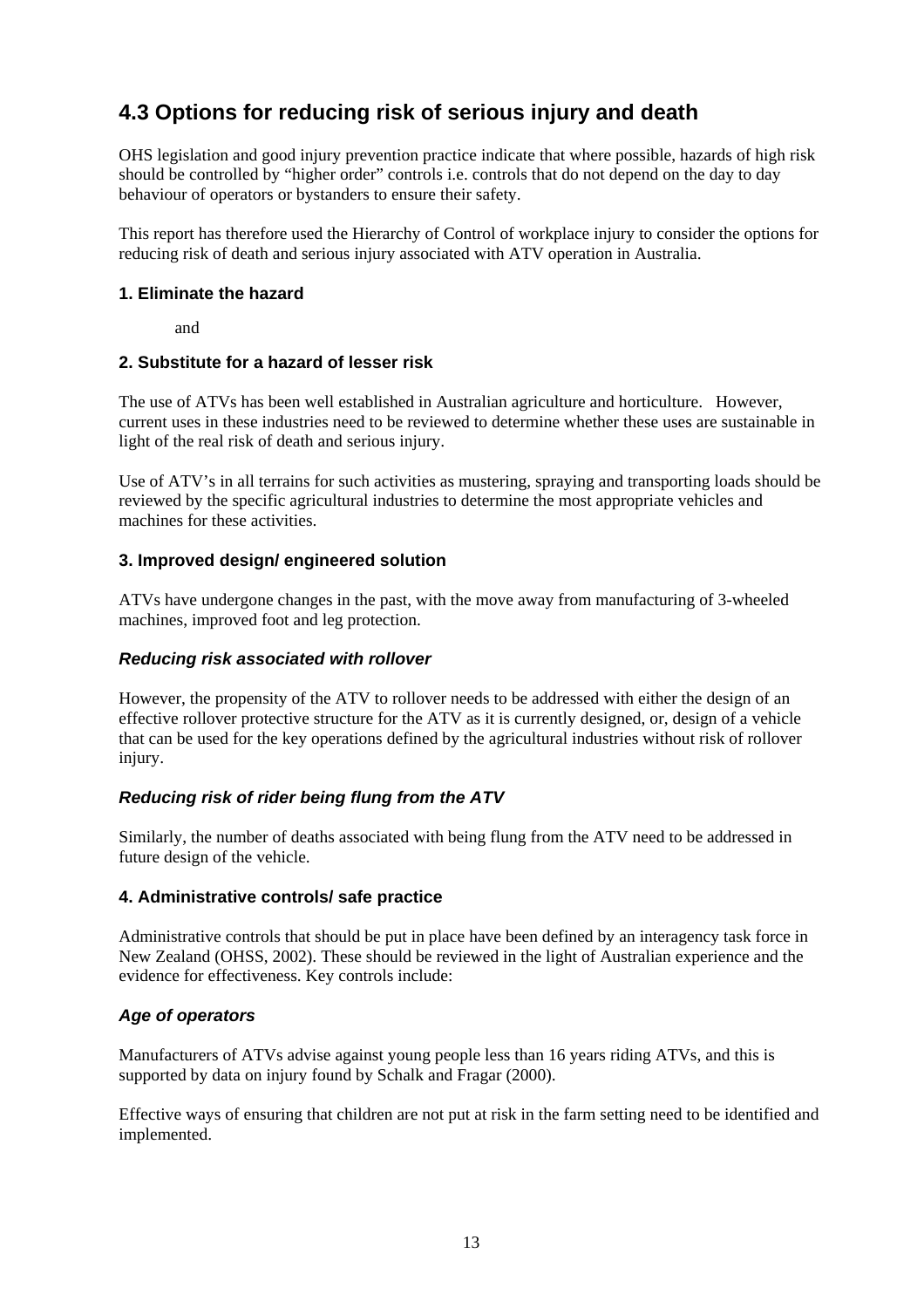## *Competencies for safe operation*

Competency standards for operation of ATVs have been produced by the Rural Training Council of Australia, and are in use in rural vocational training programs. These need to be reviewed in light of the defined risk factors for ATV-related injury and death, and competency requirements for safe operation established.

Practical and effective ways of delivery of training and assessment of competencies need to be identified and implemented.

### *No passengers*

ATVs are not designed for passengers, and carrying passengers increases risk to both operator and the passenger.

Practical and effective ways of ensuring that passengers are not carried on ATVs in the farm workplace need to be identified and implemented.

### *Loads*

The specifications for safe loads to be carried or towed need to be established for the uses and conditions of operation.

Practical and effective ways of ensuring that load limits are not exceeded need to be identified and implemented.

## **5. Personal protective equipment**

Head injury is associated with a significant number of ATV-related deaths.

Helmet standard specifications need to be established for safe use and conditions of different operations, including speed and risks associated with oncoming traffic.

Practical and effective ways of ensuring that helmets conforming to specified standards are worn during ATV operations need to be identified and implemented.

### **6. First aid training**

Systems for effective emergency response, including access to people with first aid skills is a requirement for farm workplaces and practical ways to assist access to first aid training by farmers and farm workers need to be identified and implemented.

# <span id="page-19-0"></span>**4.4 Data issues**

### **1. Improved data collection relating to ATV deaths and serious injury**

The National Farm Injury Data Centre has established a Register of ATV Deaths and serious injury and has defined the data items needed to define key risk factors which, if addressed, could reduce risk. Data items are listed in Attachment 1.

Persons investigating ATV deaths should be requested to provide this information to the National Farm Injury Data Centre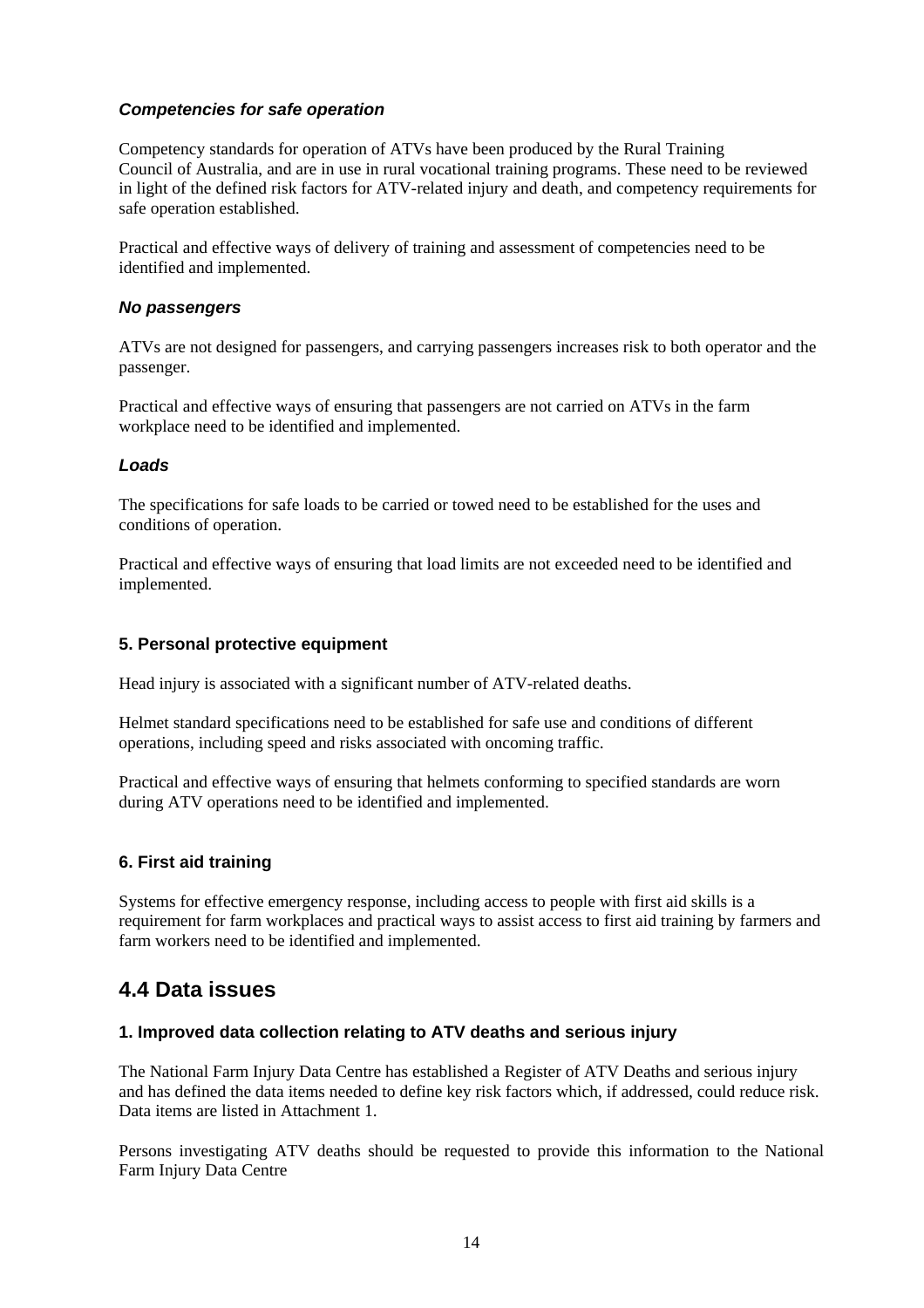# <span id="page-20-0"></span>**5. Current uses of ATVs on Australian farms**

# <span id="page-20-1"></span>**5.1 Background**

In 2003, the ATV Safety Reference Group had acknowledged the growing problem of ATV-related deaths on Australian farms, had considered data reported earlier in this report as a briefing paper (Australian Centre for Agricultural Health and Safety, 2003) had been provided to the Reference Group with a summary of information about ATV risk on Australian farms in relation to:

- Human and behavioural risk factors
- Machine risk factors
- Environmental risk factors, and
- Mechanisms of injury.

Possible approaches to prevention being considered by the Reference Group were using the "Hierarchy of Control" framework that underpins states' occupational health and safety (OHS) legislation, viz:

- 7. Elimination of the hazard
- 8. Substitution for hazards of lesser risk
- 9. Design for safety
- 10. Administrative/ practice
- 11. Personal protective equipment
- 12. First aid

Further information was required by the Reference Group for further development of specific recommendations for a multifaceted approach to ATV injury risk reduction. Information requirements included a review of the *key uses* of ATVs in agriculture and horticulture in Australia. This section reports findings from farm ATV operators' perspectives on the role that ATVs currently play in the various agricultural production systems, mode of operation that has bearing on injury risk and prevention, and on potential options being considered for ATV injury risk reduction.

# <span id="page-20-2"></span>**5.2 Aim**

The aim of a small study was to define the uses of All Terrain Vehicles (ATVs) in the agricultural production systems in Australia, and to describe key modes of operation of importance to reducing risk of serious injury and death associated use of ATVs on Australian farms.

# <span id="page-20-3"></span>**5.3 Method**

Information that was collated to form this report was derived from a small number of publications and data sources, and from records of recent cases where farm employers have been prosecuted in relation to serious injury and deaths of workers operating ATVs on farms.

In addition, a series of meetings were held with Industry Advisory Groups in the following areas:

| Rice, horticulture, sheep/cattle producers |
|--------------------------------------------|
| Stone fruit, sheep/cattle producers        |
| Sheep/cattle, cotton producers             |
| Sheep/cattle, grains producers             |
| Dairy producers                            |
|                                            |

The aim of these meetings was receive information from practicing farmers in key agriculture and horticulture industries to better define the uses to which ATVs are put, options available to undertake these activities, and design requirements for machines to undertake these operations.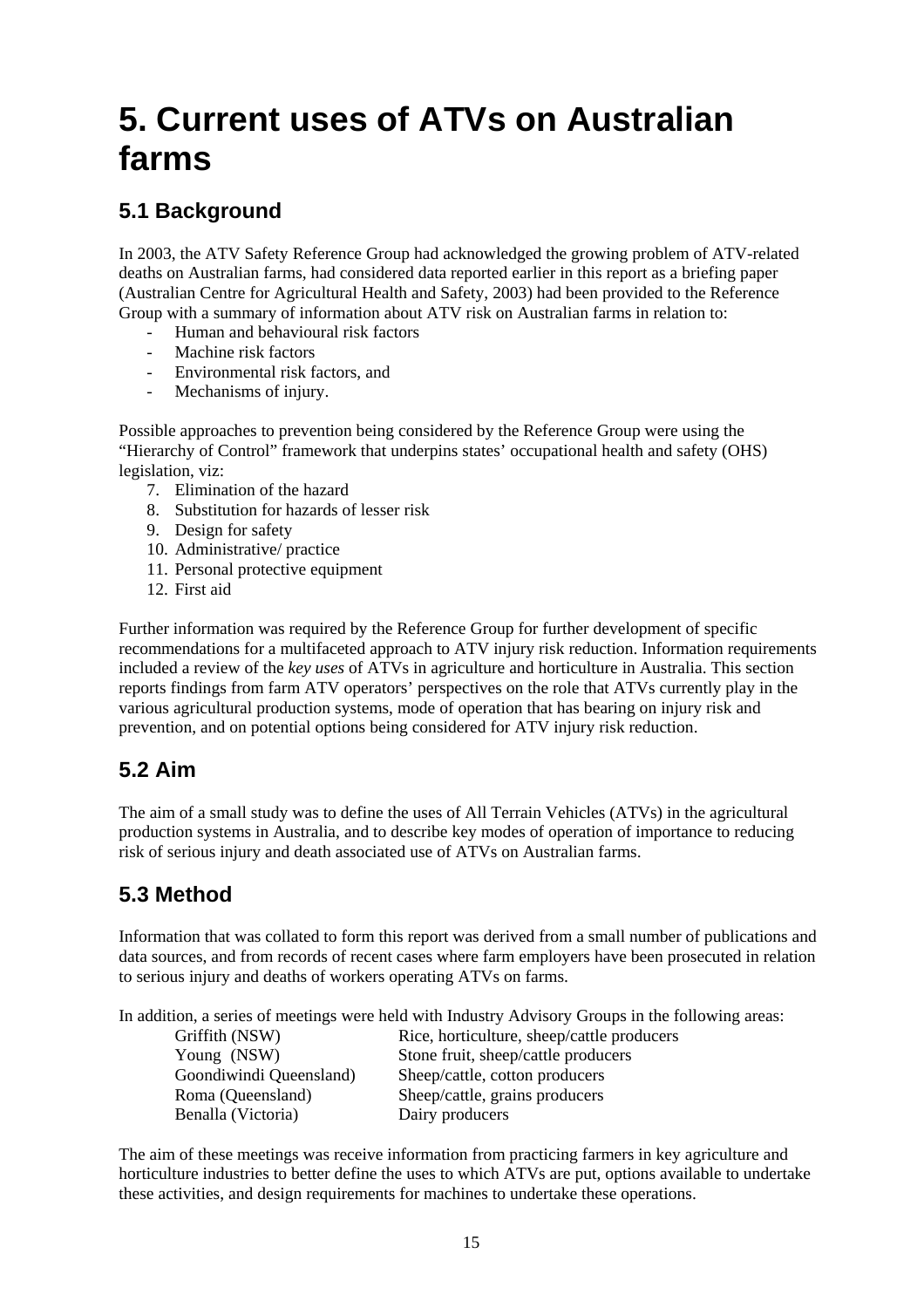# <span id="page-21-0"></span>**5.4 Findings**

# **5.4.1 ATV role in agricultural production**

## *Number of ATVs on Australian farms*

The number of ATVs on Australian farms has grown over the past decade. In 1994 attendees at major field days in NSW reported between 10 and 13.3 ATVs per 100 farms with increasing numbers with increasing size of farm (Schalk and Fragar, 2000). In 1997/1998, 2816 of 17494 respondents in the NSW Health Survey reported that their home was on a farm, farmlet or rural property (NSW Department of Health, 2004). Of these, 20 percent reported at least one ATV in use on the farm, with the number of ATVs ranging from 1 to 10 per farm.

Farmers in western Queensland and western NSW reported that typically there are 2-3 ATVs on each sheep/cattle property. Dairy farmers in Victoria reported that 1-2 per dairy farm would be typical, but could range from 1-4.

Rice growers reported that farms would typically have 1 ATV with bigger enterprises having more. Horticulturalists in the Young district of NSW reported 3-4 ATVs in use on blocks up to 40 ha, and horticulturalists in south western NSW reported 1 per block as being typical.

Cotton enterprises may operate 1-4 or more ATVs.

## *Production tasks undertaken using ATVs*

ATVs are used for a range of tasks in different agricultural industries in Australia.

## *Livestock industries*

Beef cattle and sheep producers report that ATVs are routinely used for checking water, fences and stock, starting bores, carrying dogs and other materials such as fly strike treatments and fencing materials and ATVs may be used for boom and spot spraying of weeds. These jobs were previously undertaken using 2-wheelers, utilities and tractors.

ATVs are in widespread use for sheep mustering although some properties still use horses for cattle work, 2-wheel motorcycles (*"more flexible in Mitchell Grass country"*) and "utes and dogs".

The most critical job reported for these industries, and where ATVs come into their own, is in flood mustering and work in wet and muddy conditions.

In the dairy industry ATVs are used for bringing in cows on a twice daily basis, for carrying calves and hay and for boom and spot spraying of weeds. These tasks were previously undertaken using 2 wheelers, utilities and tractors.

## *Cropping industries*

In the horticulture industries ATVs are typically used for carting fruit and vegetables (often by pulling trailers carrying lugs [30lb boxes]), spot spraying of weeds, carrying pruning gear, moving irrigation gear and supervision of workers. These jobs were previously undertaken using tractors and utilities.

ATVs are used on cotton farms for spot and boom spraying of irrigation channel banks, transporting materials around the farm – towing some equipment. The most important job is *"getting to a breakdown or blow-out when it has rained"* as the ATV is good in wet and muddy conditions.

Similarly in the rice industry, ATVs, often fitted with narrow tyres, are used for spraying banks for weeds and also for spraying rice paddies for weeds and eg for blood worm, and carrying equipment.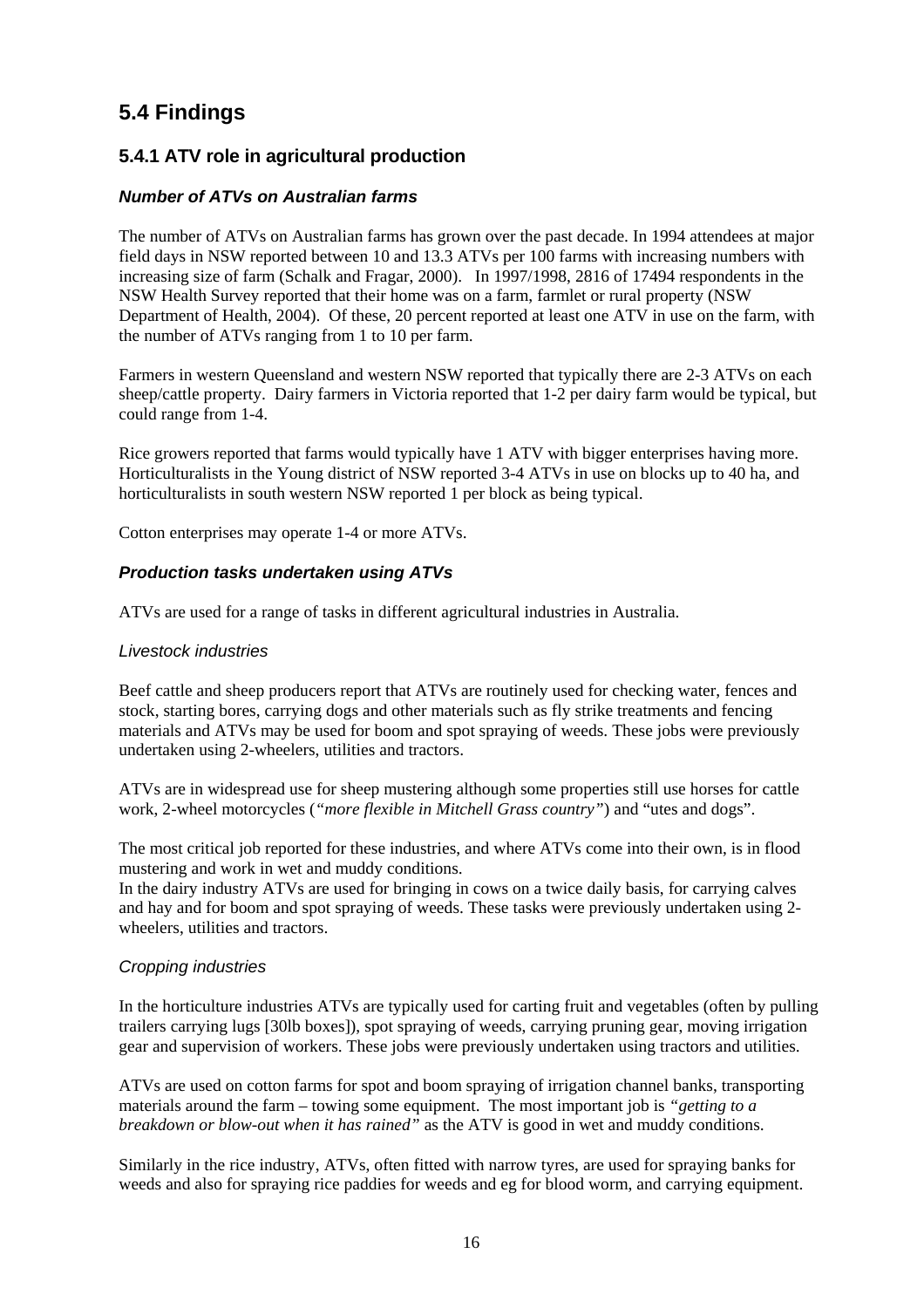Spraying was undertaken manually before the ATV, and is sometimes still done using a "Herbigator" manual pack.

In the grains industries ATVs are used for checking and carrying items.

### *Leisure use*

All participants in the industry Advisory Groups reported that leisure use of ATVs was minimal and represented a small proportion of use, and then mostly by children, often visitors. The ATV is *"mainly a workhorse"*.

Dairy farmers reported that if farm child family members are using the ATV it is more likely to be in the work context - "ATVs are dirty machines in the dairy industry".

#### *Machines and maintenance*

The whole range of size and makes and models of ATVs are in use on Australian farms.

Cattle properties and cotton and rice farmers reported tendency to larger machines, while the fruit growers and dairy farmers reported mid-range sizes.

ATVs may be kept *"until they die"* with farmers reporting their life as typically 2-4 years, although they may be operated for up to 10 years.

Routine basic maintenance such as oil change is undertaken on the farm, with off-farm maintenance being undertaken when needed. A few farmers reported *"Once a year go over by the mechanic in town".* 

Most groups reported that maintenance is not undertaken as well or as often as for larger machinery, and that often maintenance on eg brakes is neglected.

Farmers in most groups reported that pillion passengers are sometimes transported on the ATV, *"but is the exception rather than the rule"* and *"despite the manufacturers don't allow it"*. Passengers may be transported *"to take another worker out to the job".* One cotton farmer reported "no passengers except possibly during a flood".

Design features that participants would like attended to for ATVs included:

*"Improved racks" "Better balance so that the ATV won't roll so readily" "Better positioning of the tow-ball – too low for the trailer" "Puncture resistant tyres for tree cropping – spikes from plum trees"* 

*"Believe thumb-controlled throttle potentially poses RSI risk".* 

### *Loads and towing*

The majority of farmers in the industry Advisory Groups did not know the load limit for their ATV, and some did not know where to look for the load limit advice of manufacturers.

Spray tanks were reportedly mounted on the back of the ATV and most of the participating farmers reported fitted tanks of either 60L or 100L capacity. One reported 100L on the back and 50L on the front. One reported having a 120L baffled tank – fitted out by the local engineering firm.

Some farmers in the horticulture industries reported towing misters behind the ATV for pesticide application in vineyards.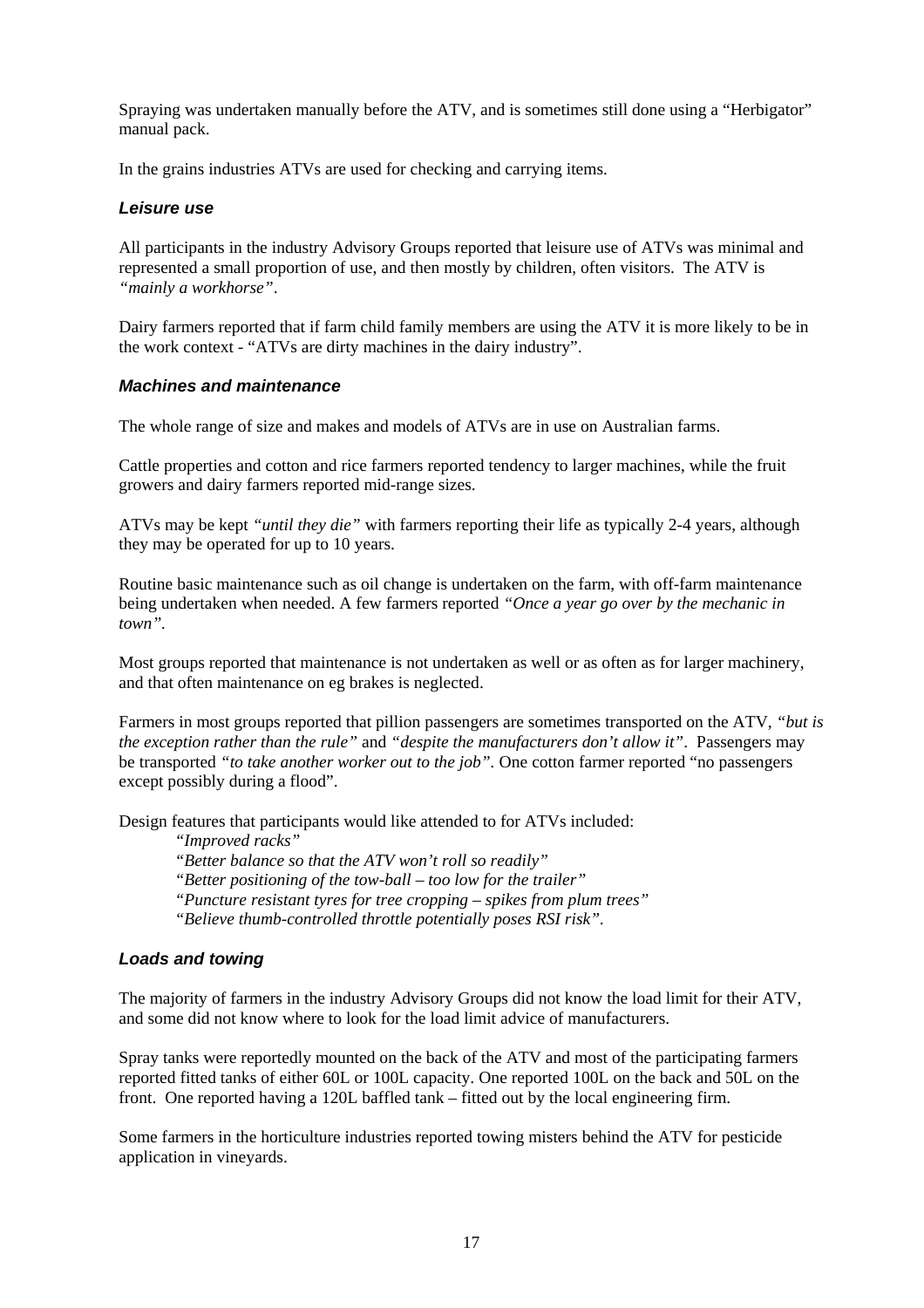Other loads that are commonly carried on ATVs include dogs in the livestock industries, and sheep and calves that need attention in the sheep, cattle and dairy industries. One dairy farmer recounted his story of a newborn calf kicking the throttle and getting the ATV moving and out of control.

Dairy farmers reported towing round hay bales. One farmer recounted losing control, going too fast, too sharp a corner on loose surface. He was not aware of the towed load limit of the machine.

Farmers in the cropping industries reported carrying fencing gear, steel pickets, irrigation pipes and other gear.

The horticulture industries typically use ATVs to tow small trailers with fruit and vegetables in lugs or crates.

### *Speed of operation*

The survey of motorcycle riders (both 2- and 4-wheeled machines) of Schalk and Fragar (op cit) provided reported average and maximum speeds of operation of motorcycles, but did not separate the two types of machines.

That report indicated that reported average speeds were lower in the dairy and horticulture, with only 1.7 percent of rider in the dairy industry exceeding 40kph average speeds, while 23.6 percent of riders in cereal grains, 13 percent of riders in sheep/cereal grains and 4 percent of riders in sheep/beef cattle reporting riding at average speeds over 40 kph.

Maximum speeds exceeded 60 kph for 70 percent of riders in the sheep/grains industry, and for 45.5 percent of riders in the sheep/beef cattle industry but for only 12.7 percent of riders in the dairy industry and 13.7 of riders in the horticulture industries.

Advisory Group participants in the livestock industries, including dairy, reported that ATV are ridden at high speeds (up to 60 kph) to the work site, then at lower speeds when working with livestock.

For the cropping industries, the rice industry participants reported speeds of up to 70-80 kph to the job, then 20-30 for the job, while the horticulture participants reported much lower speeds 20-30 kph to the job and 10 kph for the job. One cotton farm reported a speed limit for riders of 60 kph, and one horticulture enterprise a limit of 28-10 kph.

## *Operating environments*

ATVs are operated in a wide range of terrain and slopes.

All the livestock industries report operation in flat and hilly country, including the dairy industry. Riders in the sheep/cattle industry reported hazardous conditions where there has been rain with high grass – one participating farmer had hit a stump while mustering through high grass.

Riders in the dairy industry reported use of the ATV in all weather and often in the darkness during winter mustering and at calving, using a torch as a spotlight.

While participants in the horticulture industries reported using ATVs generally in flat or mildly undulating country, riders in the rice industry reported use on rice banks that can have steep and soft edges and riders in the cotton industry use ATVs along irrigation channels and on head ditches that can have sloppy and crumbly surfaces. Participants noted that banks can be "slimy" when wet.

## *Rider characteristics, induction and training*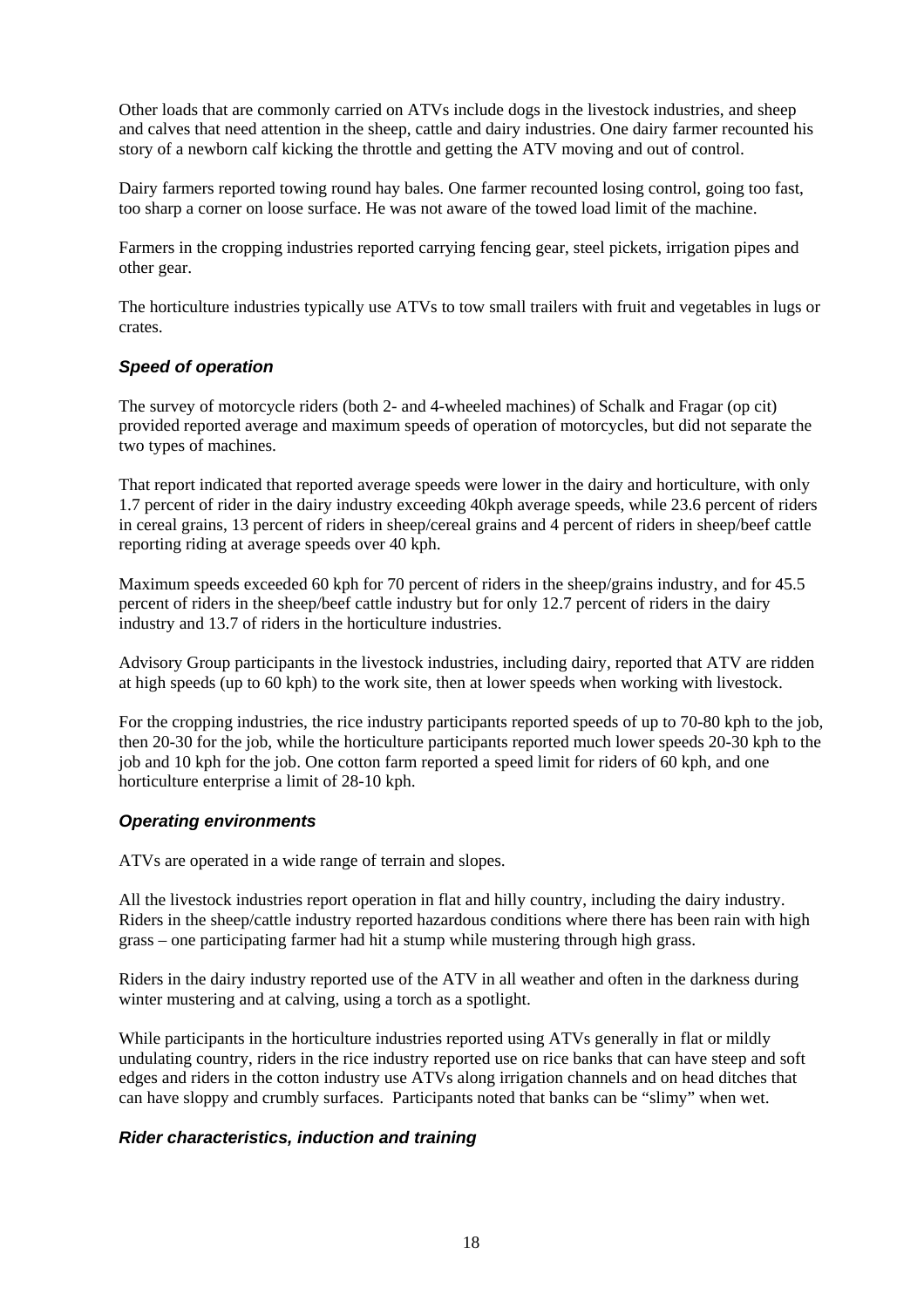Farmers and family member workers are reportedly key riders in the livestock industries with variable numbers of employees and contract musterers and milker contractors depending on the size and structure of the of the enterprise.

Similarly owners and variable numbers of workers are riders in the cropping industries.

The age range of working riders ranges from late teens to more than 70 years.

No formal training in ATV operation was reported by any participant in Advisory Groups with the exception of a training program undertaken by riders of any ATV and/or All Terrain Utility (ATU) on a larger corporate horticulture and sheep enterprise, and a cotton enterprise where the *"farmer had no training. Workers are trained before operating ATV, including where they can be ridden and PPE expectations. Knowing what terrain can be safely ridden is an essential skill to be developed"*.

A common experience was that "I got on and rode". "Balance of the ATV is much easier than the 2 wheeled motorcycle".

Knowledge of how to access an ATV training course was almost non-existent for most Advisory Group participants.

Advisory Group participants generally (with some exceptions) found it difficult to articulate the key skills requirements for ATV riders.

A common position was that rider skills can only developed by trial and error.

- *"Develop skills by trial and error the hard way."*
- *"Comes down to common sense of operator".*
- *"Most people are experienced riders"*
- *"Mustering operators bring their own gear"*
- *"Less experienced workers receive grater degree of supervision"*

Specific suggestions as to the critical skills required for safe ATV operation included: For new workers:

- Assess terrain
- Give them a workout
- Stress difference between 2 and 4 wheelers
- Don't put foot down if rolling.
- Handling
- Placement of loads
- Turns at what speed
- Maintenance brakes

*"See a demonstration, how easy to topple"* 

 *"Take your time, Don't rush into job."* 

*"Don't operate in uneven, steep terrain"* 

*"Communicate information about serious incidents more widely"* 

*"If feels unsafe don't do it"* 

*"Use the machine as a work vehicle for job described, and eg don't hoon around coming back from the job"* 

How do you teach the kids? – *"no passengers, load limits, know how to ride".*

While there was general agreement that *"knowing what terrain can be safely ridden is an essential skill to be developed"*, participants generally could not describe in practical terms how a rider should judge when the terrain is too steep, when the load is unsafe and when there is high risk of rollover.

The larger corporate enterprises were more orientated to provision of formal safety induction for new workers than smaller family farm participants.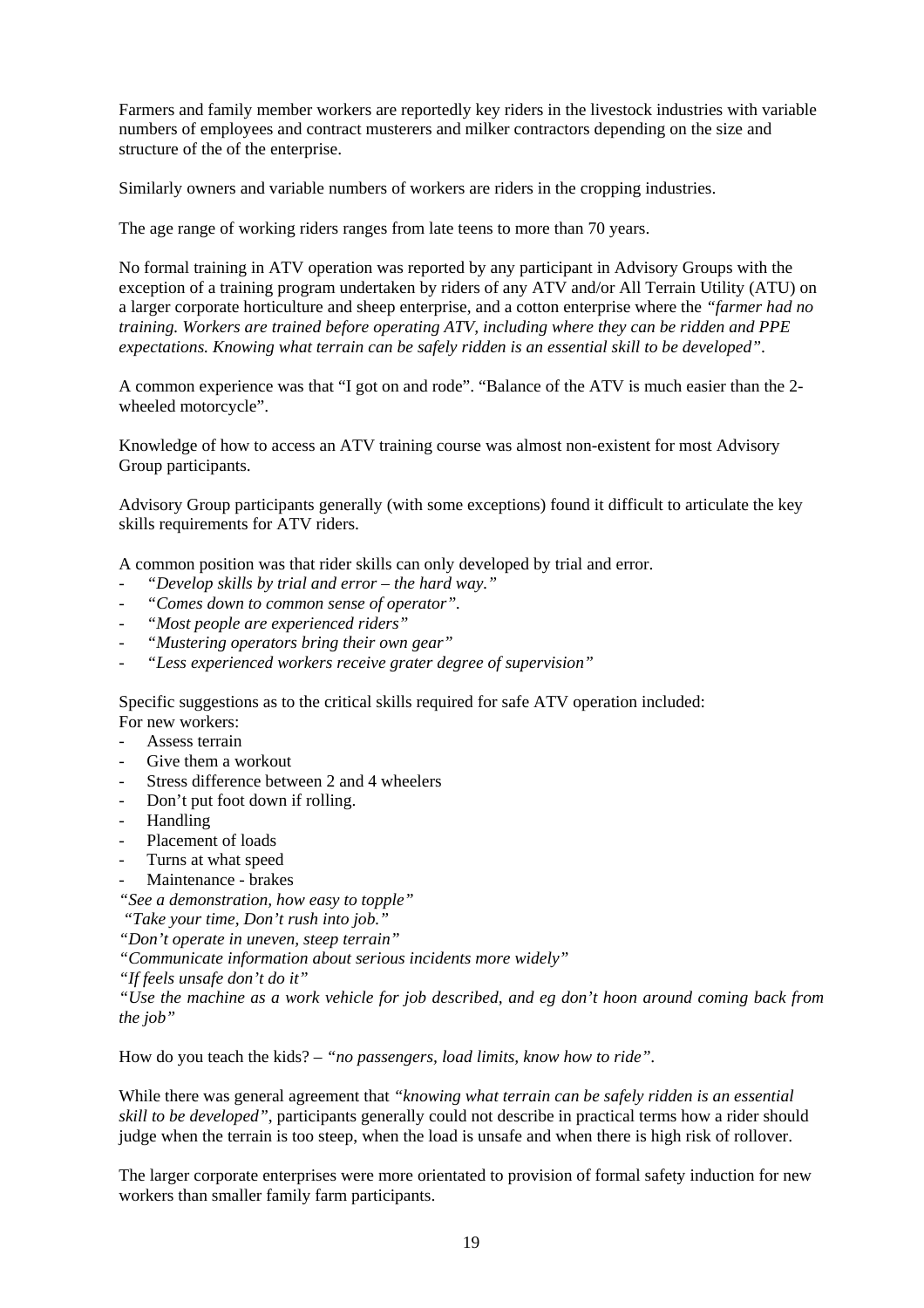The importance of induction and training of workers has been highlighted by a number of recent successful prosecutions of employers under relevant state Occupational Health and Safety Acts relating to ATV deaths and serious injury, where lack of induction and training of the injured or deceased employee to safe operation of the ATV in the particular farm workplace, even though the employee in each case had previous experience in ATV operation. Heavy emphasis in these cases has been placed on induction to the use of the ATV in all areas of the farm, and the importance of a thorough knowledge of paths and roads and areas of the farm that are considered safe for use of the ATV.

### *Helmet use*

Use of helmets was reportedly rare across all industries.

Typically the reasons offered were:

- Too hot
- Too heavy
- Can't hear
- Can't see
- Uncomfortable
- Need a wide hat
- Believes employees will just not wear them.
- Would need greater shade and ventilation

*"Not used on this farm. Had used helmets on other farms – reason for non-use was the heat."* 

When questioned on whether a more suitable helmet, that allowed for ventilation would be used, eg the current equestrian helmet, it was generally accepted that this would *"be OK – camp drafters use helmet"* 

# **5.4.2 Substitution options**

Participants in the Industry Advisory Groups were asked to consider what practical alternatives they would consider in situations where it is judged that ATVs pose too great an injury risk to the operator. Substitution options differ between the production systems.

Beef cattle and sheep producers indicated that return to horses and 2-wheeled motorcycles for mustering would be considered. However, for mustering of sheep, the horse option is not as good as the ATV, and it was noted that the pool of horses has been reduced significantly and it would almost impossible for wholesale return to that option.

Utilities were considered practical for carrying and spraying (the Suzuki utility was highly regarded as an option for a number of participants), it was noted that *"utes are better for carrying dogs and where cold exposure is a problem"*. *"Hilux or Suzuki ute for cattle work – good for mustering cattle, are roadworthy can carry larger loads, light enough to move from bogs"*. *"Seriously considered helicopter".*

In the cropping industries the most likely substitution option would be the farm utility and/or tractor for carrying and for spraying.

For horticulture industries there was interest in some of the ATUs as potentially safer options if ROPS and seat restraints can be installed. One company has replaced most ATVs with John Deere Gators for transporting produce (See Case Study below).

A cotton grower indicated that "After looking at Polaris Ranger and Kawasaki Mule think they may be able to perform similar role"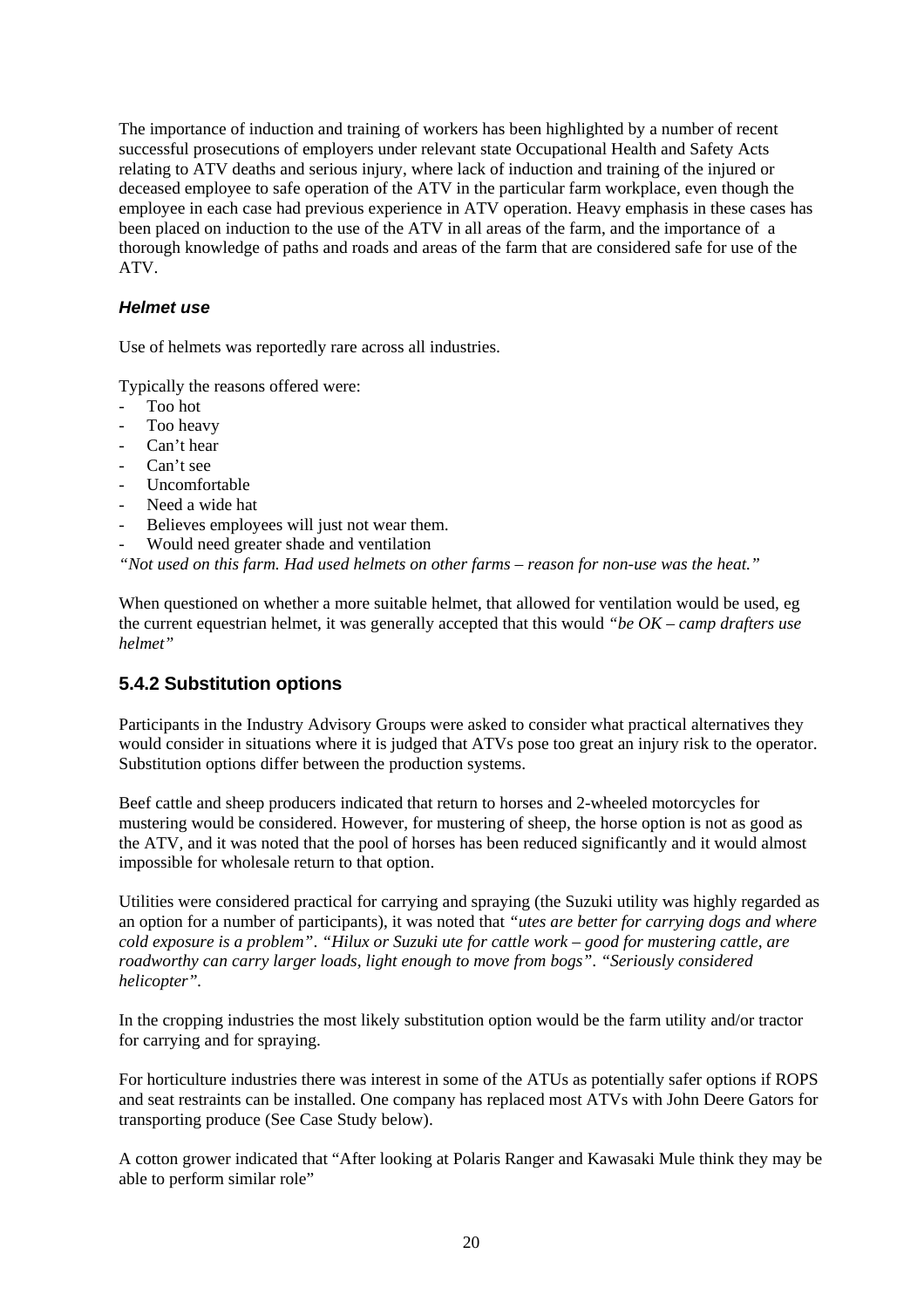ATUs were considered "*costly*".

## **5.4.3 Modification of the ATV with ROPS and seat belt restrain**

Participants were asked to consider whether jobs would be difficult if ATVs (or ATUs) were fitted with a properly designed ROPS and restraint system.

For the beef cattle and sheep industries it was considered that mustering in timbered areas would hinder work, depending on the height of the ROPS, but *"would be an inconvenience, not a restriction".* 

A restraint system would be an annoyance for opening gates, manoevring and mustering, but *" would prefer legislation requiring seatbelts rather than legislation prohibiting use of ATVs on farms".*

For the rice producers, ROPS would not be a problem. It was considered that restraint systems could pose a risk of drowning if the machine rolls into water.

Of the horticulture producers some considered that a ROPS would be *"OK if trees are pruned properly"* while others felt it would be *"difficult for spraying in light of branches".* As for restraint systems - *"Probably OK - Rigid form would be best".* 

Cotton growers considered that *"if ATVs had different seat a ROPS may work, bucket seat with high back and a belt"*. *"A seat belt could pin operator between bike and stationary object. Would need a caged area to protect rider from objects"* 

# <span id="page-26-0"></span>**5.5 Summary**

The findings of this study have relevance for the risk control approaches that are currently available to farmers, and to the Australia-wide strategic approaches being considered by the ATV Safety Reference Group to be put to Farmsafe Australia.

Farmers as employers are required under states' OHS regulations relating to use of Plant in the workplace as follows (National Standard for Plant (NOHSC:1010(1994))

(1) Where an assessment under identifies a requirement to control a *risk* to health or safety, that *risk* must be eliminated or, where it cannot be eliminated, *minimised*.

(2) To *minimise* the *risk* to health and safety, one or a combination of the following approaches must be used:

- (a) substitution of the *plant* by less hazardous *plant*;
- (b) modification of the design of the *plant*;
- (c) isolation of the *plant*; and/or
- (d) engineering controls such as *guarding*.

(3) Where through the application of the above clause the *risk* is not *minimised*, appropriate administrative controls and personal protective equipment must be *used*.

Specific requirements relate to *Powered Mobile Plant,* into which category ATVs fit

(1) An employer must ensure that the *plant* is used so as to *minimise* the *risk* of overturning or of a falling object coming into contact with the operator.

- (2) Where a *risk assessment* identifies a *risk* of
	- (i) a powered mobile p*lant* overturning
	- (ii) objects falling on the operator, or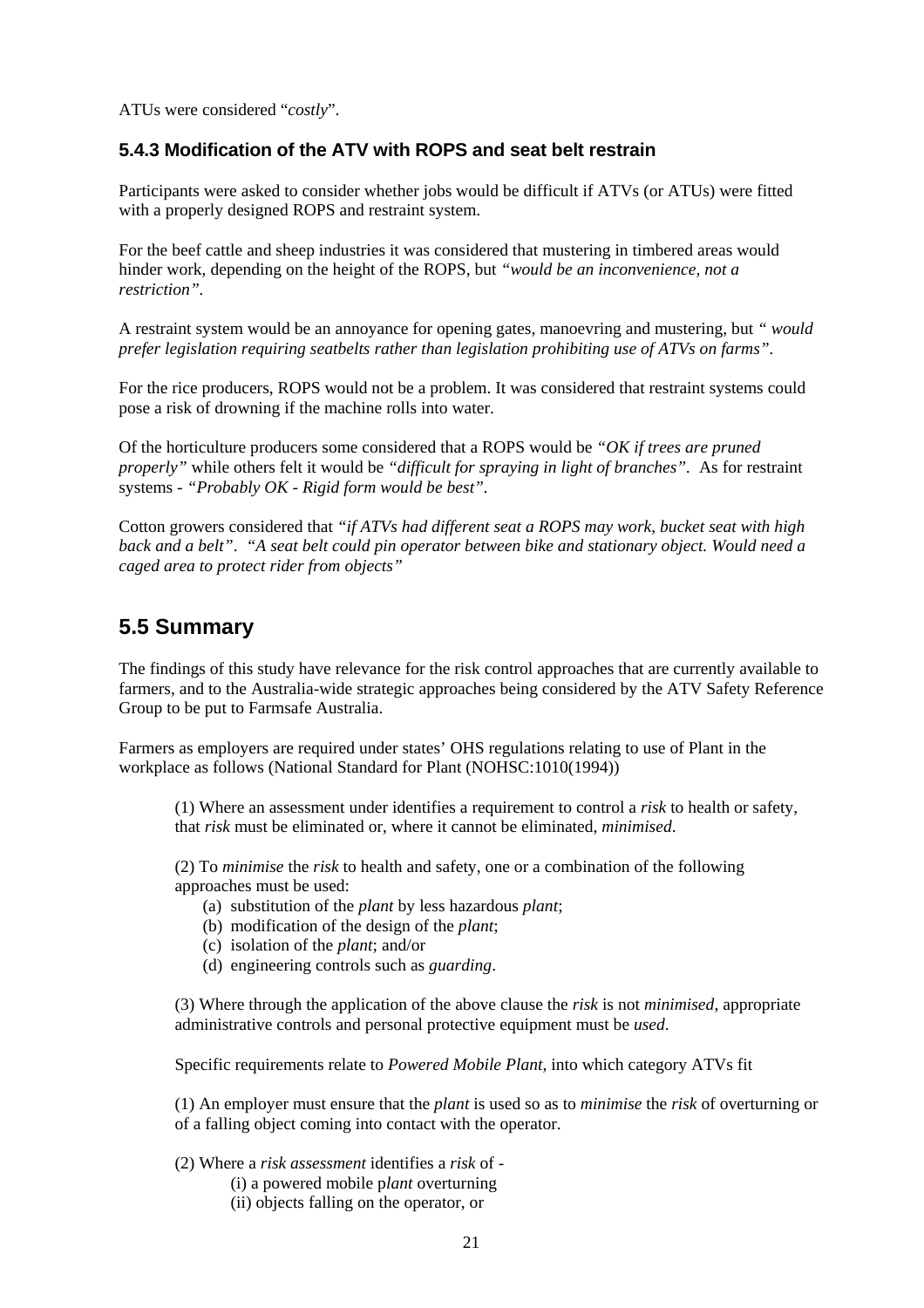(iii) an operator being ejected from the seat,

and the *risk* needs to be controlled, an employer must ensure that, as far as practicable, an appropriate combination of *operator protective devices* are provided, maintained and as appropriate used.

Taking the risk control approaches one by one, this study adds information as follows:

## *1. Elimination of the risk*

Options for elimination of the risk associated with current work with ATVs are not immediately obvious as the work being undertaken is important work in each of the major production systems. However, ATVs that are integral to farm production can be removed from use by visitors to the workplace and children under 16 years for leisure type purposes.

## *2. Substitution of the plant for less hazardous plant*

Discussions with practising farmers in the key agricultural sectors have identified a number of substitution options that should be further explored by the ATV Safety Reference Group and by individual farmers. Substitution options may be more practical for different sectors – for example some horticulture enterprises have already made substitution changes (See Case Study)

## *3. Design for improved safety*

While there is considerable debate regarding the technical feasibility of fitment of ROPS and operator restraint to existing ATVs, early findings from this study has found that operators will overcome any problems associated with their fitment, in preference to losing access to ATVs or ATUs.

## *4. Administrative controls*

This study has identified a clear need for improved training of ATV operators, and improved attention to safety induction of ATV operators, particularly in relation to the safe operation of the ATV in the particular farm environment.

(It is apparent that a review of the ATV operation competency standards needs review in light of the findings of this study and of recent cases of prosecution of farm employers in relation to ATV deaths and serious injury)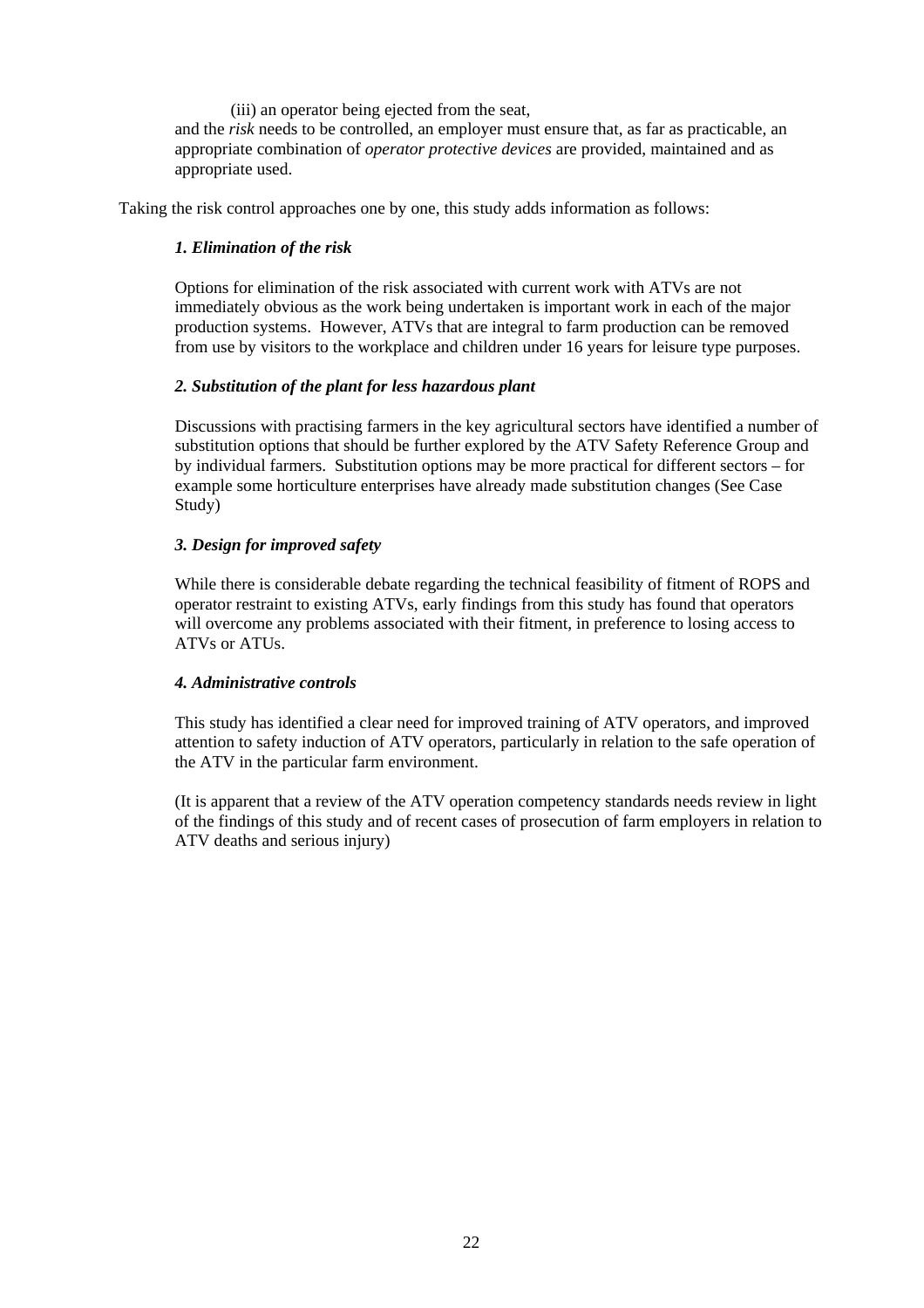### *5. Personal protective equipment*

Use of a suitable helmet should be promoted. This will involve the Reference Group reviewing the Standards of currently available helmets including the Equestrian Helmet, and the New Zealand ATV Helmet and possibly working with Standards Australia to provide clear guidance as to head protection for operators of ATVs and ATUs on Australian farms.

Information regarding speed of operation of ATVs/ATUs can assist in determining the suitability of the Equestrian Helmet.

# **A Case study**

A "corporate" enterprise has farms producing cherry and stone fruit, a vineyard and 2 broadacre farms in central NSW was represented in one of the Industry Advisory Groups This business has undertaken significant changes in response to difficulties associated with use of ATVs.

The company had documented 24 ATVs flip-overs on its farms before making the changes. When ATVs were being used for towing fruit the trailer load tended to become "pushy". The Safety Officer had experienced one roll-over on a big ATV where the towed trailer pushed it. It wasn't over the tow weight limit. The terrain is mildly sloping in the orchards and vineyards.

The company now has one ATV on its horticulture property used for supervision and checking, and one on a sheep property. It has replaced its other ATVs with John Deere Gators for most of the work previously done by ATVs and now has 6 Gators and two 2-wheeled motorcycles that are being phased out.

Regular maintenance is undertaken by the on-farm mechanic, who does all the routine maintenance.

Worker induction and training of workers to operate the Gators is undertaken by the Safety Officer. The induction includes having the worker read the operator's manual, undertaking basic checks, noting the farm speed limit which is 8-10 kph on roads. Gators are governed to 25 kph. Each worker has 8 hours training with the Gator, in which time they are taken all over the property, and are made familiar with the tracks to be taken and areas off limits for ATU operation.

(It was felt that the basic Gator Manual is not technical enough, and that the Technical Manual is too technical.)

Full road helmets are used by riders, except where work involves talking to people.

It was noted that Gator is currently retaining a good resale value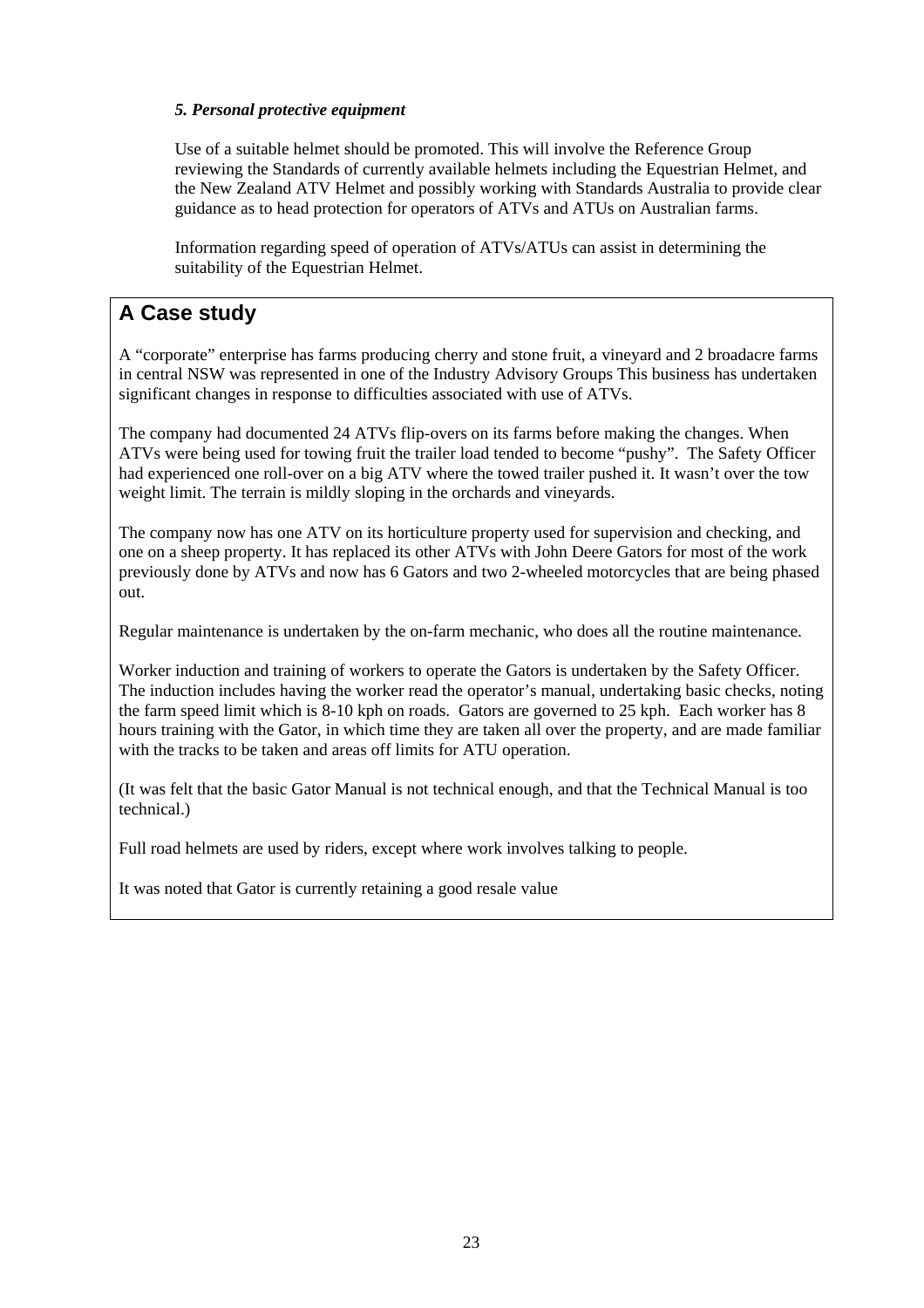# <span id="page-29-0"></span>**6. Training for safe operation of ATVs on farms**

# <span id="page-29-1"></span>**6.1 Information available to the ATV Safety Reference Group**

# **6.1.1 Rider training**

Information regarding training and rider skills of riders associated with ATV-related deaths was only available for 8 deaths before the Victorian Coroner, where no deceased rider had undertaken formal training. There was limited information relating to rider training or skills deaths database, although several narratives indicated that farmers had purchased their ATV in the last 12-24 months.

Over 97% of motorcycle riders (2 and 4 wheeled cycles) reported in the rider survey (Schalk and Fragar, 2000) that they had never participated in a formal motorcycle rider training course.

The Reference Group recognized that workers who are required to operate any machine on the farm must have the necessary skills to operate the machine in the specific work environment. The employer therefore is required to assess skills, provide induction, specific training as necessary and safety induction. All operators should have read the Operators Manual provided with the machine.

A study conducted in Western Australia by Lower et al (2005) was unable to demonstrate a marked improvement in injury rate for young people who received rider training. The study unfortunately suffered from a poor response rate to follow-up survey.

The Reference Group acknowledged the need for riders to be able to access sound rider training, but also recognized the limitation of training alone as the solution to reducing the risk of serious injury and death. Clearly, road traffic safety requires driver training as a minimum condition for motorists, but there has been major progress through improved vehicle design, improved road design and enforcement of rules relating to speed, alcohols, and distraction such as use of mobile phone useage while driving.

Competency standards have been developed for operators of vehicles including ATVs on farms. Any Registered Training Organisation providing vocational training for rural workers will be delivering and assessing competency against this standard ( RTC2306A – Operate vehicles, National Training Information Service).

Specialists ATV training is provided by a number of agencies, a number associated with individual Manufactures of ATVs). In addition, an ATV Safety video, or DVD is made available to buyers of new ATVs through many supply outlets.

However, information that emerged from the meetings with industry groups indicated that none of the farmers who attended the meetings in the regional centres knew where they could get access to an ATV rider training.

# **6.1.2 ATV risk management training**

The Reference Group considered all the available information relating to ATV deaths to determine the role of training in prevention of serious injury and death. The more detailed information available relating to the eight cases of death being considered by the Victorian Coroner was particularly useful.

The Reference Group determined that, in addition to the need for rider training, there is an immediate requirement for farmers to become better informed about ATV risks and effective methods to manage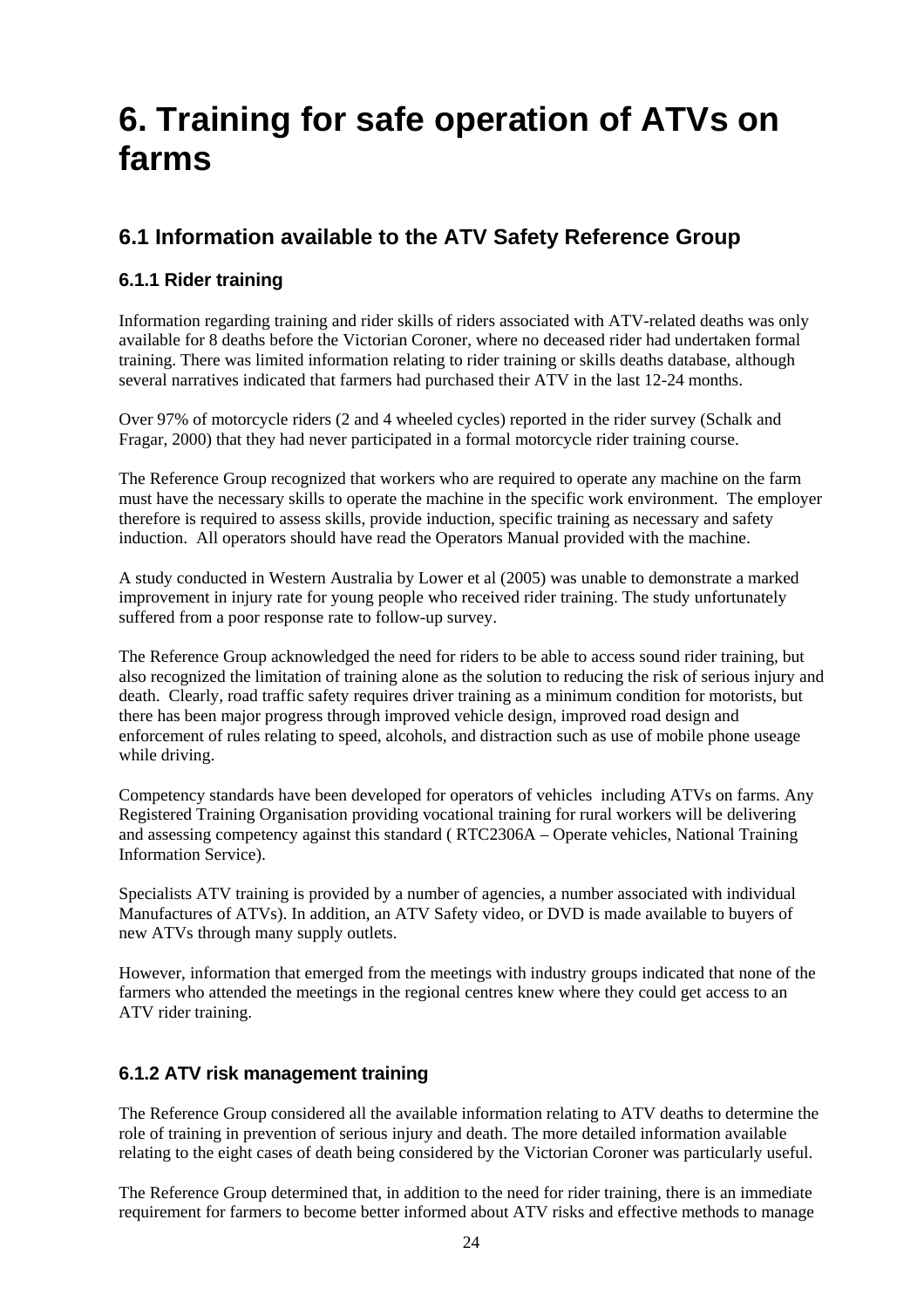those risks. Those methods will include options relating to elimination of the hazard, substitution of the hazard by, for example use of other safer vehicles or machines, safe loading, rider induction, rider training and supervision, helmet use, risk for passengers and risks for children.

# <span id="page-30-0"></span>**6.2 Recommendations**

Training should be a key component of the on-farm strategies to reduce risk of ATV serious injury and death.

Attention should be made to make ATV rider training more accessible to ATV operators on Australian farms.

It was agreed that a guideline be prepared for farmers that provides advice on ATV risk management.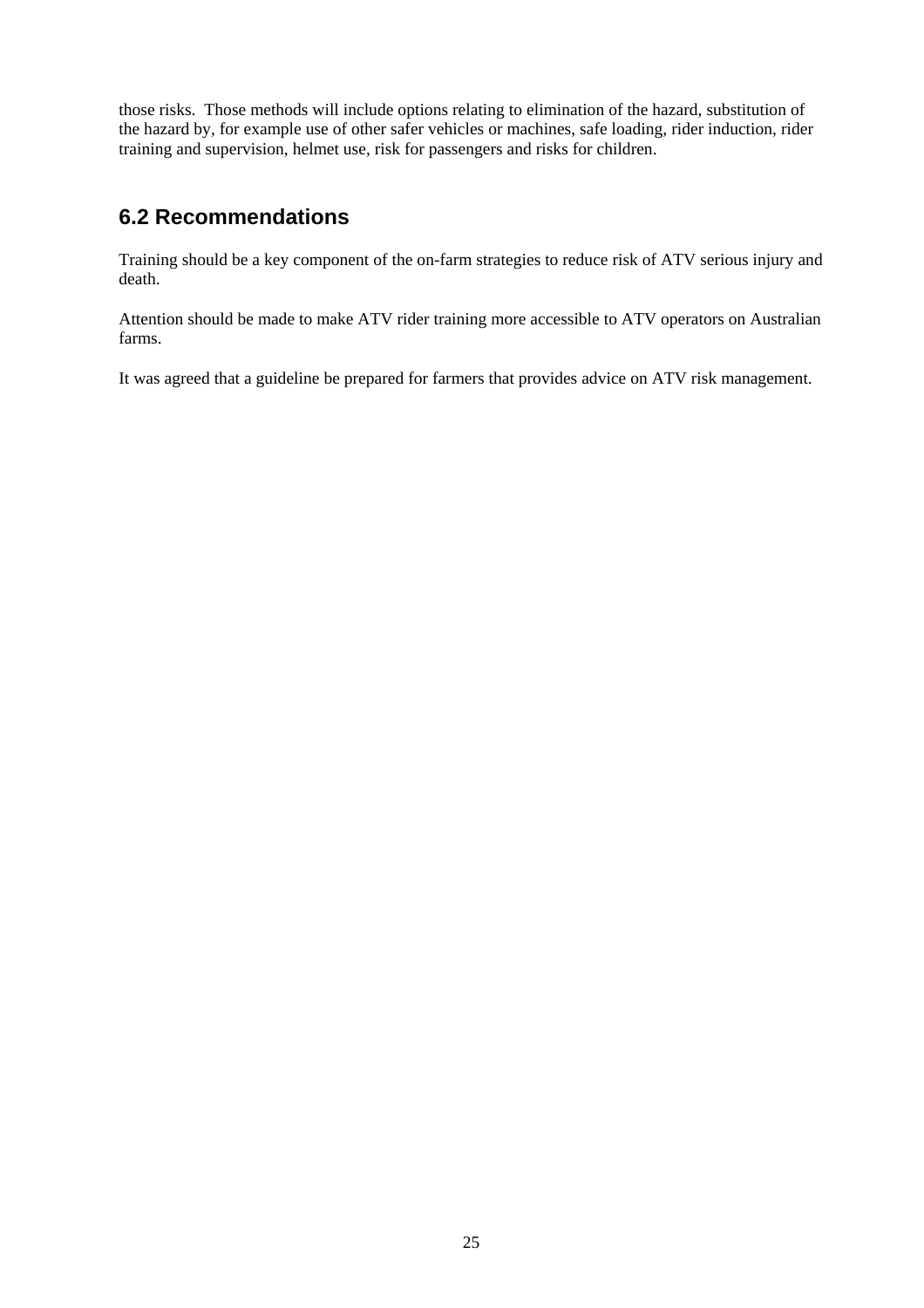# <span id="page-31-0"></span>**7. Head protection and helmets for ATV use on farms**

# <span id="page-31-1"></span>**7.1 The injury problem**

The ATV Safety Reference Group recognised early that prevention of head injury is an important issue to be addressed in any strategy to reduce risk of serious injury and death associated with ATV use on Australian farms. The Australian Centre for Agricultural Health and Safety provided the Reference Group with the following information.

ATV operation is associated with risk of head injury when the machine rolls over and the operator is crushed underneath the machine, or when the operator is flung from the machine when the machine hits an object such as tree, stump, rock or depression and comes to an abrupt halt. Fifteen of 59 ATV deaths between the period July 2000 to March 2005, where the death is recorded in the ATV Death Register of the National Farm Injury Data Centre had head injury recorded at autopsy.

# **7.1.1 Human and behavioural risk factors**

The following provides information relating to human risk factors

## *Age and use*

Riders of all ages are at risk of head injury death, and risk most likely reflects exposure – in that the age range of those who have died broadly reflects the age distribution of farmers. The majority of those who have died were ATV operators, however passengers (and bystanders) are also at risk. The following table indicates the age of those who died as a result of ATV-related activity.

| Age of victim – deatifs (July 2000 to December 2004) |                 |                  |                |                |  |
|------------------------------------------------------|-----------------|------------------|----------------|----------------|--|
| Age (years)                                          | <b>Operator</b> | <b>Passenger</b> | <b>Unknown</b> | <b>Total</b>   |  |
| $0 - 5$                                              |                 |                  |                |                |  |
| $6 - 15$                                             | 3               |                  |                | 4              |  |
| $16-25$                                              | 3               |                  |                | 4              |  |
| 26-45                                                | 3               |                  |                | 3              |  |
| $46 - 65$                                            |                 |                  |                |                |  |
| $+66$                                                |                 |                  |                | $\mathfrak{D}$ |  |
| <b>Total</b>                                         | 12              |                  |                | 15             |  |

 **Age of victim – deaths (July 2000 to December 2004)** 

Source: NFIDC ATV Deaths Register (ACAHS)

### *Gender*

Of the 15 head injury deaths reported in the Register, 13 were of males, 2 of females.

## *Competency and training*

There is limited information relating to rider training or skills deaths database.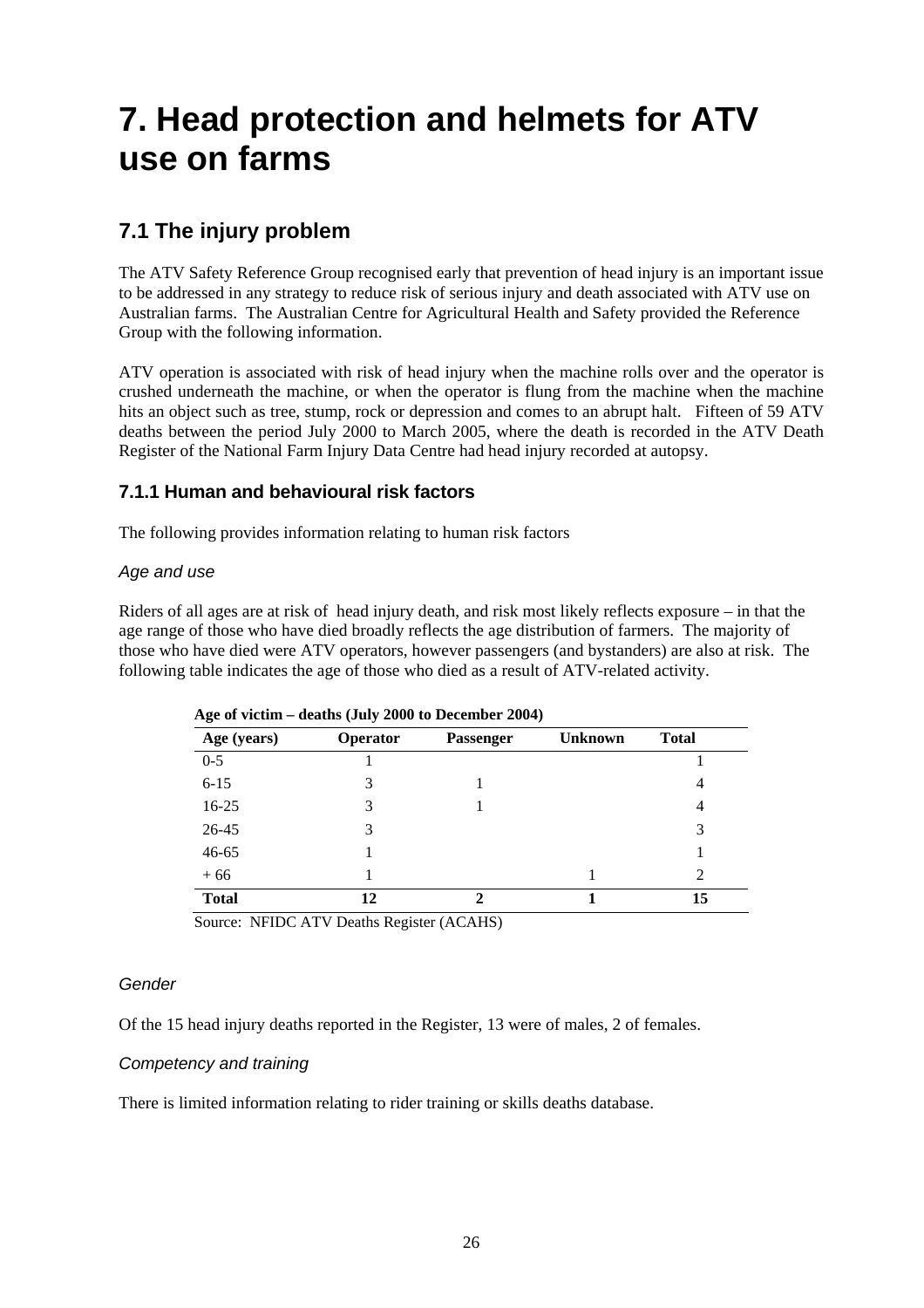### *Activity being undertaken*

The following table indicates the activity being undertaken at time of injury event.

| <b>Activity</b>     | <b>No. of Cases</b>         |  |
|---------------------|-----------------------------|--|
| Unknown             |                             |  |
| Recreation/Travel   | 3                           |  |
| Mustering/Herding   | $\mathcal{D}_{\mathcal{L}}$ |  |
| Hunting             | $\mathcal{D}_{\mathcal{L}}$ |  |
| Inspecting property |                             |  |
| <b>Total</b>        | 15                          |  |

#### Source: ACAHS ATV Deaths Register

### *Speed*

The only mention of speed in the 15 head injury deaths is one case where the estimated speed was 40kmh

### *Alcohol and other drugs*

One operator tested positive to alcohol, and one tested positive to cannabis. In a case where the passenger was killed, but not the operator, the passenger tested positive to alcohol, cannabis and methamphetamines, whilst the operator admitted to consuming alcohol before the incident.

## **7.1.2 Machine risk factors**

### *Size and make/model of machine*

There are details on five of the 15 machines involved in the head injury deaths:

| <b>Activity</b> | <b>No. of Cases</b> |
|-----------------|---------------------|
| Unknown Polaris |                     |
| Unknown Yamaha  |                     |
| 250cc Yamaha    | 1                   |
| 350cc Yamaha    | 1                   |
| 400cc Yamaha    | 1                   |
| Unknown         | 10                  |
| Total           | 15                  |

### **ATV Make/Model associated with head injury death**

Source: ACAHS ATV Deaths Register

### *Rollover and rollover protection of operator*

There is no mention in any of the 15 cases of a form of roll over protection.

### *Loading of machines*

The only mentions of any loads in the Register were passengers; two cases were carrying one passenger, another case was carrying two passengers.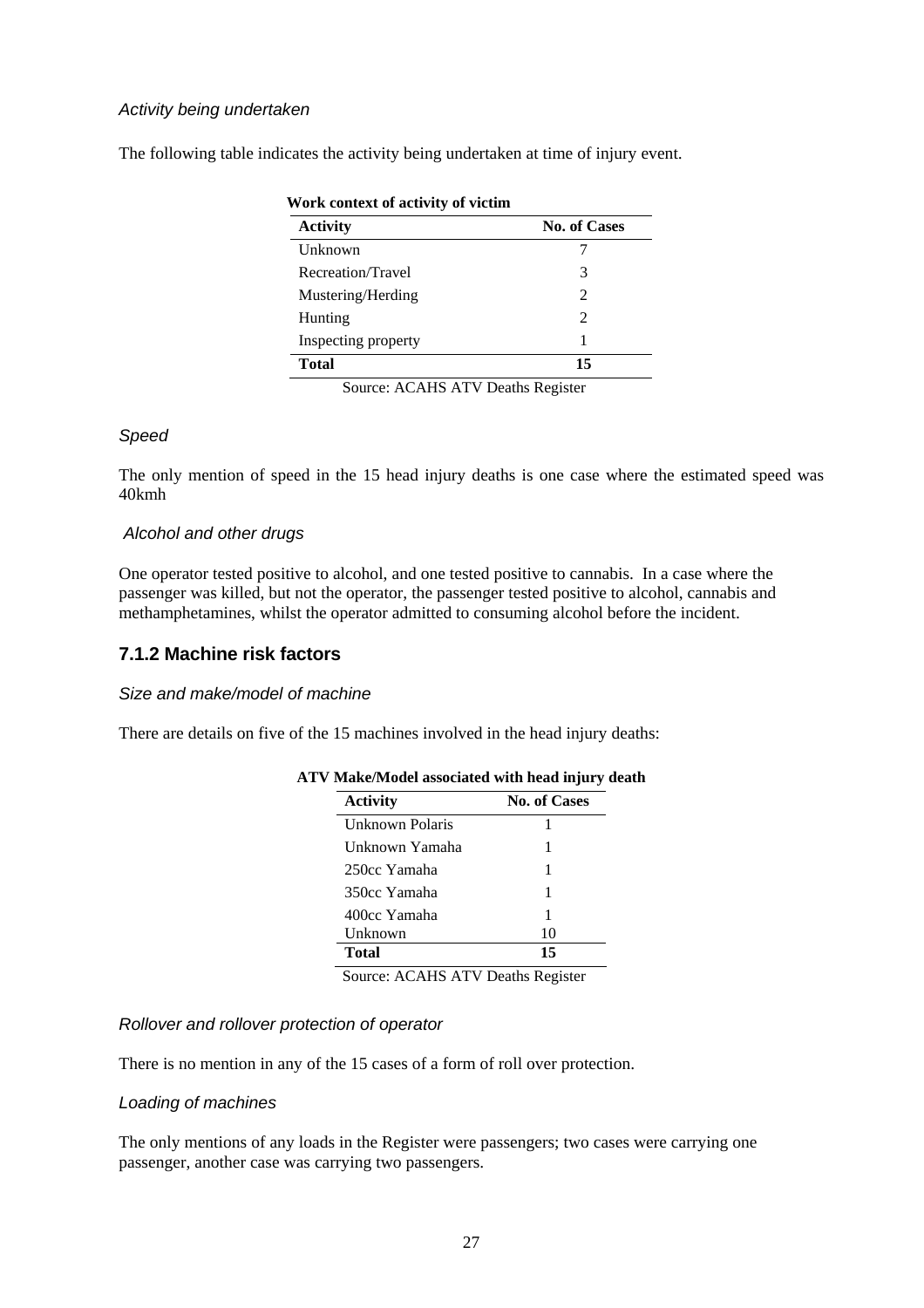### *Maintenance of machine*

There is no mention of any of the ATVs being in an un-roadworthy state.

*Other* 

In one death, it was noted that a tree branch had pierced the rear tyre causing the ATV to veer and crash, another involved a collision with a vehicle towing a horse float.

# **7.1.3 Environmental risk factors**

### *Terrain and Slope*

Of the 15 head injury cases;

- Four were unknown
- Three were on unsealed lanes/tracks/roads
- Four were in a paddock (one involved steep incline)
- One was at the intersection of a driveway and road
- One was a contour bank in a paddock (Steep slope)
- One was down a water channel embankment
- One went up an embankment after losing control (Steep slope)

# **7.1.4 Mechanisms of injury and cause of death**

Of the 15 head injury cases;

- Three were unable to be determined due to a lack of available Coronial information.
- Five were thrown from the ATV.
- Three were crushed under the ATV.
- Two involved collision with a tree.
- One involved the Dec. impacting a rock.

The type of head injury that occurred is as follows:

| <b>Activity</b>           | <b>ICD</b>         | No. of         |
|---------------------------|--------------------|----------------|
|                           | Code               | <b>Cases</b>   |
| Fracture of base of skull | S <sub>0</sub> 2.1 | 1              |
| Extensive fracture of     | S <sub>0</sub> 2.7 | 3              |
| skull                     |                    |                |
| Cerebral Oedema           | S <sub>06.1</sub>  | 1              |
| Brain Haemorrhage         | S <sub>06.8</sub>  | 3              |
| Brain Stem Injury         | S <sub>06.9</sub>  | $\mathfrak{D}$ |
| <b>Blunt Head Trauma</b>  | S <sub>09.9</sub>  |                |
| Unspecified Head Injury   | S <sub>09.9</sub>  | 4              |
| <b>Total</b>              |                    | 15             |

#### **Cause of Death (ICD 10 Code)**

Source: ACAHS ATV Deaths Register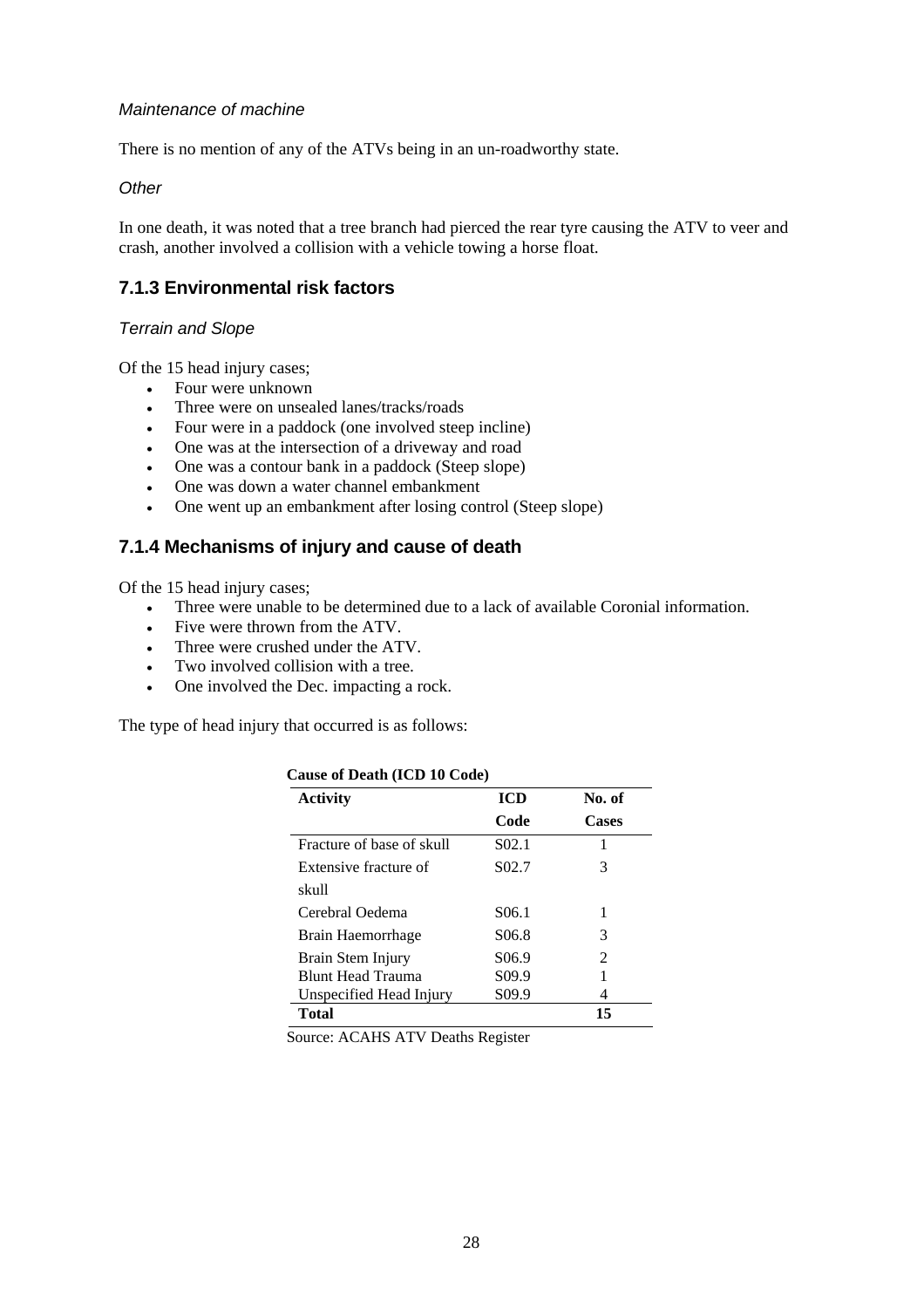# <span id="page-34-0"></span>**7.2 Helmet use on ATVs and motorcycles on farms**

The only helmet standard in Australia that is applicable to ATV riding is *AS 1698 – 1988 Protective helmets for vehicle users.* This standard was developed for road users.

Protective helmets are not widely used by ATV riders on Australian farms. A report of a rider survey by Schalk and Fragar noted that there is an apparent relationship between farm motorcycle rider age and the wearing of a helmet (See figure below). The highest rate of helmet wearing appears in the age group 0-14 years where 33.3% of respondent/riders indicated that they always wore a helmet. The next largest group of helmet wearers is found in the 65-69 years (18.9%), 20-24 years (17.2%) and 15- 19 years (16.3%).

**Figure 23b: Percent of riders reporting helmets use by age**



The differences in reporting helmet use by these respondent /riders and those in the Farms Survey were noted. The 0-14 year age group in both surveys reported a high percentage of helmet use, as did the 50-54 year group. However, all other age groups in the Farm Survey reported less use of helmets than the respondents in the Farm Motorcycle Rider Survey

Reasons given for non-wearing of helmets include (Australian Centre for Agricultural Health and Safety, 2004):

- Too hot
- Too heavy
- Can't hear
- Can't see
- Uncomfortable
- Need a wide hat
- Believes employees will just not wear them.
- Would need greater shade and ventilation
- *"Not used on this farm. Had used helmets on other farms reason for non-use was the heat."*

When questioned on whether a more suitable helmet, that allowed for ventilation would be used, eg the current equestrian helmet, it was generally accepted that this would *"be OK – camp drafters use helmet"* 

Farm riders have reported the features they would like to see in a farm rider helmet (Schalk and Fragar, op cit). Of the respondents, 48.5 percent indicated that the helmets would need to be lighter before they would consider wearing one. A total of 202 suggestions were made for improving helmet design.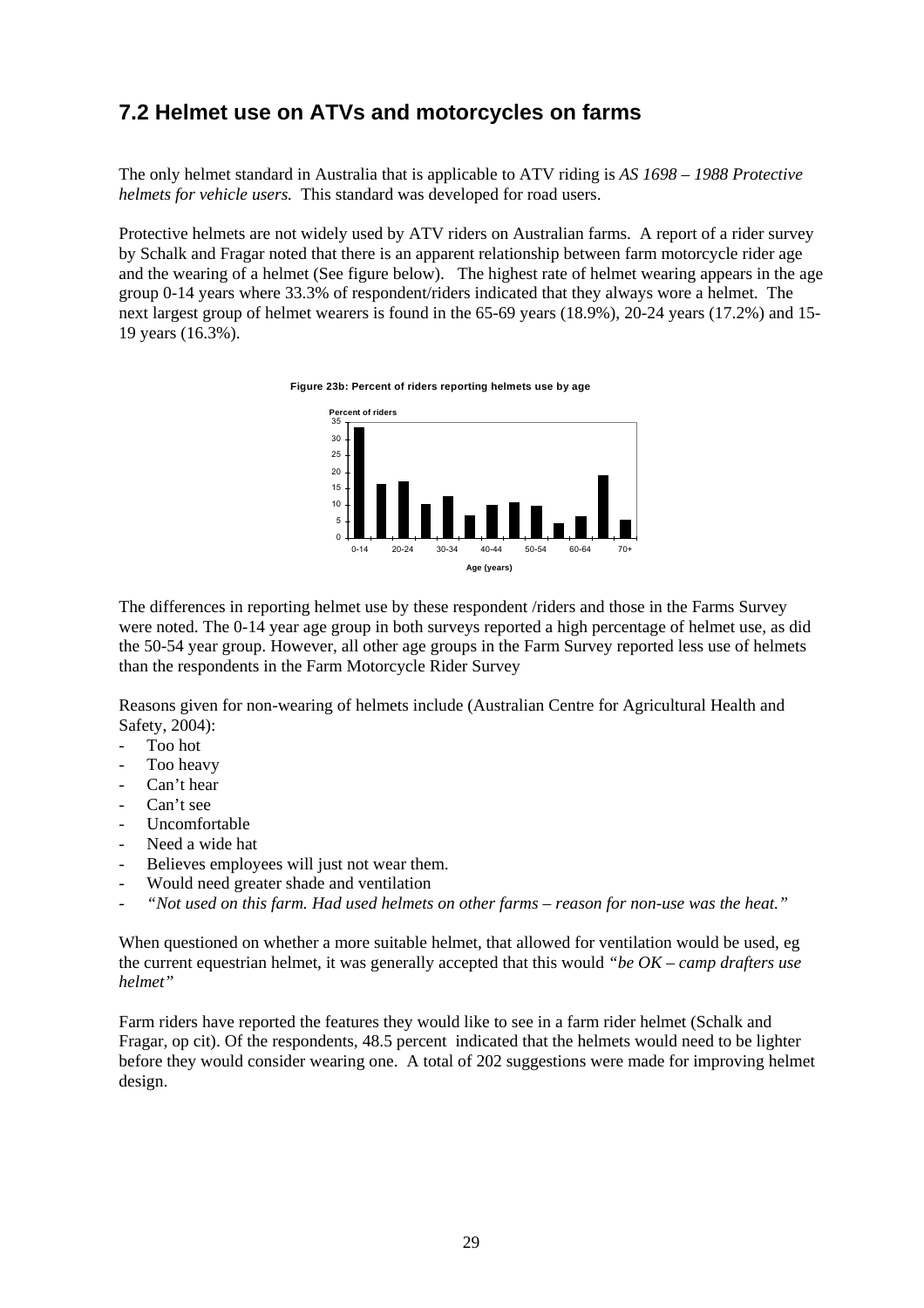Figure 23c: Features respondents indicated they would like to see in a helr  **(n=202)**



# <span id="page-35-0"></span>**7.3 Options for helmets for use on ATVs**

A number of solutions were proposed to increase helmet use for riders of ATVs on farms.

1. Promote helmets that meet the Vehicle User Standard as providing most effective protection and encourage manufacture of the most comfortable helmet possibly with shade. This helmet standard does not provide for ventilation of the helmet.

A number of combination helmet/farm-hat helmets have been found to be available, mostly from the USA, and some may meet the road use Standard.

2. Adopt the New Zealand Standard *DZ 860 All Terrain Vehicle (ATV) Helmets.* This hat is designed for low speeds (less than 30kph)

Speed of riding was considered in the ATV use paper (Australian Centre for Agricultural Health and Safety, 2004)

*"The survey of motorcycle riders (both 2- and 4-wheeled machines) of Schalk and Fragar (op cit) provided reported average and maximum speeds of operation of motorcycles, but did not separate the two types of machines.* 

*That report indicated that reported average speeds were lower in the dairy and horticulture, with only 1.7 percent of rider in the dairy industry exceeding 40kph average speeds, while 23.6 percent of riders in cereal grains, 13 percent of riders in sheep/cereal grains and 4 percent of riders in sheep/beef cattle reporting riding at average speeds over 40 kph.* 

*Maximum speeds exceeded 60 kph for 70 percent of riders in the sheep/grains industry, and for 45.5 percent of riders in the sheep/beef cattle industry but for only 12.7 percent of riders in the dairy industry and 13.7 of riders in the horticulture industries.* 

*Advisory Group participants in the livestock industries, including dairy, reported that ATV are ridden at high speeds (up to 60 kph) to the work site, then at lower speeds when working with livestock.*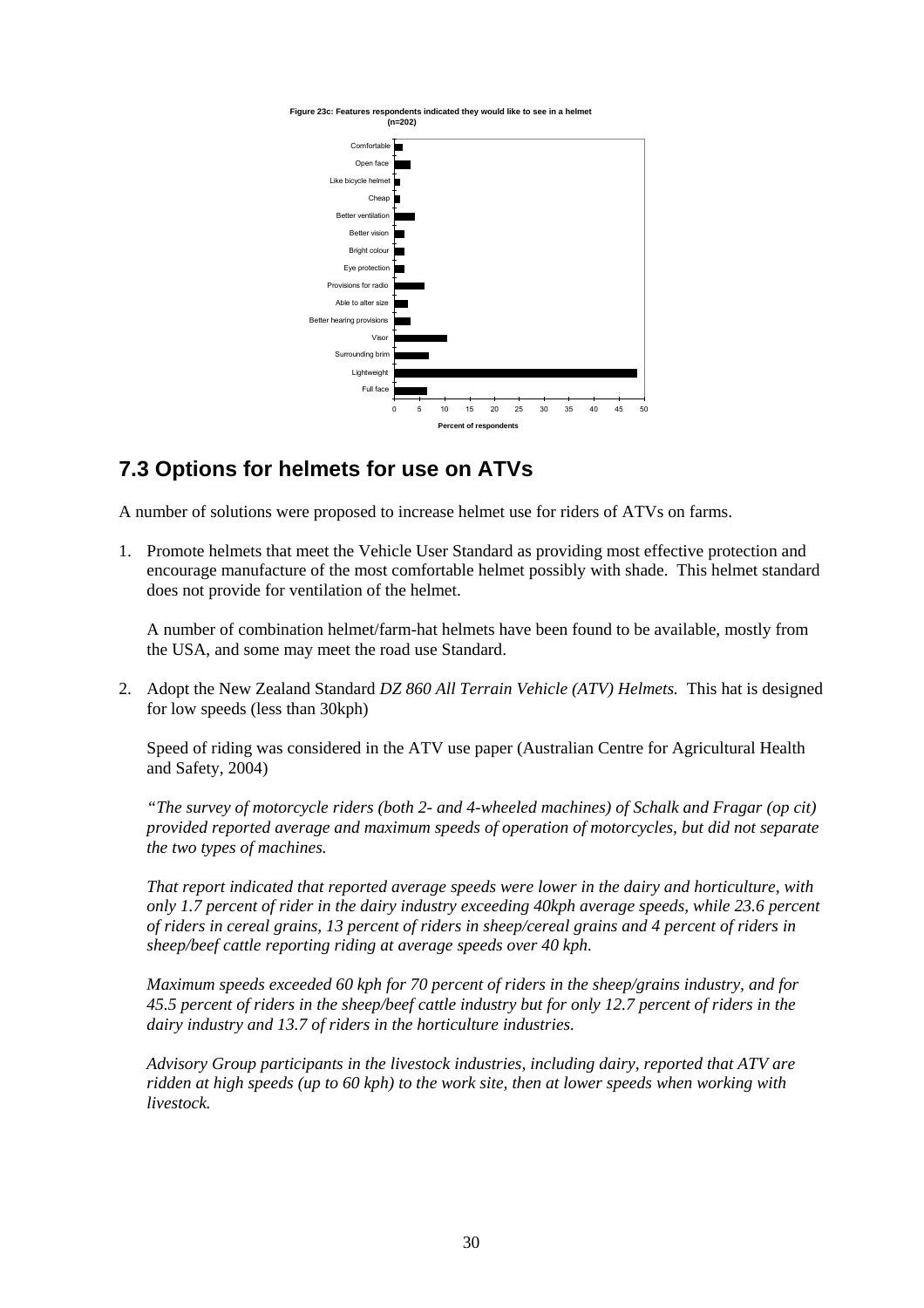*For the cropping industries, the rice industry participants reported speeds of up to 70-80 kph to the job, then 20-30 for the job, while the horticulture participants reported much lower speeds 20- 30 kph to the job and 10 kph for the job. One cotton farm reported a speed limit for riders of 60 kph, and one horticulture enterprise a limit of 28-10 kph."* 

- 3. Support wearing of a helmet that meets the standard *AS/NZS 3838:2003 Helmets for horse riding and horse-related activities*. This standard meets requirements for falls from horses up to speeds pf 55-60 kph, and allows in the testing for ventilation of the helmet. The helmet covers the parietal area of the side of the head that is impacted in a number of head injuries, but is open face and does not distort or reduce hearing.
- 4. Recommend to Standards Australia that it review the findings of the ATV Safety Reference Group, and develop a suitable standard for helmet use for operators of ATVs and motorcycles on Australian farms.

# <span id="page-36-0"></span>**7.4 Recommended strategic action**

The Reference Group recommended to Farmsafe Australia that a submission be made to Standards Australia along the lines of Option 4 above.

Farmsafe Australia considered these options at its meeting in December 2004, and resolved to make submission to Standards Australia for consideration of a suitable helmet for use by ATV riders (and motorcycle riders) undertaking work on Australian farms.

At the same time, it was agreed that helmet use should be actively promoted for ATV operators on the basis of:

- Use of Road standard helmet, OR
- Farmers should use a risk-based approach and use an alternative standard helmet eg the equestrian helmet where speeds can be monitored, and there is no risk of collision with oncoming traffic.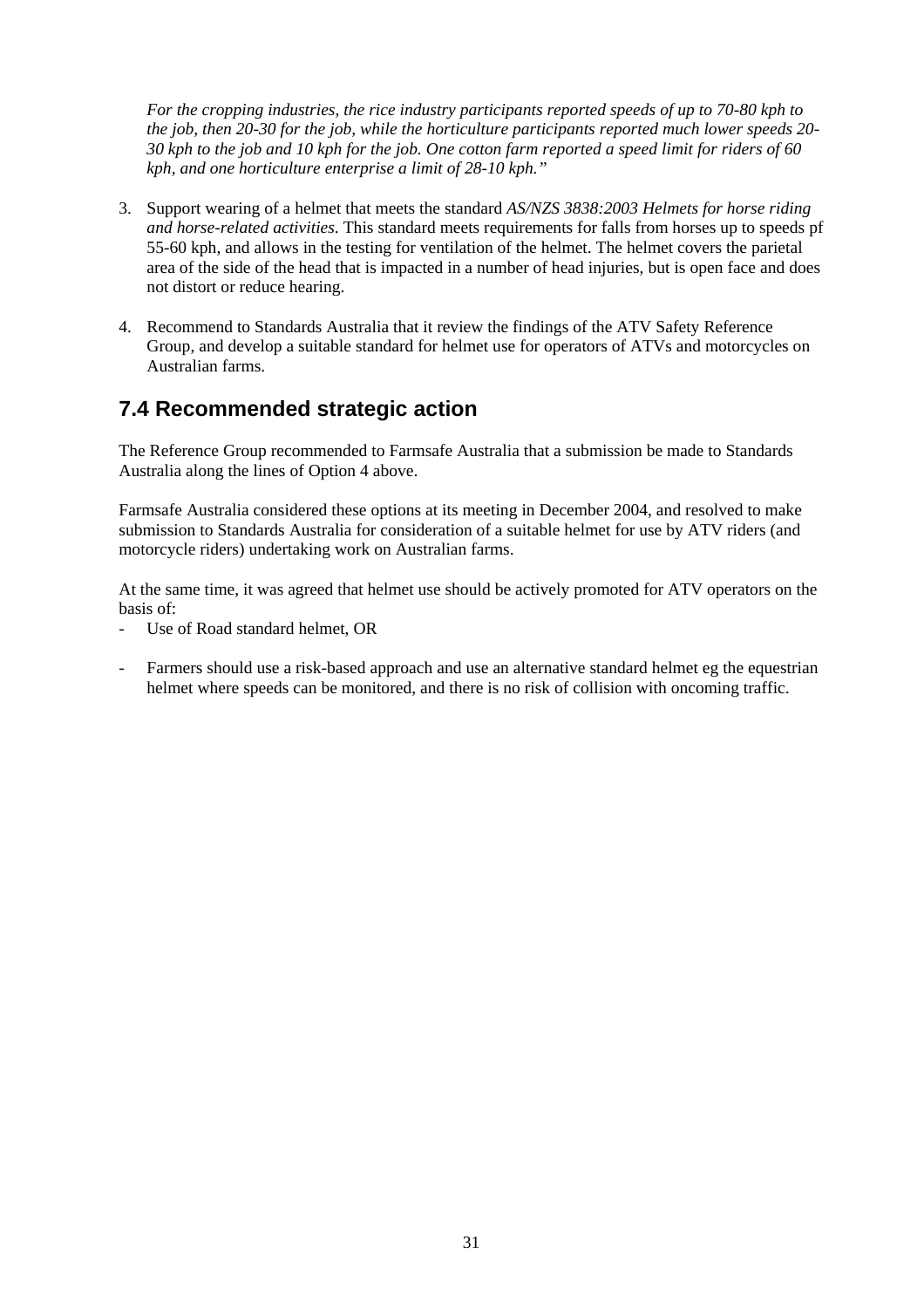# <span id="page-37-0"></span>**8. A national strategy**

# <span id="page-37-1"></span>**8.1 Key findings upon which the national strategy has been based**

Having considered all the information available, the Reference Group reached the conclusion that there is no one single solution available to reduce the number of deaths and serious injury associated with ATV use on Australian farms.

The strategy that has been developed acknowledges:

- that improved information and support should be available to farmers and workers to effectively manage ATV associated risk on farms and to meet their OHS regulatory obligations;
- that ATVs in their current design, and under certain circumstances, have a tendency to rollover and crush the operator;
- that ATV accidents in some circumstances will result in the rider being flung from the machine;
- that more specific information is needed to specify the safety limits of slope, terrain and loading of ATVs, including liquid loads, and suitability and safety of attachments;
- that manufacturers of ATVs do not currently support fitment of a rollover protective structure (ROPS), and that there is conflicting evidence as to the effectiveness of fitment of ROPS and rider restraint. This places suppliers and employers in a position of being solely reliant on lower order (non-engineering) risk control measures solutions to prevent death and injury;
- that a range of small vehicles (ATUs) are available that can reduce the need to use ATVs in some production systems, and offer a suitable substitution option in these circumstances. These appear to be more stable and can be fitted with ROPS and rider restraint as required;
- that guidelines need to be developed for farmers, employers and farm managers that provide information relating to the risk and recommended risk management solutions for safe operation of ATVs and ATUs on Australian farms;
- that more attention is needed to safety induction of riders into use of ATVs and ATUs in each specific farm workplace, with rigorous supervision of rules to ensure safety;
- that operation of ATVs with passengers reduces stability and adds to risk of roll-over;
- that children are at increased risk of serious injury and death and should be discouraged from riding ATVs;
- that farm manager and rider training should be widely promoted, although the evidence that supports rider training as the key risk management option is equivocal; and
- that increased use of helmets would reduce head-injury related deaths and serious head injury.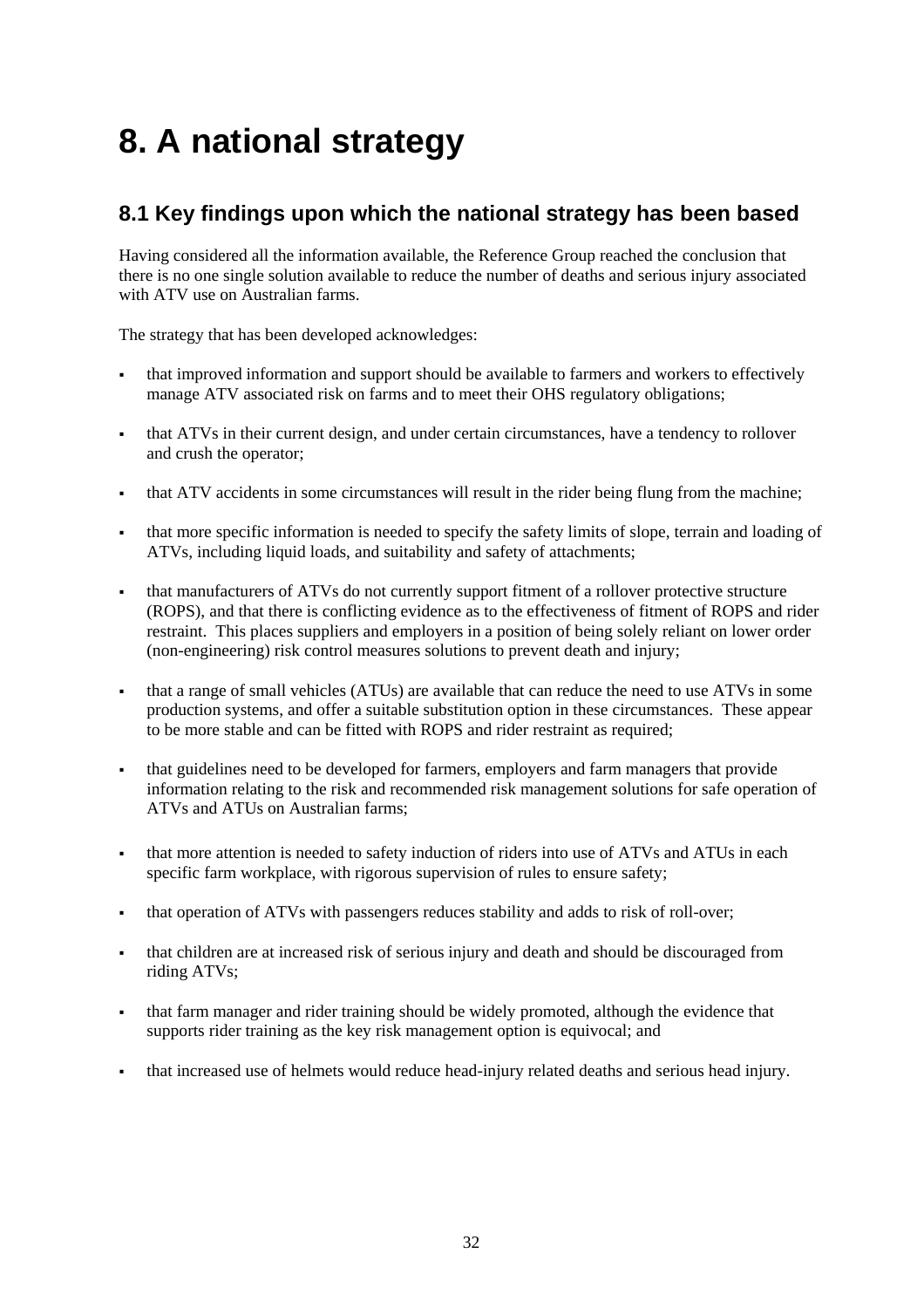# <span id="page-38-0"></span>**8.2 The national strategy**

The Reference Group widened the ATV safety strategy to include provision for use of alternative small machines for some of the current ATV uses. The strategy *Safe operation of All-terrain Vehicles and Utilities on Australian Farms - An Industry Strategy, 2004 – 2009 ,* was finalised at the Reference Group meeting in November 2004 and the Strategy was adopted by Farmsafe Australia at its meeting in December 2004

The full Strategy document is published on the Farmsafe Australia website [www.farmsafe.org.au.](http://www.farmsafe.org.au/)

The Strategy has eight key components:

- 4. Establish a national framework for action
- 5. Define key farm uses of ATVs and ATUs, the injury problem and identify key risk factors
- 6. Identify effective management strategies for safe operation of ATVs and ATUs on farms
- Elimination options
- **Substitution options**
- **Engineering and design for safety**
- Induction, education and training and supervision
- Helmets and other PPE
- 7. Develop and implement a communication plan
- 8. Define supportive legislation and standards
- 9. Define research needs
- 10. Resources
- 11. Evaluation

Each component has defined objectives and program indicators. These indicators are forming the basis of further planning of further the by which progress can be measured. The component programs are provided in the following box.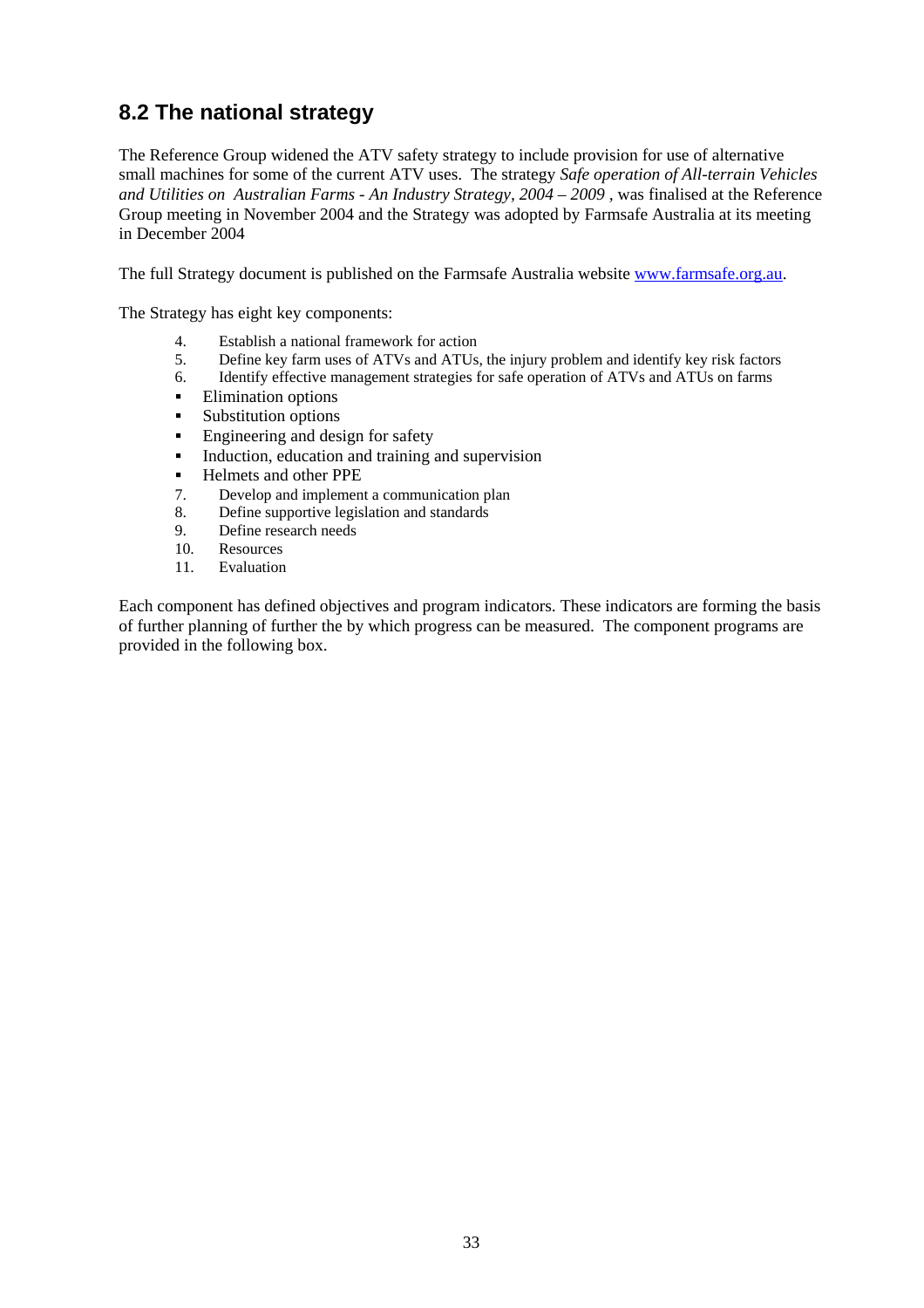# **Safe Operation of All-terrain Vehicles and All-terrain Utilities on Australian Farms - an Industry Strategy 2004 – 2009**

## **Program 1: Establish a national framework for action**

### *Objective*

To establish a nationally coordinated framework to reduce risk of serious injury and death associated with operation of ATVs and ATUs on Australian farms.

### *Rationale*

The problem of deaths and serious injury associated with operation of All-terrain Vehicles on farms is a complex problem, with no universally effective solution. The problem crosses agricultural industry groups and occurs across Australia.

Experience from other Farmsafe Australia efforts and other industries indicate that the participation of all key industry stakeholders is critical for significant and lasting improvements to safety performance.

### *Program Indicators*

- 1. Establishment of an ATV/ATU Safety Reference Group to oversee strategic safety initiatives with representatives drawn from key industry stakeholders – National Farmers Federation, workers, regulatory authorities, research interests, occupational health and safety expertise, consultants.
- 2. Effective communication with and involvement of ATV/ATU suppliers and manufacturers, and manufacturers and suppliers of ATV attachments.
- 3. Commitment of key industry stakeholders to the ATV/ATU Safety Strategy
- 4. A plan of action for *Safe Operation of All-terrain Vehicles and All-terrain Utilities on Australian Farms*, including as a high priority the effective communication of the need for attention to improved safety to producers..
- 5. The ATV/ATU Safety Reference Group acting as an agent of effective communication between member organisations within the industry.
- 6. Regular published reports of activity to the industry and to Farmsafe Australia

## **Program 2: Define key farm uses of ATVs and ATUs, the injury problem and identify key risk factors**

#### *Objective*

- 1. To gather information on the current and potential uses of ATVs/ATUs on Australian farms.
- 2. To gather all relevant data and examine in more depth the nature, scope, and cost of ATV/ATU related deaths and injuries, in order to establish the priorities for action, establish baselines and evaluate program effectiveness.
- 3. To assist Farmsafe Australia to establish its health and safety action program on a rigorous evidence base.

### *Rationale*

The Farm Health and Safety Joint Research Venture has funded the National Farm Injury Data centre to produce reports of injury and deaths associated with Australian production agriculture/ horticulture, including production of reports for specific program of Farmsafe Australia.

A study by Schalk and Fragar (op cit) into motorcycle injury on Australian farms, along with a growing number of reports of ATV deaths, was the basis of the decision of Farmsafe Australia to address ATV safety.

Further work should be undertaken between the National Farm Injury Data Centre in conjunction with the ATV/ATU Safety Reference Group to improve data collection for the program. Ongoing analysis of data (including raw data) is likely to yield information sufficient to define ongoing priorities for action.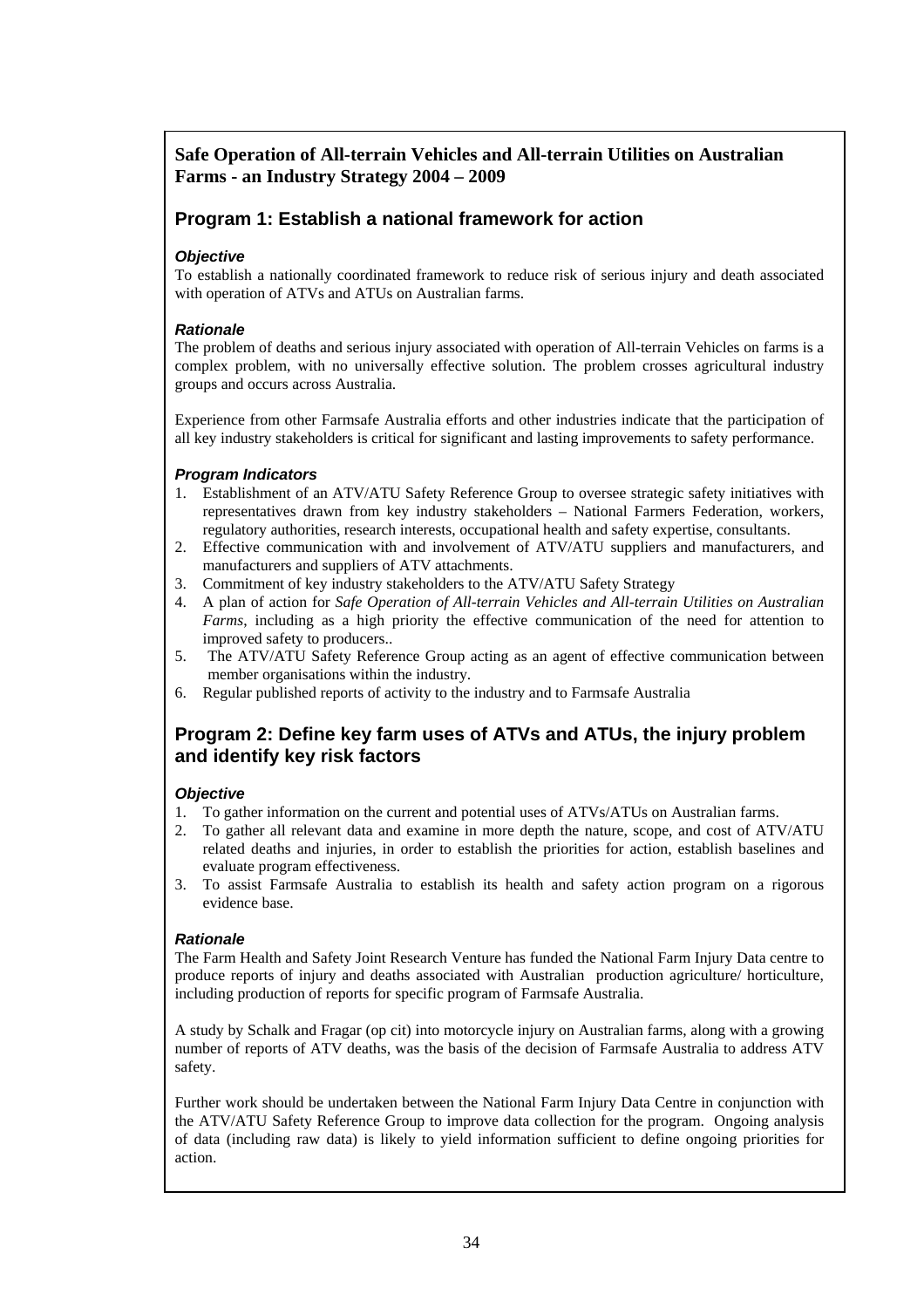### *Program Indicators*

- 1. Collation of available data on ATV deaths and injury to produce a briefing paper for the ATV/ATU Safety Reference Group to define risk factors association operation of these machines on farms.
- 2. A report on the use of ATVs in Australian agriculture and horticulture industries and potential substitution options.
- 3. Publication of annual reports which highlight the scope, size and cost of injury associated with ATV/ATU operation on Australian farms

# **Program 3: Support for effective on-farm strategies for safe operation of ATVs and ATUs**

### *Objectives*

- 1. To provide relevant information regarding OHS best practice in operation of ATVs and ATUs to Australian farmers and employers.
- 2. To advocate for improved safety design of ATV/ATU machines supplied to Australian agriculture/horticulture workplaces.

### *Rationale*

Best practice in OHS risk control involves adoption of a *"Hierarchy of control"* approach by employers and farm managers. This approach is not only good injury prevention practice, it is also incorporated into Australian OHS regulations in relation to risk associated with plant and machinery in workplaces.

Furthermore, manufacturers and suppliers have similar obligations in relation to plant and machinery supplied for operation in work settings. An effective national strategy will engage manufacturers and suppliers of ATVs/ATUs and attachments in addressing improvements in safety design, in identifying OHS risks associated with operation of machines and in providing advice to employers and operators as to how to effectively manage risk.

### *Program Indicators*

- 1. Identification of 'substitution' options including ATUs for primary producers to consider in seeking safer systems of work for tasks that have been undertaken by ATVs. These to be based on relative stability and potential for fitment of rollover protection systems and operator restraint.
- 2. Annual report on progress with research and development and design of machines with improved safety features (ROPS and operator restraint) for ATVs and ATUs
- 3. Review report of farm ATV/ATU risk management training including:
	- Induction to operation of machines in the farm workplace
	- Supervision
	- Operator training
- 4. Review of helmet standard for ATV/ATU and motorcycle operators on Australian farms.
- 5. Production of a Guideline *Safe use of All Terrain Vehicles and All Terrain Utilities on Australian Farms* for farmers and farm managers and supervisors. The Guideline will provide practical information and include:
	- **Elimination options**
	- Substitution options
	- Engineering and design guidelines
	- Administrative controls including guidelines for safety induction, training and supervision
	- Use of Personal Protective Equipment (PPE)

# **Program 4: Develop and implement a communication/ campaign plan**

#### *Objective*

- 1. To raise the awareness of all farmers and farm managers that ATV safety is a priority OHS issue, associated with serious injury and death and that risk needs to be controlled.
- 2. To provide relevant information regarding ATV/ATU safety to all farmers and farm managers

#### *Rationale*

There is need for a campaign to raise the awareness of ATV/ATU safety as an important risk management issue for the industry, and to promote current guidelines for safe operation through all agriculture and horticulture sectors.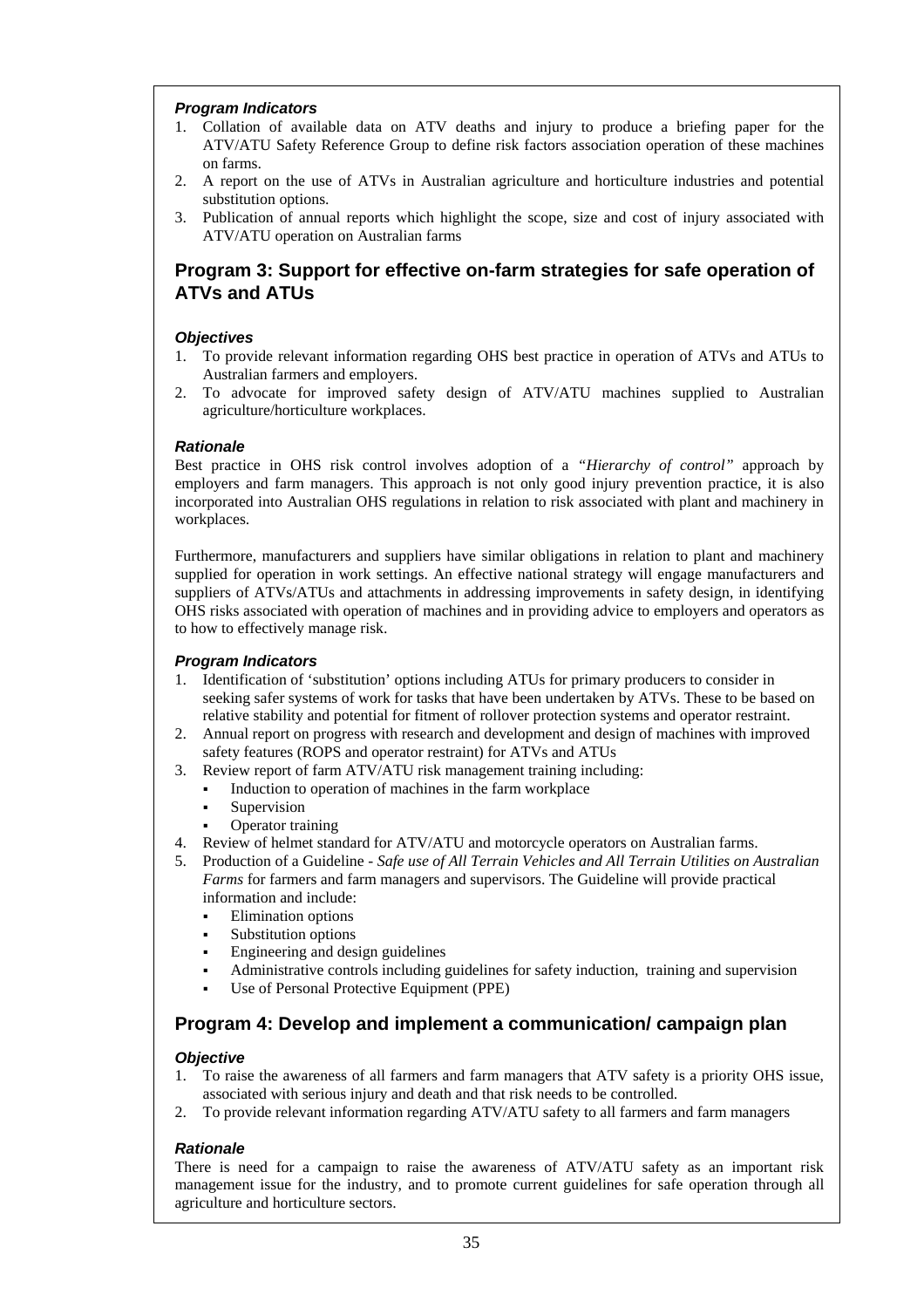### *Program Indicators*

- 1. Identification of relevant key stakeholders who will be partners in the communication plan that promotes ATV/ATU safety on Australian farms.
- 2. Identification of effective means of communication of ATV/ATU safety to all agriculture/horticulture sectors
- 3. Communication strategy and plan being implemented targeted at the relevant sectors of the industry.
- 4. A feedback and evaluation component that informs the program for further action.

# **Program 5: Supportive legislation and standards**

#### *Objective*

- 1. To review the effectiveness of and potential for legislation and standards in improving ATV/ATU safety on Australian farms
- 2. To ensure that all sectors of the industry are familiar with relevant legislation and standards applying to ATV/ATU safety in the industry

### *Rationale*

Cases of on-farm ATV injury and death have been the subject of prosecutions under states' OHS Acts. Existing national and state OHS requirements, as a general rule, are not well understood within agricultural industries. By adopting a pro-active role in this area, the industry will improve the knowledge of these requirements and enhance the level of safety for their members.

ATVs and ATUs meet the definition of "plant" under states' OHS regulations relating to safe operation of plant and machinery.

### *Program Indicators*

- 1. A review report of states' plant regulations as they relate to ATVs/ATUs and attachments designed for them such as mounted spray tanks, spreaders and towed loads.
- 2. Inclusion of information about current legislation and standards in resource material and information packages in all programs

# **Program 6: Define research needs**

#### *Objective*

- 1. To identify the priority research and development requirements to improve ATV/ATU operator safety on Australian farms
- 2. To identify opportunities and funding sources that can be accessed to support a relevant research and development program

#### *Rationale*

ATV's remain a hazard of high risk for operators on Australian farms, while there is no solution to the rollover protection problem. Further research into design for safety and into the effectiveness of administrative controls is needed.

The Farm Health and Safety Joint Research venture has provided limited funding to develop a strategy based on current knowledge, however it is clear that further R&D work is required for ongoing safe use of these machines in production agriculture in Australia.

ATVs may be fitted with ROPS in New Zealand, and guidelines for retro-fitment of ROPS are available. It is desirable that Australia seek partnership with the Accident Compensation Commission (ACCC) of New Zealand to review the profile of ATVs deaths including those that may have been fitted with ROPS.

#### *Program Indicators*

- 12. Research needs for improved ATV/ATU safety are defined for all sectors of the agriculture/horticulture industry. These should include research into how existing ATVs can be made safer.
- 13. Partnership with New Zealand ACC over ATV death monitoring
- 14. A program of research is funded and implemented.
- 15. Research findings are adopted and incorporated into all industry OHS programs and resources.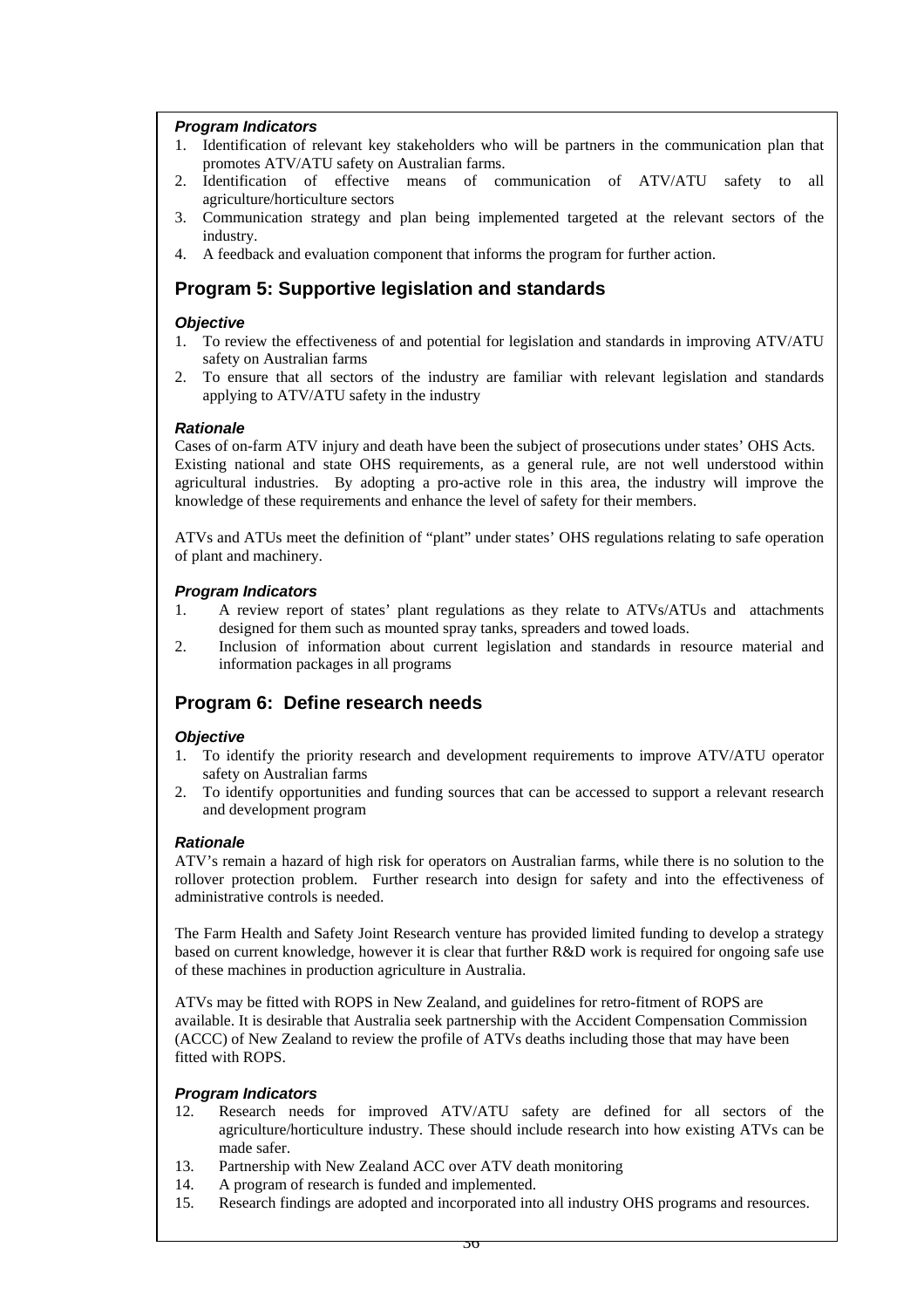# **Program 7: Resources**

### *Objective*

To identify resources for implementation of the ATV/ATU strategy and plan, and engage

### *Rationale*

Farmsafe Australia will require project/program funding to implement the national ATV/ATU safety program and plan. Further, individuals and agencies will be required to provide time and attention if the strategy is to be effective.

 Member agencies of Farmsafe Australia will be encouraged to commit resources and in-kind contribution to the program, and potential funding sponsors will be approached to provide support

### *Program Indicators*

- 1. Potential funding partners are identified and recruited to support implementation of the plan.
- 2. Funded program of work

# **Program 8: Evaluation**

### *Objective*

To evaluate and report on implementation of the ATV/ATU Safety Strategy and Plan.

### *Rationale*

As a matter of principle, no program in OHS should be undertaken without evidence of it being cost effective. This involves subjecting all planned programs to a rigorous evaluation process that, where possible, includes analysis of effectiveness and cost.

### *Program Indicators*

- 1. All programs implemented within this strategy to include evaluation of effectiveness and cost
- 2. Published reports that include an evaluation report
- 3. Evaluation report at mid-term and end of this strategy period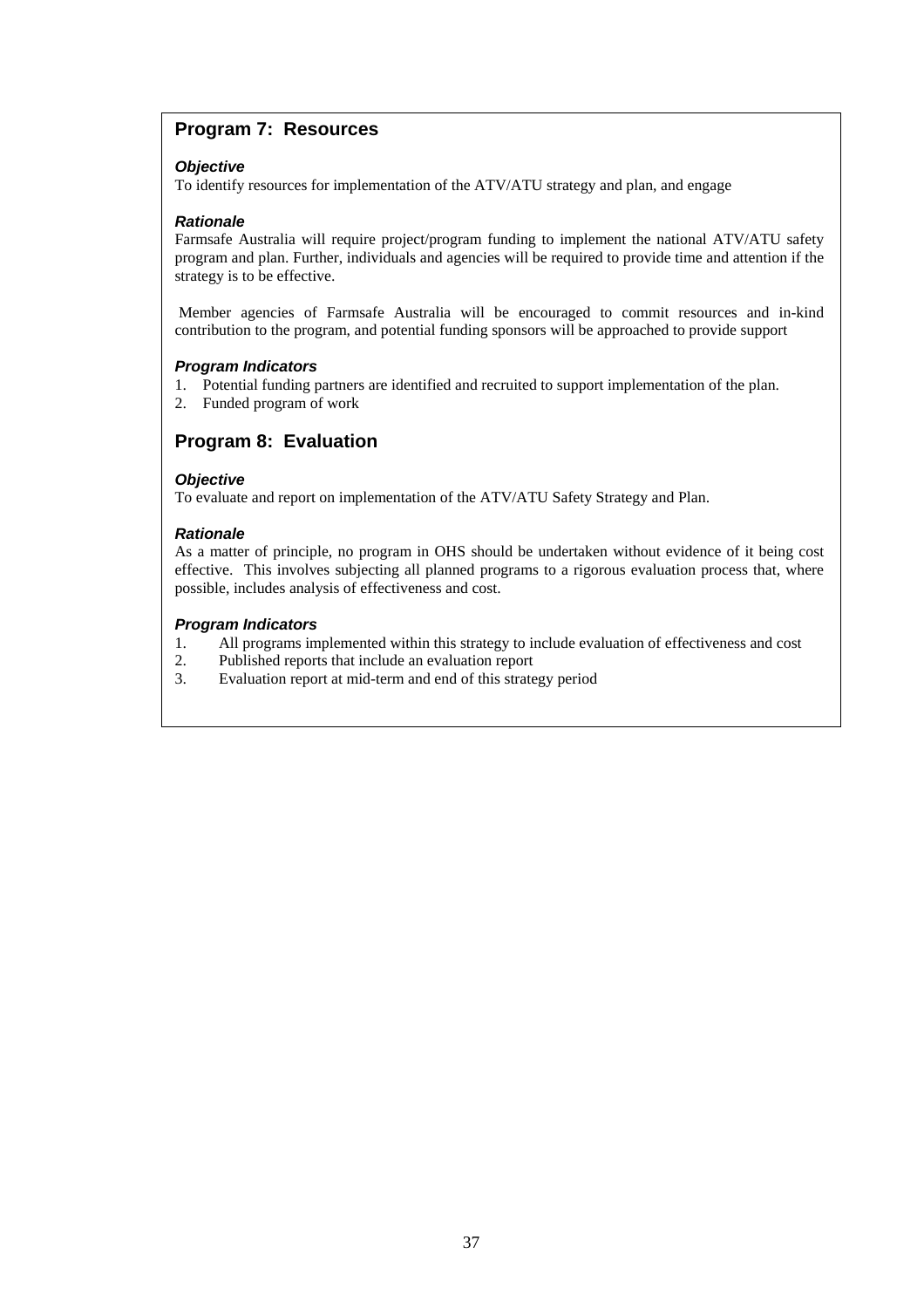# <span id="page-43-0"></span>**9. Implementing the national strategy**

The ATV Safety Reference Group is continuing to oversee the implementation of the ATV/ATU safety strategy on behalf of Farmsafe Australia.

The Australian Government Department of Health and Ageing, through its Rural Health section, has funded a 3 year project – the Farm Injury prevention project, where ATV is one of the major components.

Action to date under this project has been:

- Agreement to an Implementation Plan for the ATV/ATU Safety Strategy
- Consultation with, and development of mechanisms for involvement of ATV manufacturers and suppliers
- Agreement to a Communication Plan to engage all stakeholders and achieve Australia-wide communication of agreed messages
- First draft of a Guideline for ATV/ATU Safety on Australian Farms

An Evaluation Plan is to be developed.

This Joint Venture-funded project has achieved its aims, and set in place a Strategy that has been adopted by the Farmsafe Australia network. By ensuring that the Strategy is based on the best evidence available, the implementation of the Strategy will be assured with assistance of Australian government funding.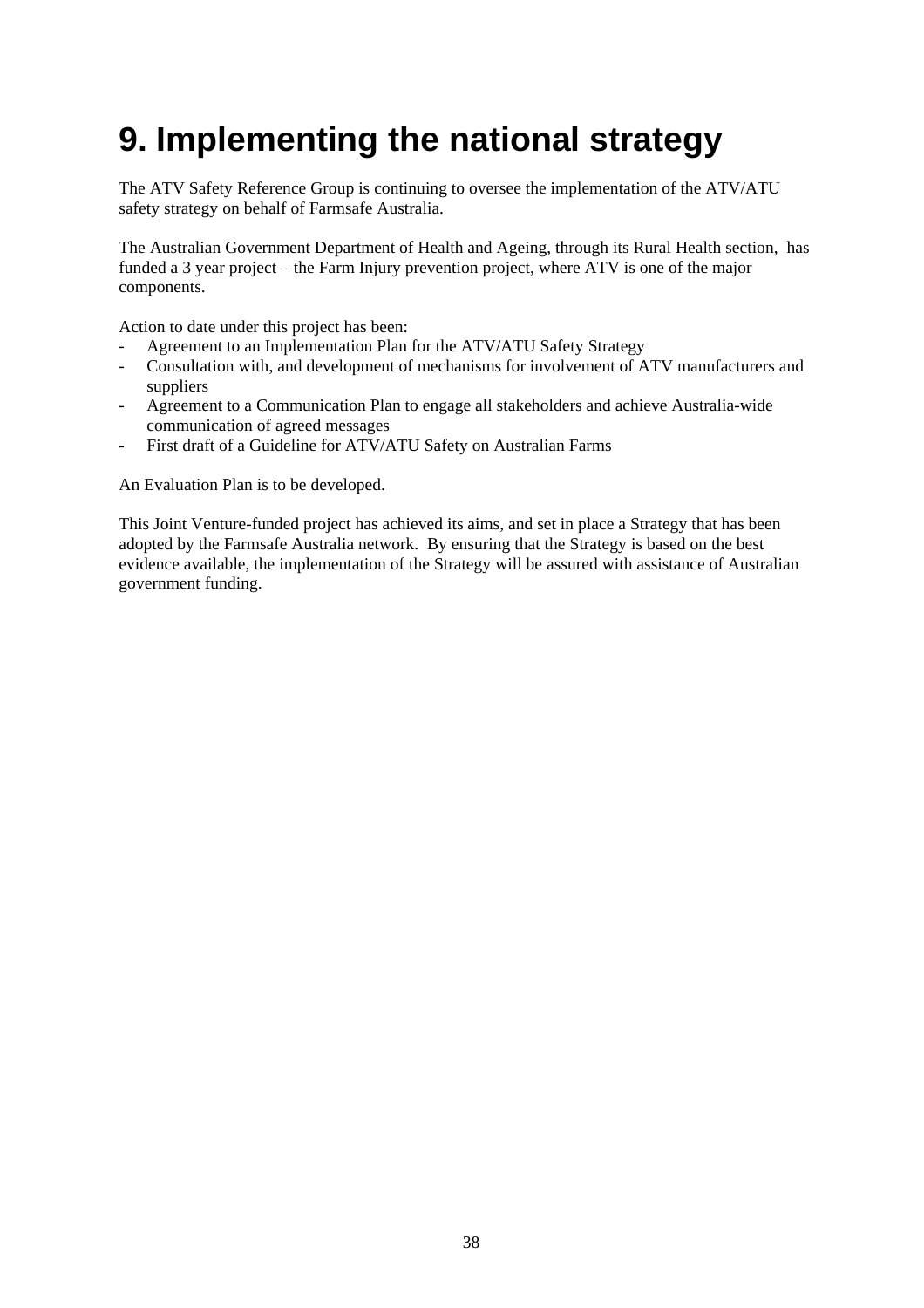# <span id="page-44-0"></span>**10. References**

# **Cited references**

Australian Centre for Agricultural Health and Safety. 2003. *All-terrain Vehicle Safety on Australian farms – Briefing paper prepared for the Farmsafe Australia Reference group on ATV Safety*. Australian Centre for Agricultural Health and Safety. Moree.

Australian Centre for Agricultural Health and Safety 2004. *Improving ATV safety on Australian farms – Current uses of ATVs on Australian farms*. Moree

CDC. 1999. All-Terrain Vehicle-Related Deaths – West Virginia, 1985-1997. Morbidity and Mortality Weekly Report. January 1999;(48)1

Franklin R, Mitchell R, Driscoll T, Fragar L. 2000. *Farm-related fatalities in Australia. 1989-1992*. ACAHS and RIRDC. Moree

Moroney P, Doyle M, Mealy K. 2003. All-terrain vehicles – unstable, unsafe and unregulated. A prospective study of ATV-related trauma in rural Ireland. *Injury, Int J Care Injured* 34 203-205

NSW Department of Health. 2004. *NSW Health Survey 1997/1998*. NSW Department of Health HOIST Database. Sydney

OHSS. 2002. *Safe Use of ATVs on New Zealand Farms – Agricultural Guideline*. Occupational Health and Safety Service. November 2002

Rechnitzer G, Day L, Grzebieta R, Zou R and Richardson S. 2003. *All terrain vehicle injuries and deaths.* Monash University Accident Research Centre March 2003.

Schalk T and Fragar L. 2000. *Injury associated with farm motorcycles on farms in Australia.* Australian Centre for Agricultural Health and Safety. Moree

# **Other papers**

Acosta, J. A. and P. Rodriguez (2003). "Morbidity associated with four-wheel all-terrain vehicles and comparison with that of motorcycles." *Journal of Trauma-Injury Infection & Critical Care* 55(2): 282- 4.

Adams, B. D., R. Medeiros, et al. (2004). "Geriatric all-terrain vehicle trauma." *American Surgeon* 70(4): 329-32.

Aitken, M. E., C. J. Graham, et al. (2004). "All-terrain vehicle injury in children: strategies for prevention." *Injury Prevention* 10(5): 303-7.

Allan, D. G., D. C. Reid, et al. (1988). "Off-road recreational motor vehicle accidents: hospitalization and deaths." *Canadian Journal of Surgery* 31(4): 233-6.

Anonymous (1999). "All-terrain vehicle-related deaths--West Virginia, 1985-1997." *Morbidity & Mortality Weekly Report* 48(1): 1-4.

Bercher, D. L., K. Staley, et al. (2001). "Pediatric injuries resulting from use of all-terrain vehicles." *Journal of the Arkansas Medical Society* 97(10): 351-3.

Bhutta, S. T., S. B. Greenberg, et al. (2004). "All-terrain vehicle injuries in children: injury patterns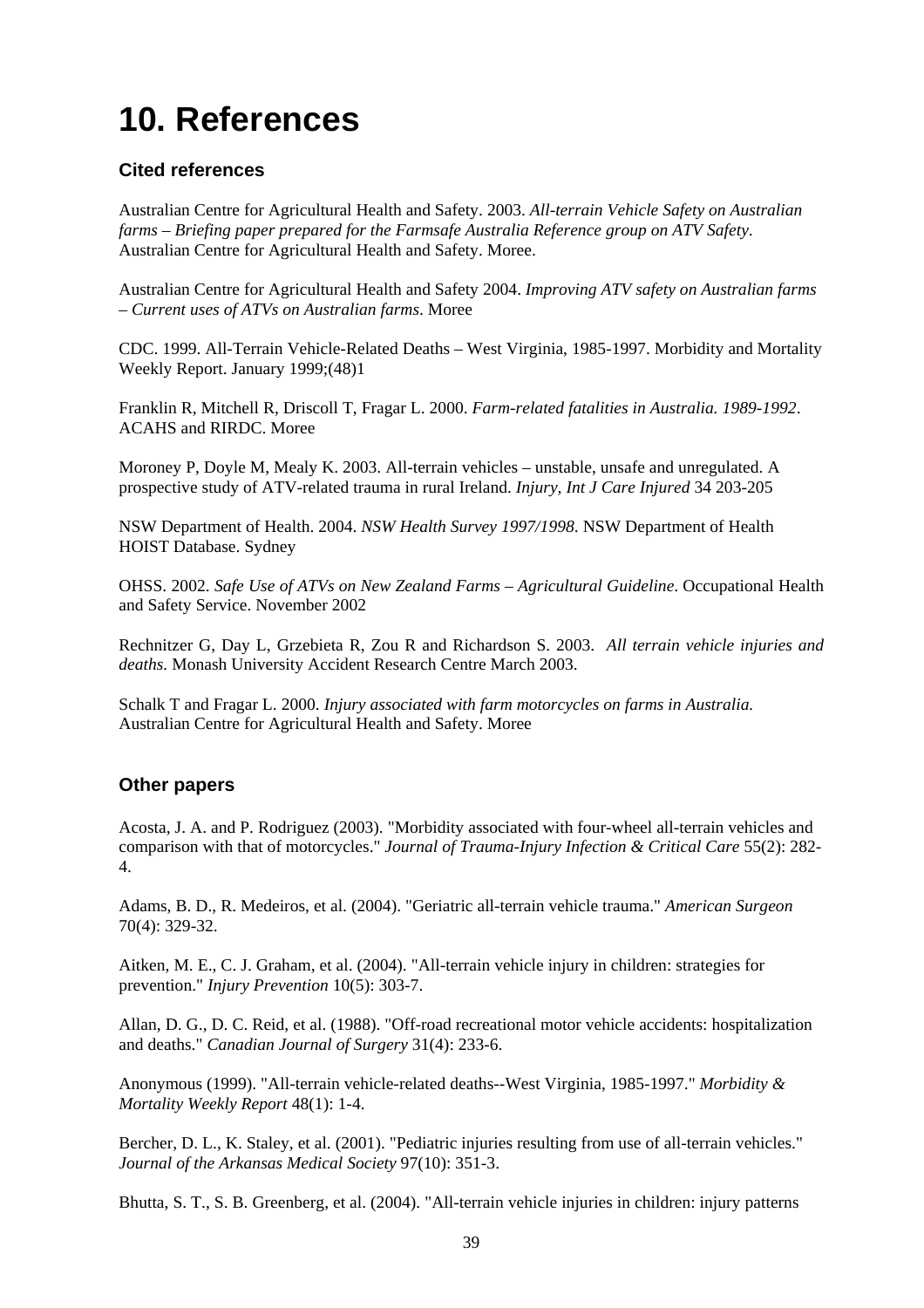and prognostic implications." *Pediatric Radiology* 34(2): 130-3.

Brandenburg, M. A. (2004). "All-terrain vehicle injuries: a growing epidemic." *Annals of Emergency Medicine* 43(4): 536-7.

Brown, R. L., M. E. Koepplinger, et al. (2002). "All-terrain vehicle and bicycle crashes in children: epidemiology and comparison of injury severity." *Journal of Pediatric Surgery* 37(3): 375-80.

Cvijanovich, N. Z., L. J. Cook, et al. (2001). "A population-based assessment of pediatric all-terrain vehicle injuries." *Pediatrics* 108(3): 631-5.

Demas, P. N. and T. W. Braun (1992). "Pediatric facial injuries associated with all-terrain vehicles." *Journal of Oral & Maxillofacial Surgery* 50(12): 1280-3.

Dolan, M. A., J. F. Knapp, et al. (1989). "Three-wheel and four-wheel all-terrain vehicle injuries in children." *Pediatrics* 84(4): 694-8.

Edmonson, B. C., M. W. Wilson, et al. (2004). "Ophthalmic injuries in children involved in all-terrain vehicle crashes." *Ophthalmic Plastic & Reconstructive Surgery* 20(2): 99-102.

Falbo, R. (2002). "Prehospital incident profiles. ATV vs. tree. More than blunt trauma." *Journal of Emergency Medical Services* 27(5): 80-1.

Ganos, D., S. Crady, et al. (1988). "Trauma associated with three- and four-wheeled all-terrain vehicles: is the four-wheeler an unrecognized health hazard?" American Surgeon 54(7): 429-33.

Gibbs, L., D. Lawrence, et al. (1997). "ATV-related central nervous system injuries in Louisiana." *Journal of the Louisiana State Medical Society* 149(8): 276-8.

Hargarten, S. W. (1991). "All-terrain vehicle mortality in Wisconsin: a case study in injury control." *American Journal of Emergency Medicine* 9(2): 149-52.

Helmkamp, J. C. (1999). "All-terrain vehicle-related deaths among the West Virginia elderly, 1985 to 1998." *American Journal of Public Health* 89(8): 1263-4.

Helmkamp, J. C. (2000). "Adolescent all-terrain vehicle deaths in West Virginia, 1990-1998." *West Virginia Medical Journal* 96(1): 361-3.

Helmkamp, J. C. (2001). "A comparison of state-specific all-terrain vehicle-related death rates, 1990- 1999." *American Journal of Public Health* 91(11): 1792-5.

Helmkamp, J. C. (2002). "Estimated annual cost of all terrain vehicle-related deaths in West Virginia: 1990-1999." *West Virginia Medical Journal* 98(1): 24-5.

Helmkamp, J. C. (2003). "ATV-related deaths in West Virginia: 1990-2003." *West Virginia Medical Journal* 99(6): 224-7.

Holmes, P. J., J. Koehler, et al. (2004). "Frequency of maxillofacial injuries in all-terrain vehicle collisions." *Journal of Oral & Maxillofacial Surgery* 62(6): 697-701.

Jones, C. S. and J. Bleeker (2005). "A comparison of ATV-related behaviors, exposures, and injuries between farm youth and nonfarm youth." *Journal of Rural Health* 21(1): 70-3.

Keenan, H. T. and S. L. Bratton (2004). "All-terrain vehicle legislation for children: a comparison of a state with and a state without a helmet law." *Pediatrics* 113(4): e330-4.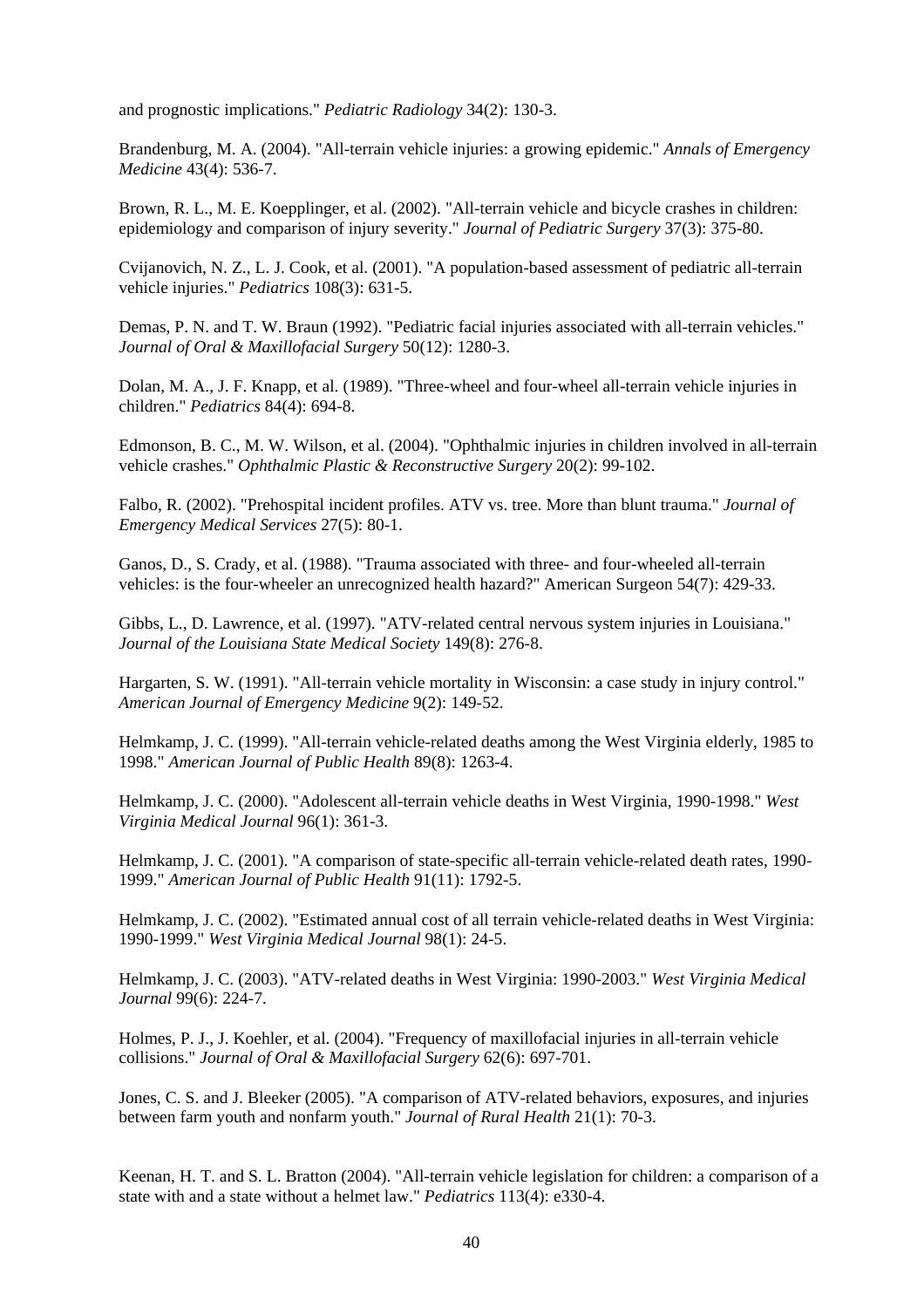Krane, B. D., M. A. Ricci, et al. (1988). "All-terrain vehicle injuries. A review at a rural level II trauma center." *American Surgeon* 54(8): 471-4.

Langley, J. D. (1996). "Tractors, motorcycles, ATVs: inconsistencies in legislation for child safety. Examples from New Zealand*." Injury Prevention* 2(1): 4-6.

Lim, G. W., K. L. Belton, et al. (2004). "Fatal and non-fatal machine-related injuries suffered by children in Alberta, Canada, 1990-1997." *American Journal of Industrial Medicine* 45(2): 177-85.

Lister, D. G., J. Carl, 3rd, et al. (1998). "Pediatric all-terrain vehicle trauma: a 5-year statewide experience." *Journal of Pediatric Surgery* 33(7): 1081-3.

Lower, T., N. Egginton, et al. (2003). "Agricultural motorcycle injuries in WA adolescents." *Australian & New Zealand Journal of Public Health* 27(3): 333-6.

Lynch, J. M., M. J. Gardner, et al. (1998). "The continuing problem of all-terrain vehicle injuries in children." *Journal of Pediatric Surgery* 33(2): 329-32.

Mangus, R. S., C. J. Simons, et al. (2004). "Current helmet and protective equipment usage among previously injured ATV and motorcycle riders." *Injury Prevention* 10(1): 56-8.

Marciani, R. D., G. T. Caldwell, et al. (1999). "Maxillofacial injuries associated with all-terrain vehicles." *Journal of Oral & Maxillofacial Surgery* 57(2): 119-23.

Margolis, J. L. (1988). "All-terrain vehicle accidents in Maine*." Journal of Trauma-Injury Infection & Critical Care* 28(3): 395-9.

Maynard, F. M. and R. Krasnick (1988). "Analysis of recreational off-road vehicle accidents resulting in spinal cord injury." *Annals of Emergency Medicine* 17(1): 30-3.

Moroney, P., M. Doyle, et al. (2003). "All-terrain vehicles -- unstable, unsafe and unregulated. A prospective study of ATV-related trauma in rural Ireland." *Injury* 34(3): 203-05.

Murphy, N. and N. L. Yanchar (2004). "Yet more pediatric injuries associated with all-terrain vehicles: should kids be using them?" *Journal of Trauma-Injury Infection & Critical Care* 56(6): 1185-90.

Postl, B. D., M. E. Moffatt, et al. (1987). "Injuries and deaths associated with off-road recreational vehicles among children in Manitoba." *CMAJ Canadian Medical Association Journal* 137(4): 297- 300.

Rodgers, G. B. (1990). "The effectiveness of helmets in reducing all-terrain vehicle injuries and deaths." *Accident Analysis & Prevention* 22(1): 47-58.

Rodgers, G. B. (1993). "All-terrain vehicle injury risks and the effects of regulation." *Accident Analysis & Prevention* 25(3): 335-46.

Rodgers, G. B. (1999). "The characteristics and use patterns of all-terrain vehicle drivers in the United States." *Accident Analysis & Prevention* 31(4): 409-19.

Rodgers, G. B. and P. Adler (2001). "Risk factors for all-terrain vehicle injuries: a national casecontrol study." *American Journal of Epidemiology* 153(11): 1112-8.

Ross, R. T., L. K. Stuart, et al. (1999). "All-terrain vehicle injuries in children: industry-regulated failure*." American Surgeon* 65(9): 870-3.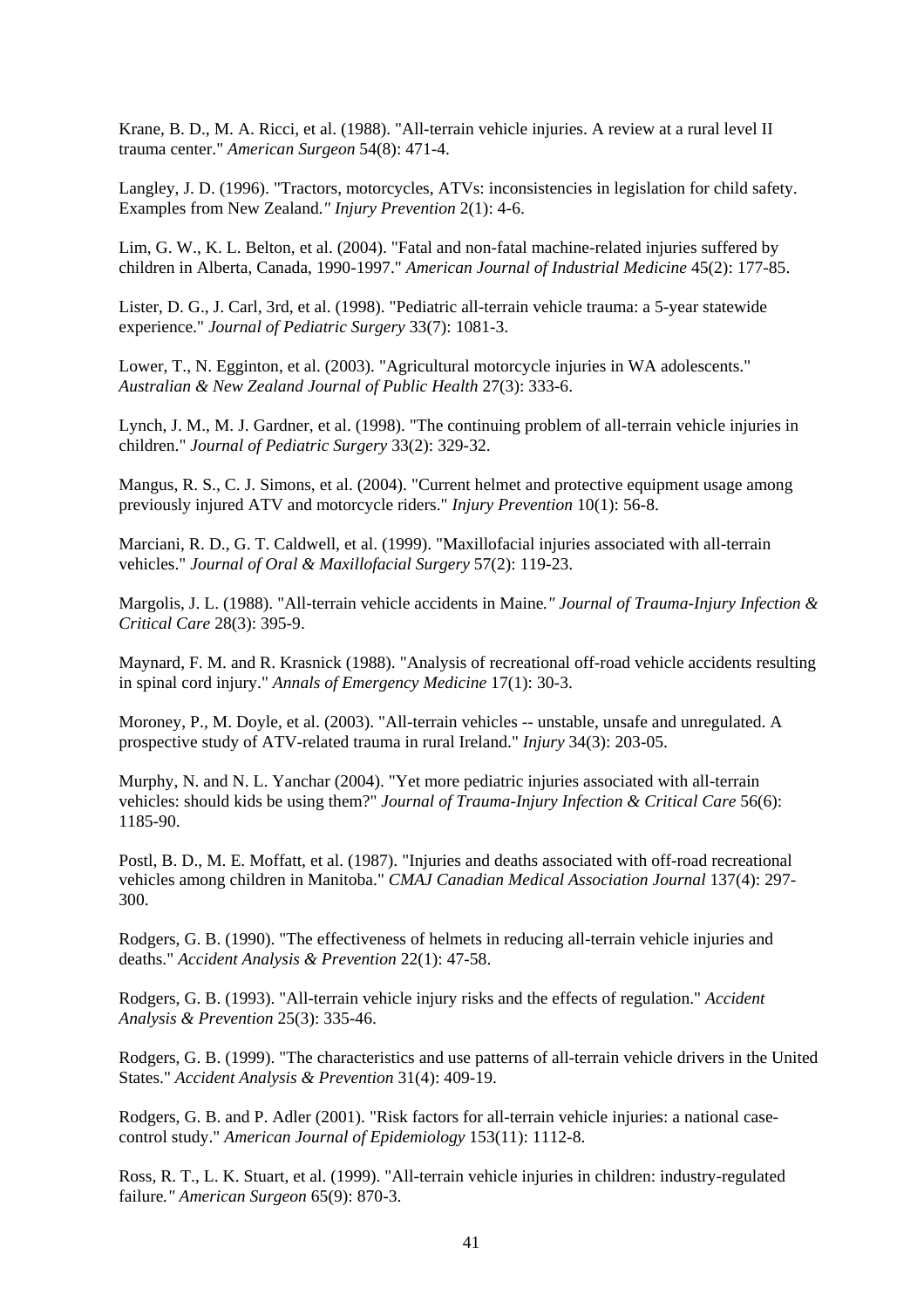Russell, A., F. A. Boop, et al. (1998). "Neurologic injuries associated with all-terrain vehicles and recommendations for protective measures for the pediatric population." *Pediatric Emergency C*are 14(1): 31-5.

Stevens, W. S., B. M. Rodgers, et al. (1986). "Pediatric trauma associated with all-terrain vehicles." *Journal of Pediatrics* 109(1): 25-9.

Stueland, D. and R. Aldrich (1991). "All-terrain vehicle injuries in central Wisconsin: a continuing problem.[erratum appears in Wis Med J 1991 Jul;90(7):441]." *Wisconsin Medical Journal* 90(6): 275- 8.

TerKonda, S., M. Greene, et al. (1990). "All-terrain vehicle injuries in central Missouri." *Missouri Medicine* 87(2): 89-91.

Touma, B. J., H. H. Ramadan, et al. (1999). "Maxillofacial injuries caused by all-terrain vehicle accidents." *Otolaryngology - Head & Neck Surgery* 121(6): 736-9.

Trager, G. W., G. Grayman, et al. (1986). "All-terrain vehicle accidents: the experience of one hospital located near a major recreational area." *Annals of Emergency Medicine* 15(11): 1293-6.

Upperman, J. S., B. Shultz, et al. (2003). "All-terrain vehicle rules and regulations: impact on pediatric mortality." *Journal of Pediatric Surgery* 38(9): 1284-6.

Vasilakis, A., T. Vargish, et al. (1989). "All terrain vehicles (ATVs). A recreational gamble." *American Surgeon* 55(3): 142-4.

Warda, L., T. P. Klassen, et al. (1998). "All terrain vehicle ownership, use, and self reported safety behaviours in rural children*." Injury Prevention* 4(1): 44-9.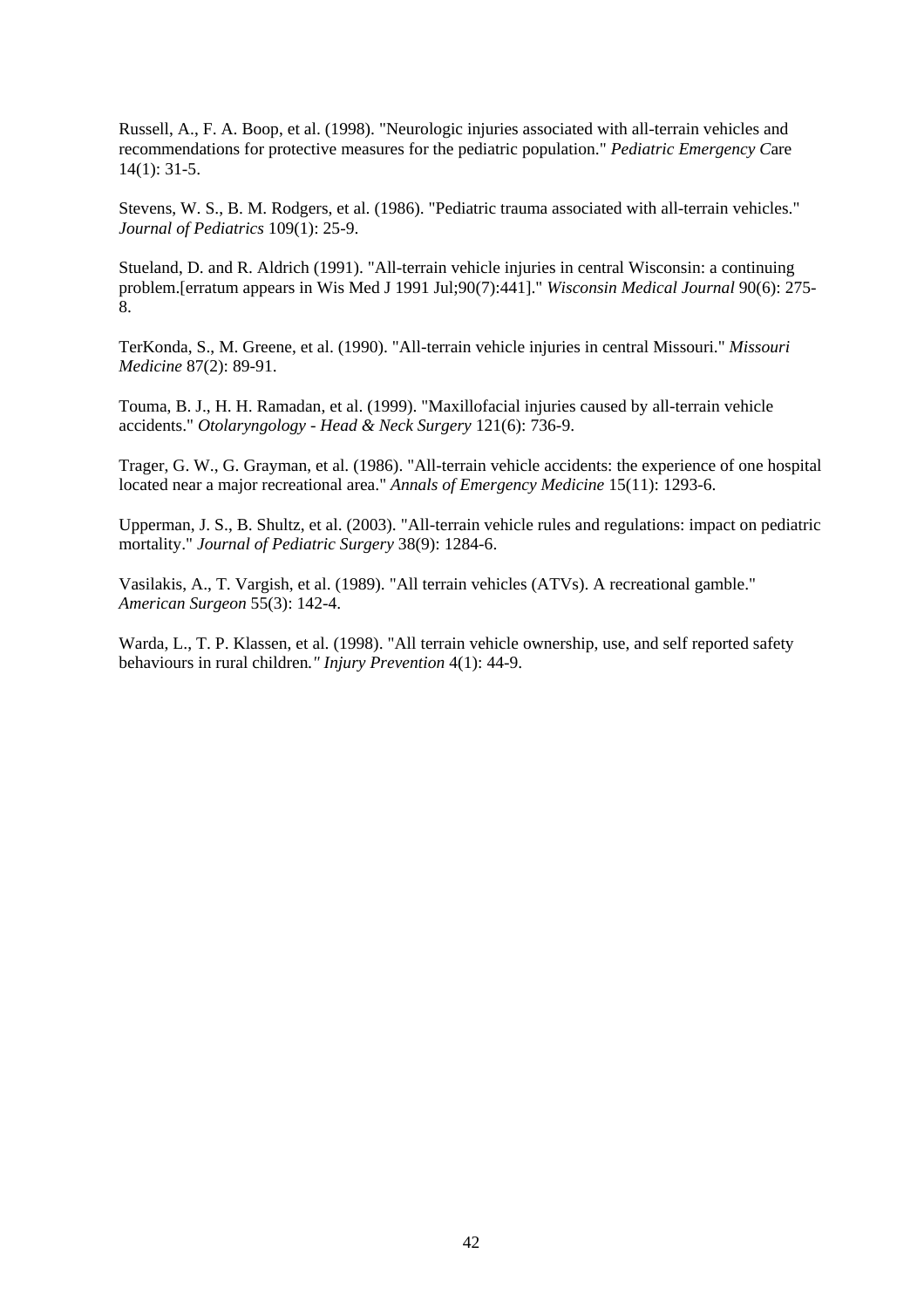# <span id="page-48-0"></span>**Attachment : Data requirements relating to ATV deaths/serious injury on farms**

The following is considered to be a minimum requirement for routine information collection for ATV/ ATU death and serious injury:

### **General**

Case ID Event ID Date of event Data source Address where event occurred Location of event Location of death Agricultural industry Agricultural enterprise Agricultural work phase Work related Description of event Cause of accident (ie. Rollover, thrown from ATV etc) **Human risk factors:**  Information relating to victim Age Employment status **Occupation** Height Weight Other physical characteristics Operator, pillion or bystander Alcohol/ drugs/ mental state Helmet Other PPE ATV Training Medical cause of death Additional autopsy details Information relating to operator Age Employment status **Occupation** Height Weight Other physical characteristics Alcohol/ drugs/ mental state Helmet Other PPE ATV Training Medical cause of death Additional autopsy details